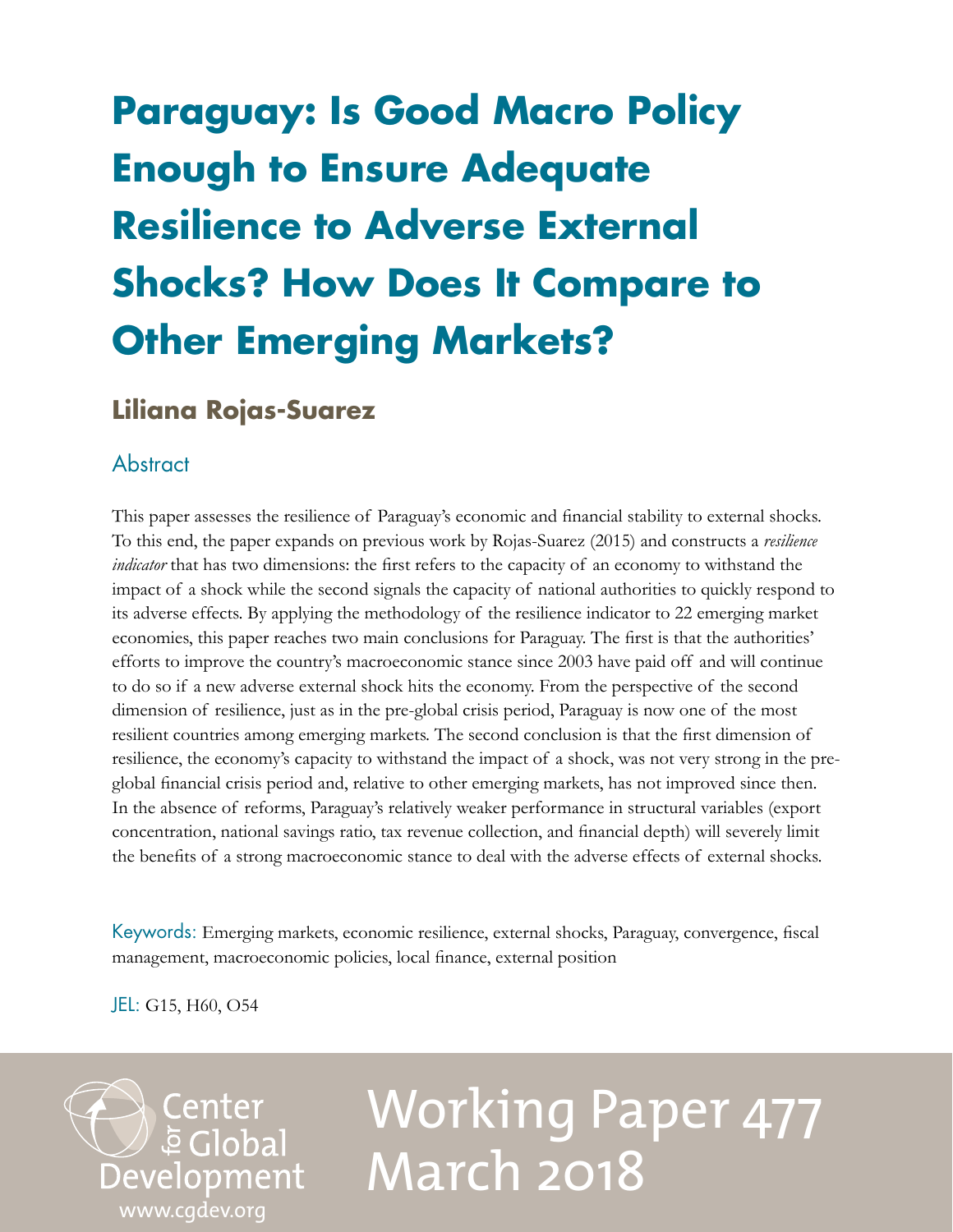## **Paraguay: Is Good Macro Policy Enough to Ensure Adequate Resilience to Adverse External Shocks? How Does It Compare to Other Emerging Markets?**

Liliana Rojas-Suarez Center for Global Development

|                                      | This paper has benefitted from the discussions during the international<br>seminar on Fiscal Equity organized by the Ministry of Finance of                                                                                                                                                                                                                                                |
|--------------------------------------|--------------------------------------------------------------------------------------------------------------------------------------------------------------------------------------------------------------------------------------------------------------------------------------------------------------------------------------------------------------------------------------------|
|                                      | Paraguay and the World Bank that took place in Asuncion on September                                                                                                                                                                                                                                                                                                                       |
|                                      | 1, 2017 and from the valuable comments and suggestions from Nancy                                                                                                                                                                                                                                                                                                                          |
|                                      | Birdsall and Stefano Curto. I want to acknowledge the excellent research                                                                                                                                                                                                                                                                                                                   |
|                                      | assistance support from Danial Salman, Brian Cevallos Fujiy and Norman                                                                                                                                                                                                                                                                                                                     |
|                                      | McKay. Any errors in the paper are my sole responsibility.                                                                                                                                                                                                                                                                                                                                 |
|                                      | Liliana Rojas-Suarez, 2018. "Paraguay: Is Good Macro Policy Enough to Ensure<br>Adequate Resilience to Adverse External Shocks? How Does It Compare to Other<br>Emerging Markets?" CGD Working Paper 477. Washington, DC: Center for Global<br>Development. https://www.cgdev.org/publication/paraguay-good-macro-policy-enough-<br>ensure-adequate-resilience-adverse-external-shocks-how |
| <b>Center for Global Development</b> | The Center for Global Development is an independent, nonprofit policy                                                                                                                                                                                                                                                                                                                      |
| 2055 L Street NW                     | research organization dedicated to reducing global poverty and inequality                                                                                                                                                                                                                                                                                                                  |
| Washington, DC 20036                 | and to making globalization work for the poor. Use and dissemination of                                                                                                                                                                                                                                                                                                                    |
|                                      | this Working Paper is encouraged; however, reproduced copies may not be                                                                                                                                                                                                                                                                                                                    |
| 202.416.4000                         | used for commercial purposes. Further usage is permitted under the terms                                                                                                                                                                                                                                                                                                                   |
| (f) $202.416.4050$                   | of the Creative Commons License.                                                                                                                                                                                                                                                                                                                                                           |
| www.cgdev.org                        | The views expressed in CGD Working Papers are those of the authors and<br>should not be attributed to the board of directors, funders of the Center<br>for Global Development, or the authors' respective organizations.                                                                                                                                                                   |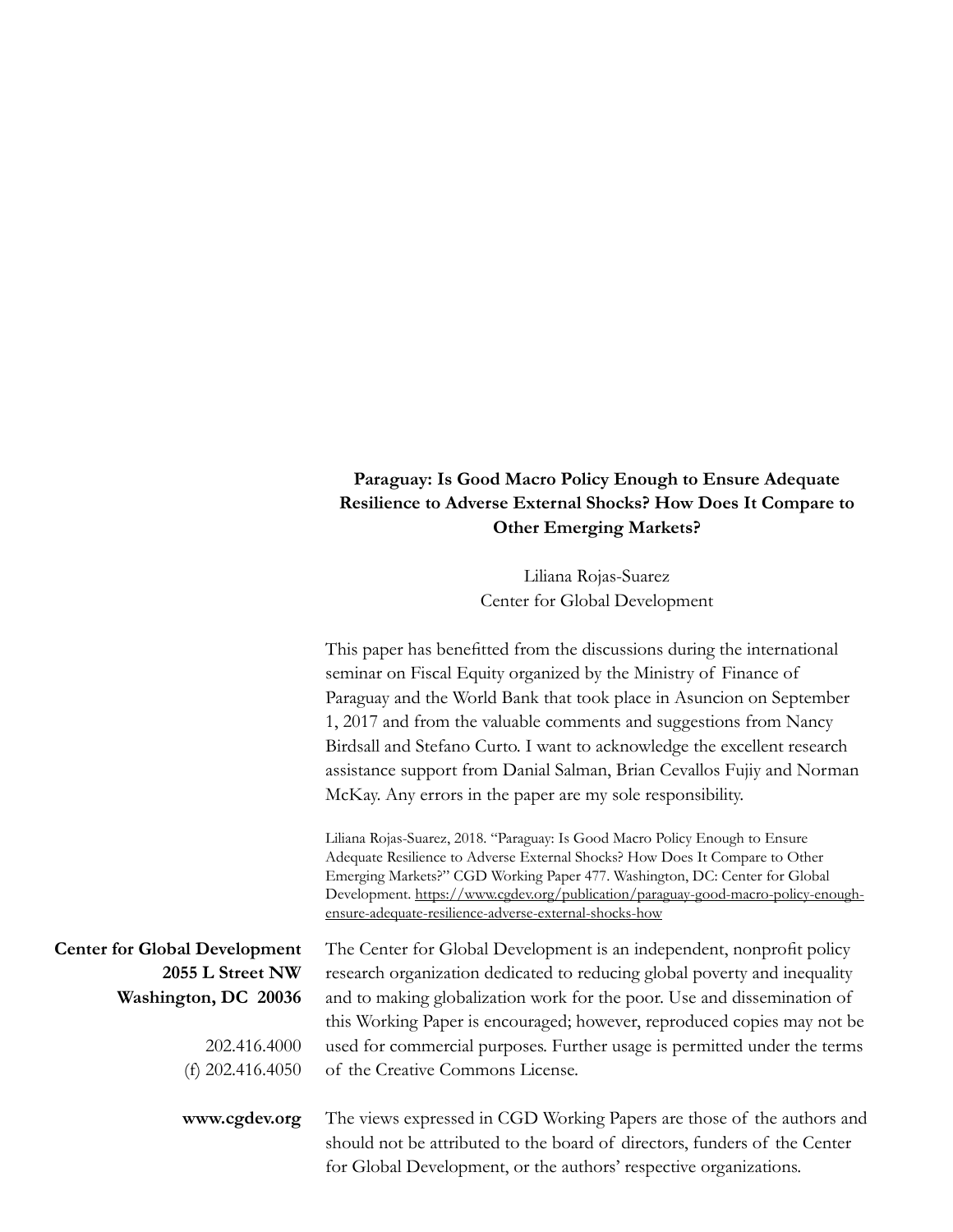## **Contents**

| II. The context: Paraguay's long road ahead for convergence to advanced economies'                                                                                      |
|-------------------------------------------------------------------------------------------------------------------------------------------------------------------------|
|                                                                                                                                                                         |
| IV. The first dimension of macroeconomic resilience: The capacity to withstand the                                                                                      |
|                                                                                                                                                                         |
|                                                                                                                                                                         |
| 3. The ratio of short-term external debt to gross international reserves  12                                                                                            |
|                                                                                                                                                                         |
|                                                                                                                                                                         |
|                                                                                                                                                                         |
| V. The second dimension of macroeconomic resilience: The authorities capacity to                                                                                        |
|                                                                                                                                                                         |
|                                                                                                                                                                         |
|                                                                                                                                                                         |
| 4. A measure of financial fragilities characterized by the presence of credit<br>booms (excessive expansion of credit) or busts (collapse in the rate of growth of real |
|                                                                                                                                                                         |
| VI. An overall indicator of resilience: How does Paraguay compare? 28                                                                                                   |
|                                                                                                                                                                         |
|                                                                                                                                                                         |
|                                                                                                                                                                         |
| Annex II: Adding an extra variable to the resilience indicator: Tax revenues as                                                                                         |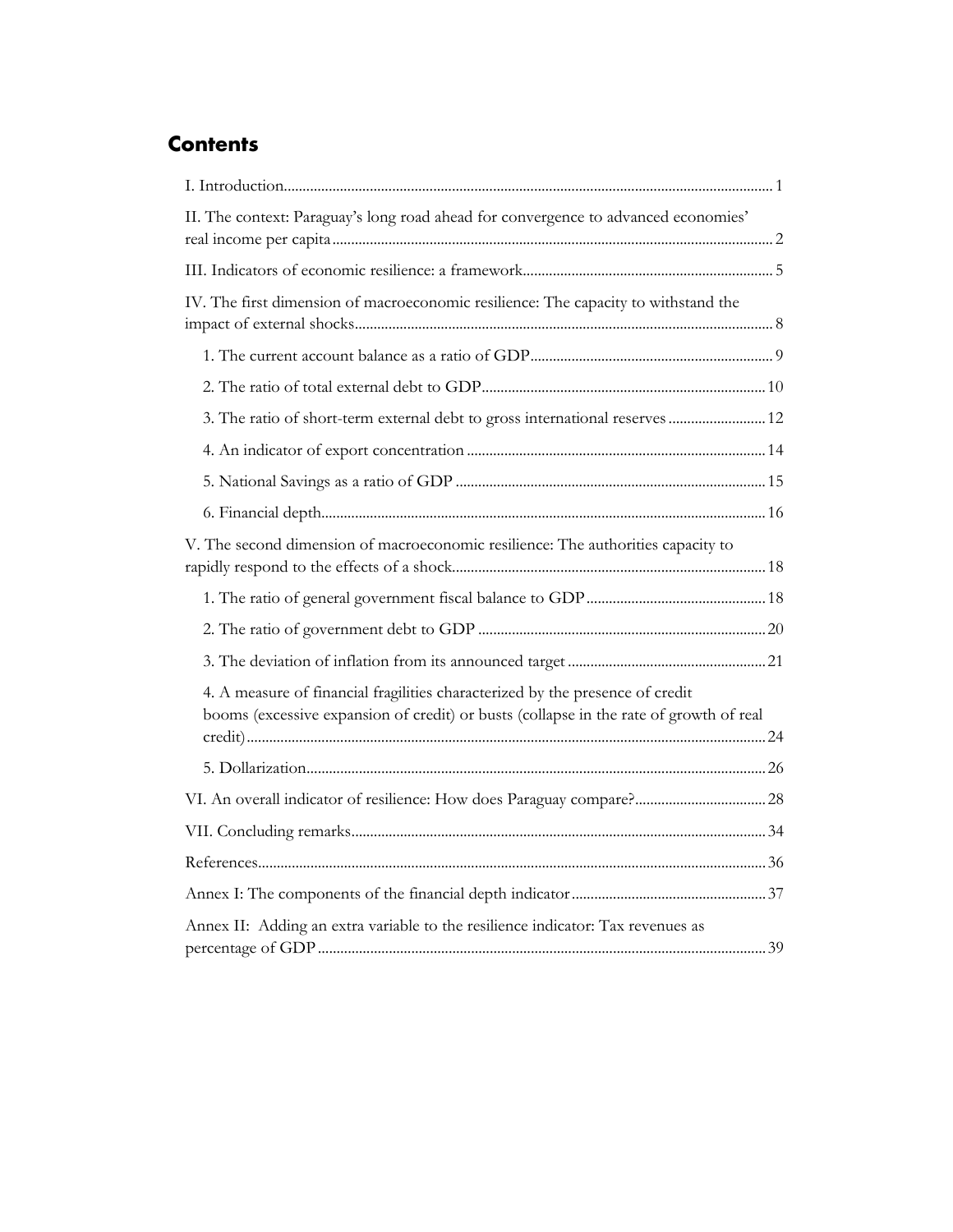## <span id="page-3-0"></span>**I. Introduction**

 $\overline{a}$ 

In recent years, Paraguay, a small, landlocked, commodity-exporter economy, stands out for showing one of the highest rates of economic growth among Latin American countries.<sup>[1](#page-3-1)</sup> This was attained while maintaining fiscal prudence and avoiding large external imbalances.[2](#page-3-2) While these achievements are impressive, Paraguay cannot afford to lose momentum or suffer a deterioration in its economic performance. The reason is that the country *needs* to continue on a high growth path to keep climbing up the ladder of economic development: While the World Bank reclassified Paraguay in 2015 from lower middle-income status to upper-middle income, the country still has a long way to go to reach the levels of real income per capita and social development of most other Latin American countries.

In this context, economic *resilience* to adverse external shocks, especially if these are sustained, becomes extremely relevant for Paraguay. Given current international developments in advanced economies, ranging from the normalization in US monetary policy to protectionist threats to potential increased volatility in commodity prices, the emergence of new adverse shocks hitting Paraguay and other emerging market economies is very much on the cards. How resilient is Paraguay to these potential shocks? How does it compare to other emerging market economies? And has its resilience improved since the global financial crisis? This paper builds upon the work by Rojas-Suarez (2015) to address these issues.

As in Rojas-Suarez (2015), economic resilience is broadly defined here. A country is said to be highly resilient to an adverse external shock if the shock does not result in a sharp contraction of economic growth and/or the emergence of deep instabilities in the financial sector. A central premise of both papers is that a country's economic performance in the presence of an adverse external shock largely depends on that country's economic and financial strength *before* the shock. That is, initial conditions matter significantly to assess resilience.

To identify variables that signal a country's economic resilience, this paper follows Montoro and Rojas-Suarez (2012) in recognizing that there are two dimensions of resilience: a country's capacity to withstand the *impact* of external shocks and the authorities' capacity to quickly respond to their effects. Variables that define these two dimensions can be macro indicators (such as the current account to GDP ratio and the fiscal balance) or structural variables (such as savings ratios and export concentration). While the first set of variables can fluctuate significantly from one year to the next, the second set usually takes significantly longer periods of time to change. Thus, the strength of structural variables in the period

<span id="page-3-1"></span><sup>1</sup> Paraguay exports are concentrated in agricultural products (soy and derivatives and cereal), beef and electricity. The most important export destinations are Brazil, Argentina, Russia and Chile.

<span id="page-3-2"></span><sup>2</sup> For a detailed discussion on recent policy achievements and challenges in Paraguay, see Banco Central del Paraguay (2016)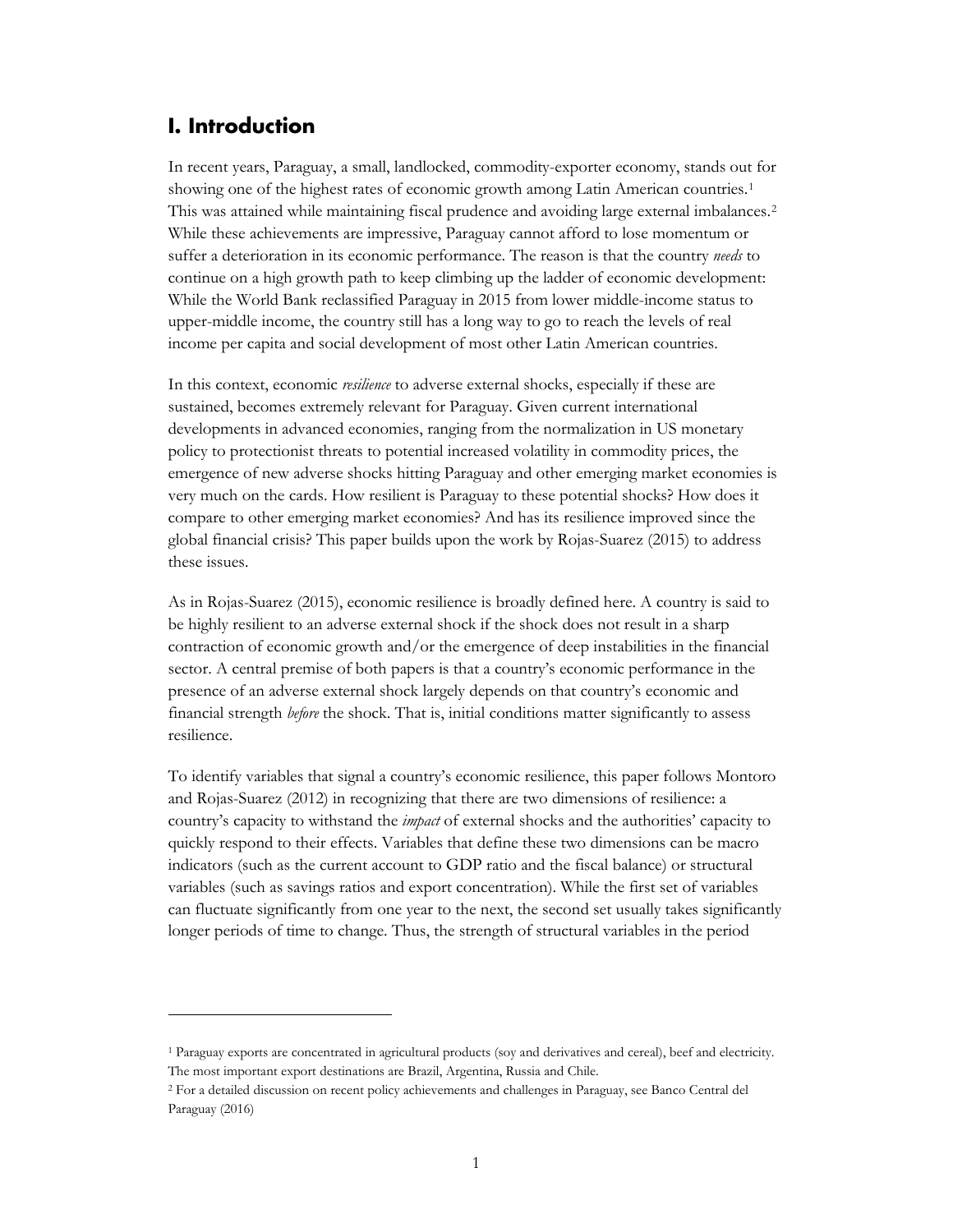preceding an adverse external shock is particularly important to assess a country's resilience in cases where the shock is persistent.

These two categories of indicators are combined to form an overall *Resilience Indicator* that can be used to make cross-country comparisons, as well as to evaluate an individual country's performance over time. The relative comparisons are conducted not only for the overall *Resilience Indicator* but also for the individual components; therefore, the exercise permits identification of specific areas of strengths and weaknesses in Paraguay and, can therefore, be a useful analytical tool to guide policymakers' actions.

The rest of this paper is organized as follows: Section II argues about the importance of maintaining economic resilience in Paraguay by presenting a simulation exercise that estimates the number of years it would take Paraguay to reach the real income per capita levels of advanced economies under alternative growth scenarios. Section III presents the framework used in this paper and characterizes the two dimensions of resilience to identify the variables that form the *Resilience Indicator*. Sections IV and V discuss each of these variables in turn and compare their behavior in 2007 (the pre-global financial crisis year) with that in 2017 (or the latest available information) for a sample of 22 emerging market economies, including Paraguay. Section IV focuses on the variables that form the first dimension of resilience and Section V discusses those that belong to the second dimension. Both sections identify which strengths/vulnerabilities to external shocks have improved and which have worsened in Paraguay since the global financial crisis. The sections also compare the behavior of these strengths/vulnerabilities in Paraguay relative to other emerging markets. Section VI combines the variables discussed in the previous sections to construct the *Resilience Indicator*. Paraguay's ranking in this indicator is presented and explained. Section VII concludes the paper.

## <span id="page-4-0"></span>**II. The context: Paraguay's long road ahead for convergence to advanced economies' real income per capita**

As has been well documented in the literature, economic growth is a key determinant for poverty reduction (see WDR 2000-2001 and Ravallion (2016)). Attaining and maintaining economic growth and resilience to adverse external shocks is, therefore, imperative for Paraguay, which despite large reductions in poverty rates still displays one of the lowest income per capita among Latin American countries.[3](#page-4-1)

<span id="page-4-1"></span><sup>3</sup> Severe external shocks have, in the past, had profound adverse effects on Latin America's growth path. Examples abound: from the crises in the 1980s, when the sharp increase in interest rates in the US hit an economically and financially fragile Latin America and ended in a decade of anemic growth, to the Russian and East Asian crises of the 1990s that derailed the growth paths of a number of countries in the region, including Paraguay. Most recently, however, improved macroeconomic performance and structural reforms allowed the region to contain the damaging impact of the 2008 global financial crisis.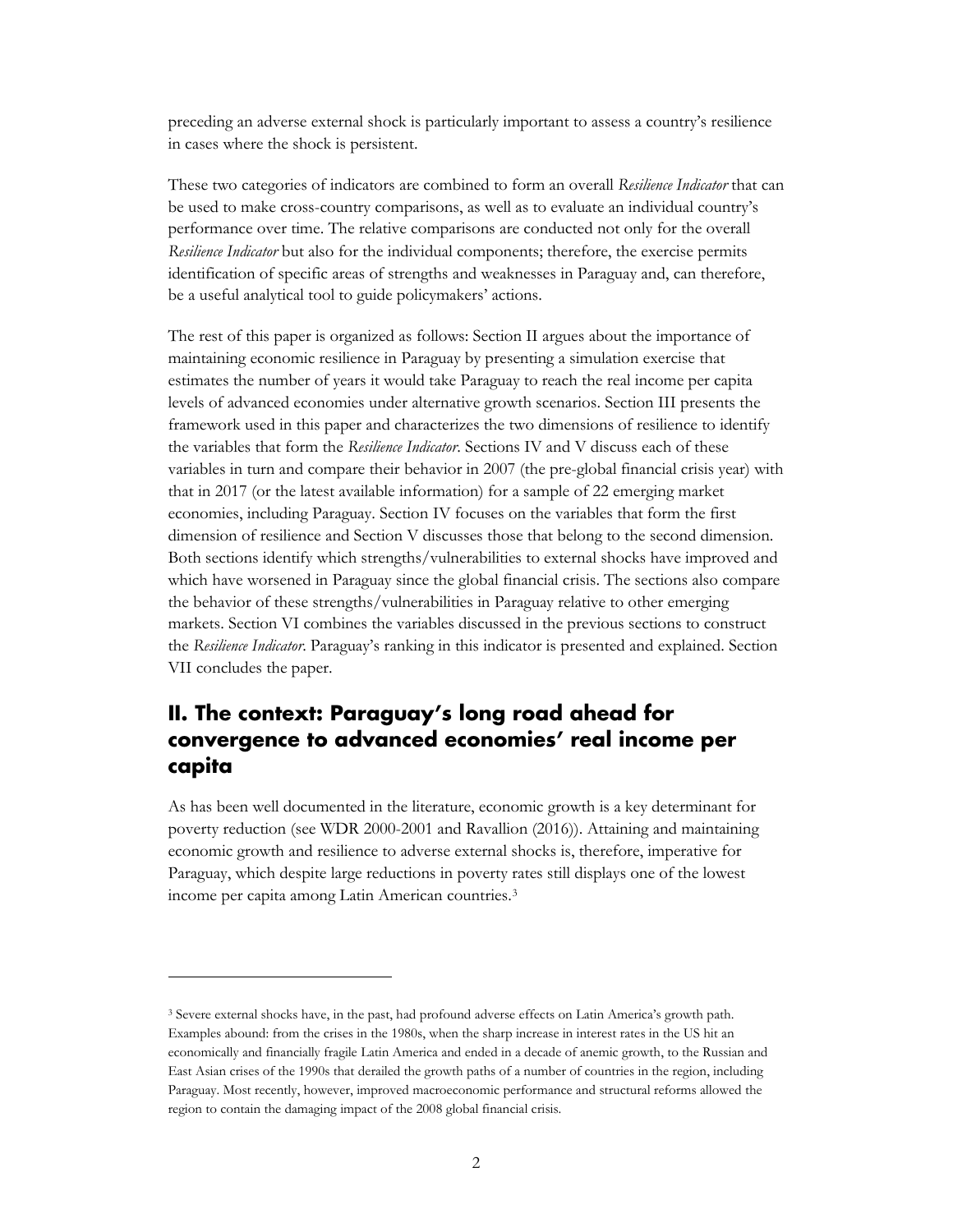Indeed, an estimation of income gaps relative to advanced economies shows that, despite its important economic achievements, in recent history Paraguay's income has remained consistently below that of the Latin American average. This is shown in Chart 1, where income per capita is measured as real GDP per capita, in constant international dollars of 2008 and adjusted for purchasing power parity (PPP). Data to construct the chart is taken from the IMF World Economic Outlook and the United Nations World Population Prospects databases. The period covered is 1980-2017.[4](#page-5-0)





Source: own elaboration based on IMF-WEO and UN World Population Prospects

 $\overline{a}$ 

There are two important conclusions from the chart: The first is that Paraguay lags significantly relative to the Latin American average with respect to the income per capita gap. While, by 2017, the real GDP per capita (adjusted for PPP) of Paraguay was only 20 percent of the corresponding figure for advanced economies, that of the Latin American average had reached 31 percent. At that time, the real GDP per capita of Chile, the country with the highest level of development in the region, had reached more than 50 percent the advanced economies value.

The second, and very promising, conclusion is that in the most recent years the difference between the Paraguayan and Latin American gaps has been declining. This is explained by the continuation of relatively high rates of growth in Paraguay, which contrast with the

<span id="page-5-0"></span><sup>4</sup> A real measure of the GDP per capita in PPP terms is constructed by taking the nominal GDP in PPP terms and re-basing it using constant 2008 international dollars and then dividing the metric by the total population. The regional definition of Advanced Economies follows the categorization of the International Monetary Fund. Figures for the real GDP per capita (adjusted for PPP) represent the average of countries in that grouping.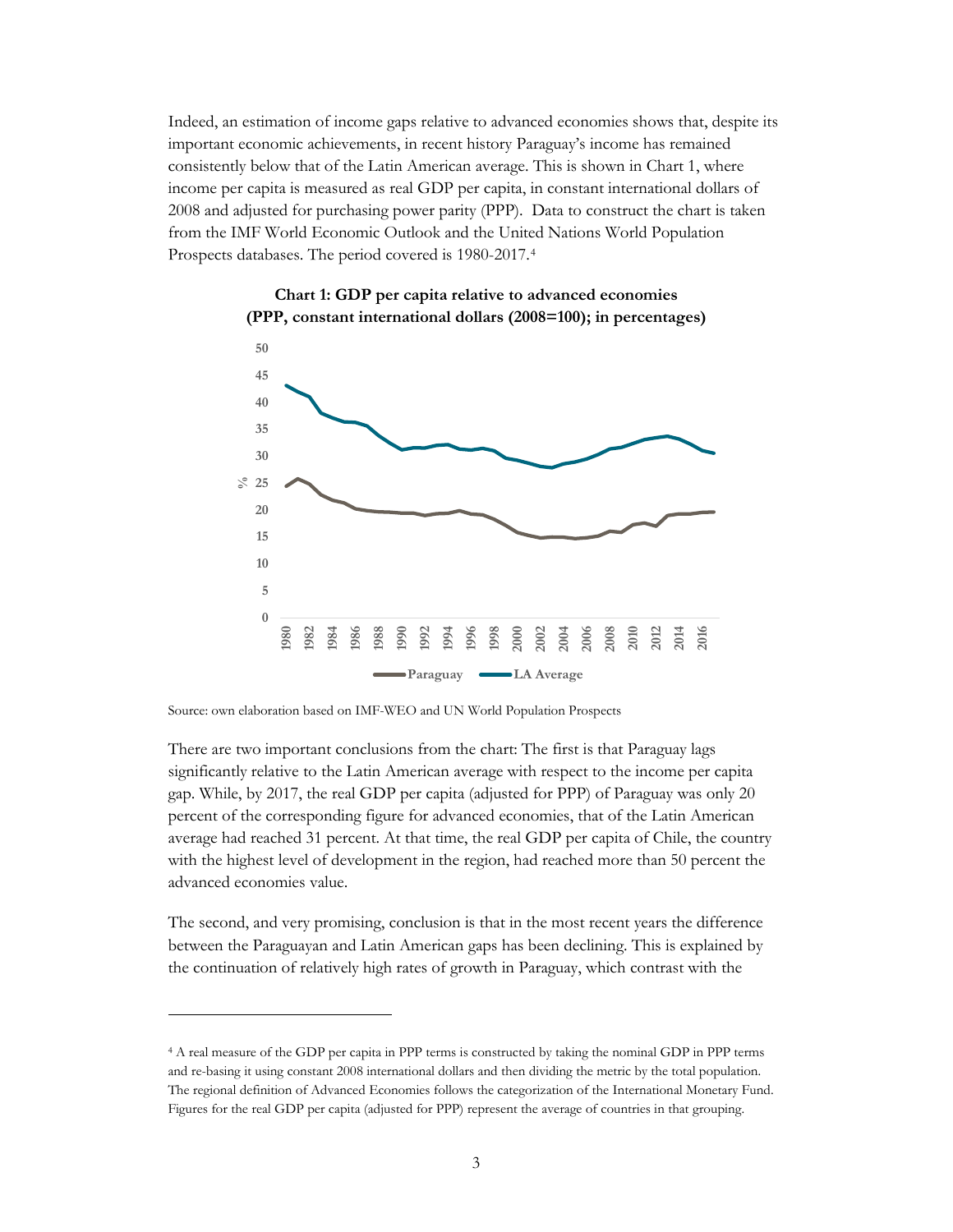anemic growth displayed by the region following the sharp decline in commodity prices in the period 2013-16.

How long will it take for Paraguay to close the income per capita gap? Although it is impossible to give an exact answer to this question, it is possible to construct simulation exercises that shed light on the issue. The question can then be rephrased as follows: Under certain assumptions regarding economic and population growth in advanced economies, how long would it take for Paraguay to reach the real GDP per capita of advanced economies *under alternative growth scenarios for this country*?

Starting with the observable data for real GDP per capita in 2016 (adjusted for PPP, in constant international dollars of 2008), we project the value of real GDP per capita for advanced economies for every year from 2017 to 2100 based on the following assumptions: (a) real GDP (adjusted for PPP) of advanced economies grows at a constant annual rate of 2 percent; and (b) population growth is taken from the projections by the *World Population Prospects* of the Population *Division* of the United Nations.[5](#page-6-0)

For each year, we calculate the average of the real GPD per capita (adjusted for PPP) of advanced economies. Those values are re-scaled such that every year they take the value of 100 percent (since the exercise tries to simulate how long would it take to Paraguay to reach—at 100 percent—the income per capita levels of advanced economies). Based on these estimates, Chart 2 shows 5 plausible scenarios of real GDP growth for Paraguay ranging from 3 to 7 percent.

<span id="page-6-0"></span><sup>5</sup> The exercise is based in the baseline scenario of the United Nations. This organization also present alternative projections that take into account the evolution of certain other variables (such as differential fertility rates, for example).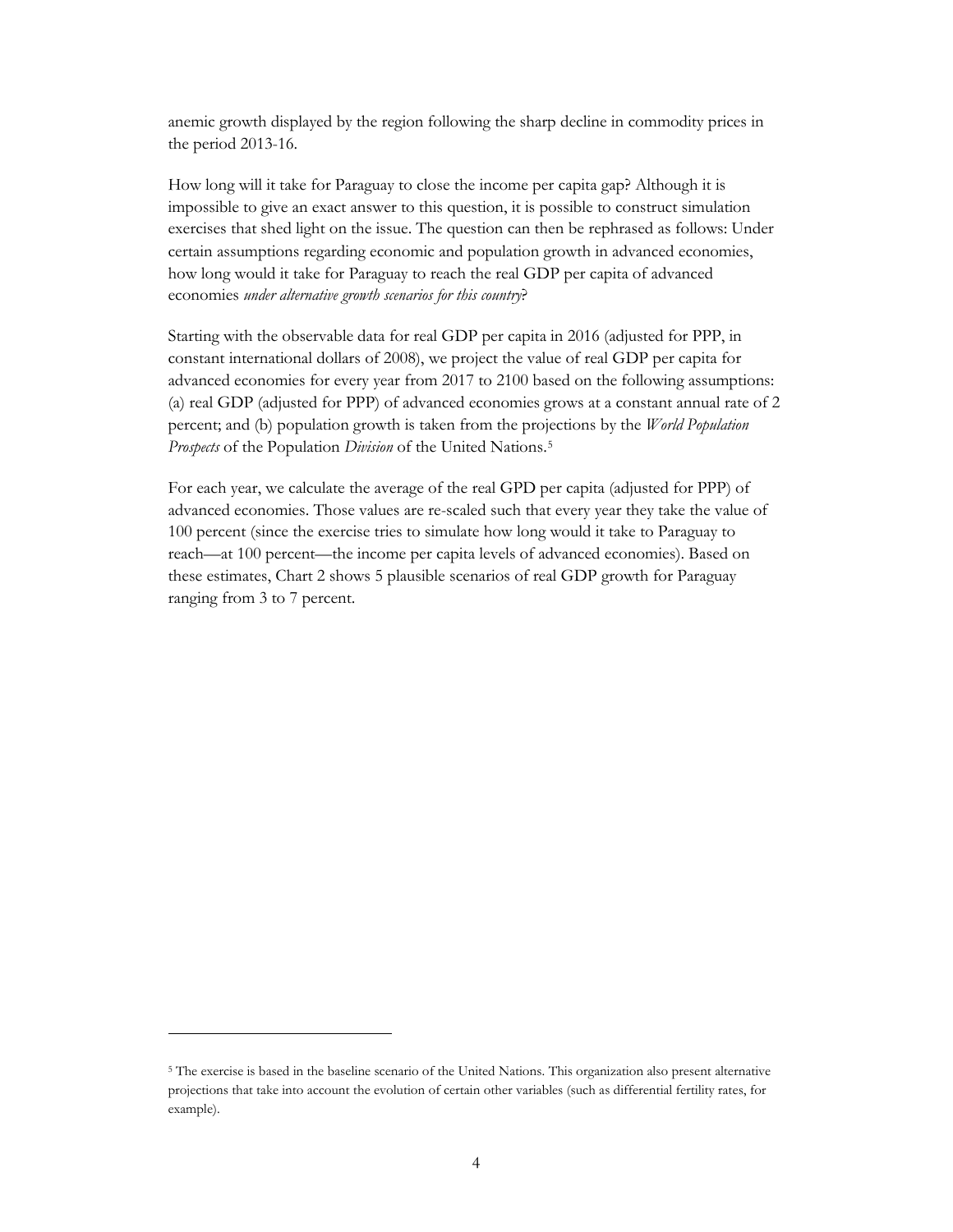**Chart 2: Convergence scenarios: Paraguay's real GDP per capita gap relative to advanced economies, under alternative growth assumptions (PPP, constant international dollars (2008=100); in percentages)**



Source: own elaboration based on IMF-WEO and UN World Population Prospects

The conclusions from this exercise are striking: Under a scenario where Paraguay grows at an annual rate of 3 percent, the country simply does not close the real income per capita gap with respect to advanced economies in the next 100 years! If it grows at 5 percent, the gap can be closed in 50 to 55 years. An annual growth rate of 7 percent would allow closing the gap in about 30 years. For comparison, it is interesting to note that a similar exercise for Chile indicates that this country could close the gap in 36 years growing at an annual rate of 4 percent and in 15 years if it were to grow at 7 percent. The advantage of Chile over Paraguay in terms of current income per capita largely explains these results.<sup>6</sup>

It is of course important to underline the limitations of the previous exercise and its high dependence on the set of assumptions utilized. Thus, these results should be taken as indicative only. Nevertheless, they serve to illustrate the importance of maintaining high growth rates in Paraguay and, therefore, the high relevance of building resilience against adverse external shocks.

#### <span id="page-7-0"></span>**III. Indicators of economic resilience: a framework**

 $\overline{a}$ 

Consistent with Montoro and Rojas-Suarez (2012) and Rojas-Suarez (2015), this paper argues that a country's economic performance in the presence of an adverse external shock largely depends on that country's economic and financial strength *before* the shock. That is, initial conditions matter significantly. As shown in the aforementioned papers, the economic

<span id="page-7-1"></span><sup>6</sup> In addition, but to a lesser extent, demographic changes play a role in explaining differences between Chile and Paraguay.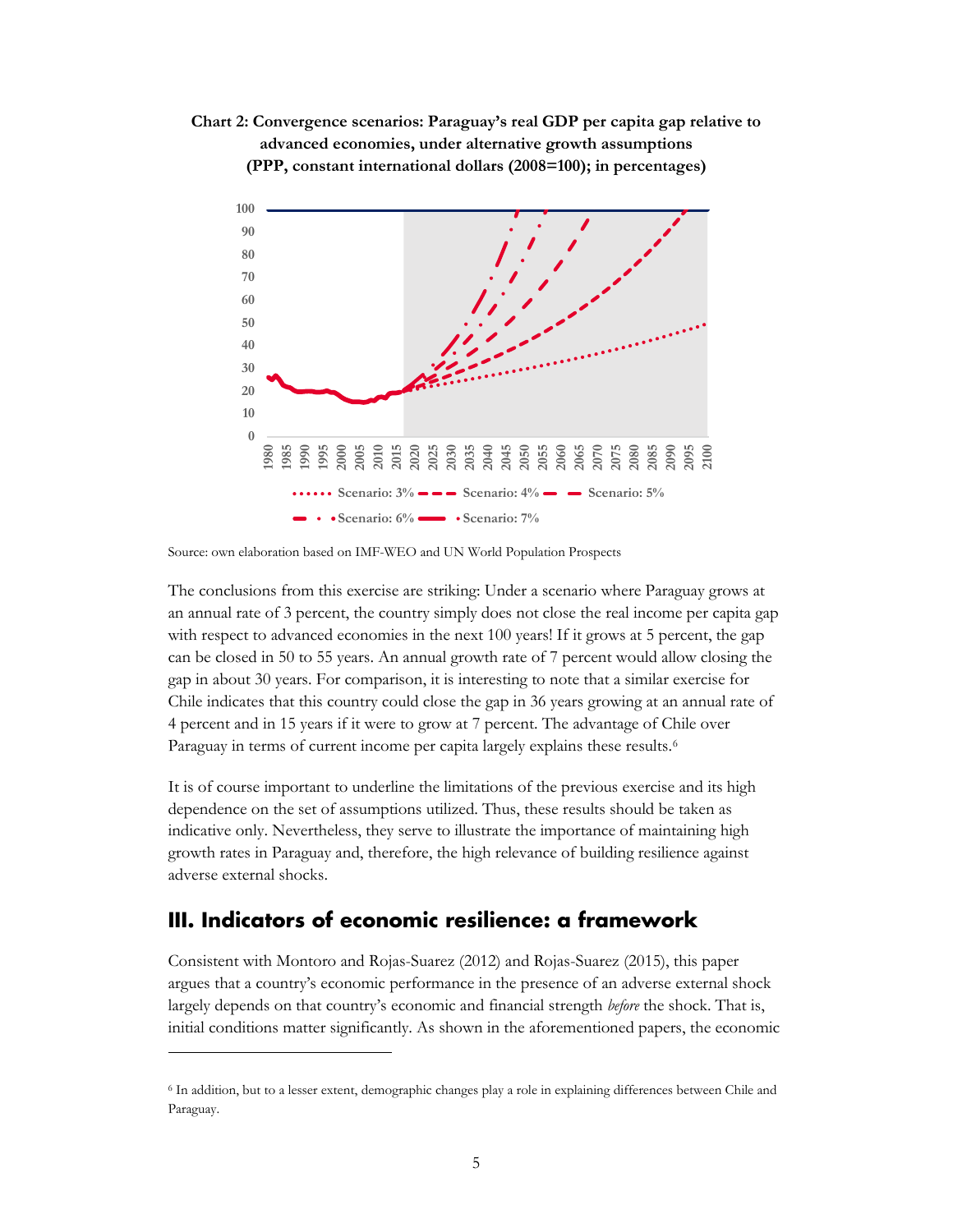path followed by Latin America and other emerging markets during the global financial crisis was largely influenced by the behavior of key variables during the pre-crisis period, which can be defined as the year 2007, a relatively tranquil year for emerging markets, in the sense that no major economic or financial crises took place.

Economic resilience to external shocks can be characterized as having two dimensions: The first is the country's capacity to *withstand* the impact of an adverse external shock and the second is the authorities' capacity to *rapidly implement policies* to counteract the effects of the shock on economic and financial stability. This section identifies a set of indicators that can adequately measure the two dimensions of resilience.

To guide the identification of indicators in the *first dimension*, it is key to notice that a central adverse effect of external shocks is the decline in the external sources of finance and an increase in their cost. Such shocks can deteriorate a country's perceived growth performance and economic and financial stability, leading international and domestic investors to be less willing to finance projects or invest. This effect may happen through the commercial channel (for example, as a result of a large decline in the demand for a country's exports) or the financial channel (for example, as a result of a sharp increase in the US interest rates). While financial shocks directly press for increases in the cost of external financing, a trade shock indirectly leads to similar pressures as funding costs are influenced by investors' perception of increased risk. These features imply that a country's capacity to *resist the impact* of an external shock will be greater: (a) the stronger its external position, and (b) the larger the availability of domestic sources of finance to offset the decline in external funding.

In turn, a country's external position at the time of the shock can be defined by its external financing needs (as reflected by the current account), the sustainability of its external debt position (a solvency indicator that can be proxied by the ratio of total external debt to GDP), the availability of liquid resources to meet short-term debt obligations (a liquidity indicator that is reflected in the ratio of short-term external debt to international reserves) and the country's capacity to absorb a sharp decline in the price of a major export product (as signaled by the degree of export diversification).

In addition, the availability of domestic sources of finance to counteract the sudden scarcity and/or higher costs of external sources of finance is reflected in the national savings ratio and in the depth of the financial system.

Chart 3 systematizes the first dimension of economic resilience (see next page).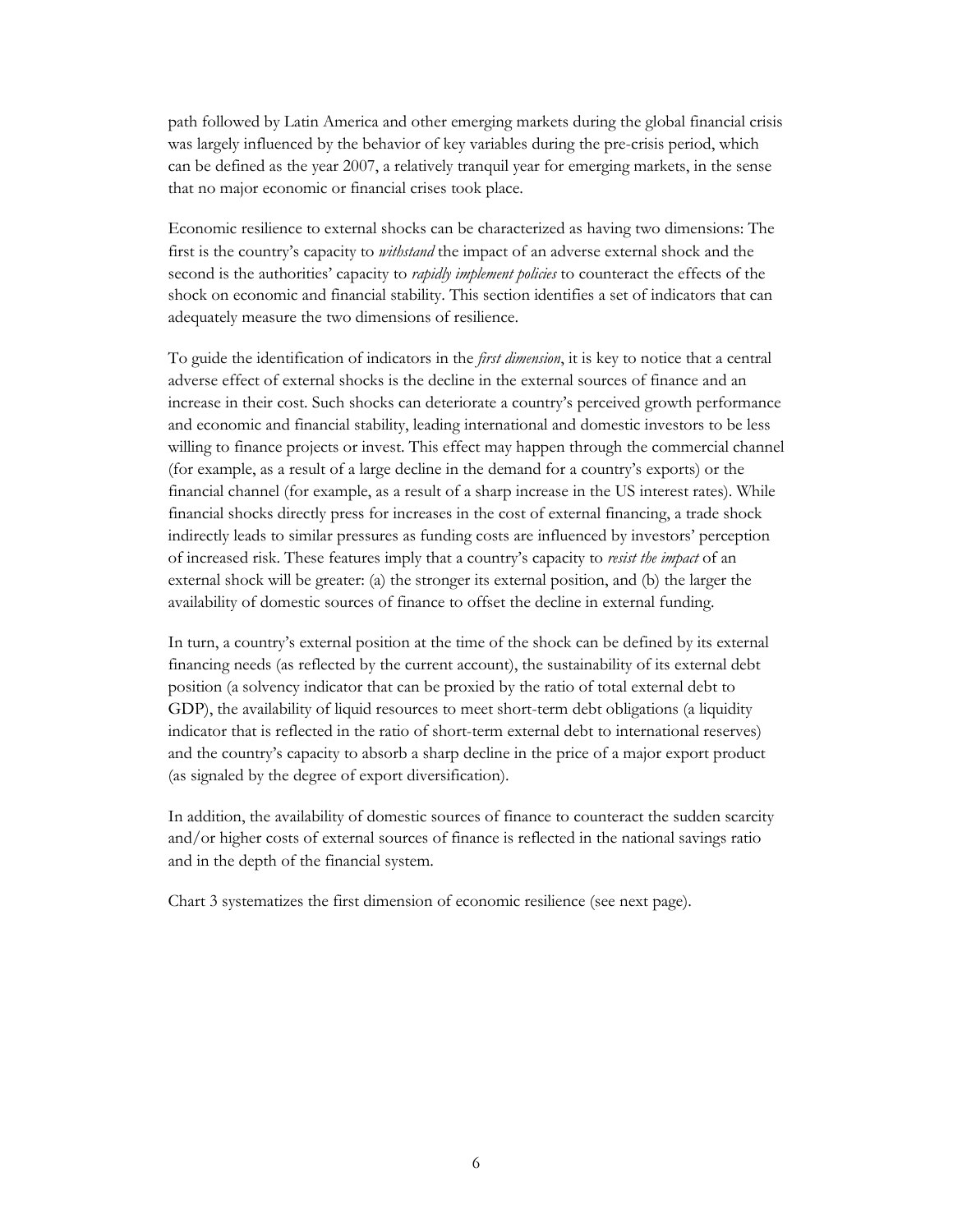

#### **Chart 3: The first dimension of economic resilience: The capacity to** withstand the impact **of external shocks**

With respect to the *second dimension* of resilience, the authorities' capacity to quickly respond to the effects of an adverse external shock, largely depends on the fiscal and monetary positions at the time of the shock; that is on the fiscal and monetary space available to implement adequate policies, which in many cases, need to be counter-cyclical ones.

The fiscal position is defined by the government's financing needs (the fiscal balance) and its degree of indebtedness (domestic and external).

At the same time, the space for countercyclical monetary policy is determined by the absence of constraints that might limit the capacity of the Central Bank to use its policy tools (such as changes in the policy interest rate or interventions in foreign exchange markets) or the effectiveness of these tools. Significant departures from announced inflation targets, fragilities in the financial system and/or high levels of dollarization have been identified as constraints to the pursue of effective monetary policy.

Chart 4 systematizes the second dimension of economic resilience.



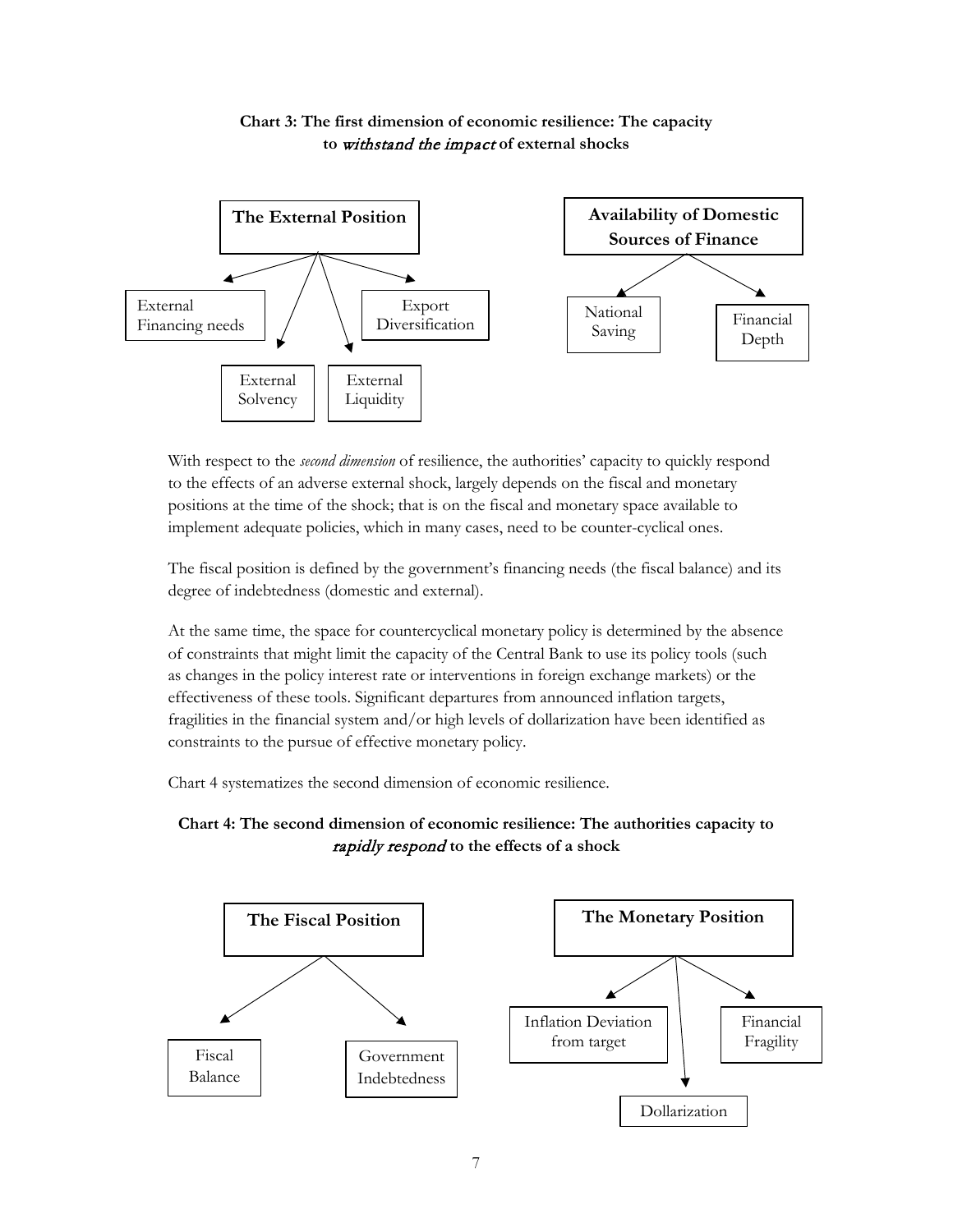Notice that in each of the two dimensions there are macro variables (such as the current account, debt ratios and the fiscal balance stance) and structural variables (such as the savings ratio, financial depth and dollarization). While the macro variables can fluctuate significantly in the short run, the structural variables usually take a longer amount of time to change. Thus, the latter are particularly relevant to assess a country's economic resilience in the presence of persistent shocks.[7](#page-10-1) Table 1 classifies the variables included in each of the two dimensions as either macro or structural variables.

|                                                        | Capacity to Withstand the Impact of<br>a Shock                                                 | <b>Capacity to Quickly Respond to the</b><br><b>Effects of a Shock</b>                      |
|--------------------------------------------------------|------------------------------------------------------------------------------------------------|---------------------------------------------------------------------------------------------|
| Macro<br><b>Variables</b>                              | External Financing Needs, External<br>Solvency, External Liquidity,<br>Government Indebtedness | <b>Fiscal Balance, Inflation Deviation</b><br>from target, Financial fragility<br>indicator |
| <b>Structural</b><br>$\overline{\mathbf{Variables}}^*$ | Export diversification, National<br>Saving, Financial Depth                                    | Dollarization                                                                               |

#### **Table 1: Components of the resilience indicator**

\*Annex II will consider the effects of an additional structural variable: tax collection

In the following two sections, I further discuss the set of variables measuring these two dimensions and compare the behavior of each variable in 2007 (the pre-global financial crisis year) with that at the end of 2016 or 2017 (latest available observation) for a sample of 22 emerging market economies, including Paraguay. This exercise will help identify which strengths/vulnerabilities to external shocks have improved and which have worsened in Paraguay since the global financial crisis. Moreover, it will also allow to compare the behavior of these strengths/vulnerabilities in Paraguay *relative* to other emerging market economies. The countries the sample are of three regions: Latin American (Argentina, Brazil, Chile, Colombia, Mexico, Paraguay and Peru), Emerging Asia (China, India, Indonesia, Malaysia, Philippines, South Korea and Thailand), and Emerging Europe (Bulgaria, Czech Republic, Estonia, Hungary, Latvia, Lithuania, Poland, and Romania). The criterion for including countries is the availability of comparable data.

## <span id="page-10-0"></span>**IV. The first dimension of macroeconomic resilience: The capacity to withstand the impact of external shocks**

Increased cost and reduced availability of external financing are well-known vulnerabilities to external shocks for emerging market economies. As noted in Section III (chart 3), the potential destabilizing effects of an adverse external shock on an emerging market economy will depend, among other factors, on a country's external position (its need for external financing, its external solvency and liquidity stance and the diversification of its exports) and the availability of domestic sources of finance (reflected by the savings ratio and the depth of

<span id="page-10-1"></span><sup>7</sup> In terms of measurement, this means that, unless indicated otherwise, we take the annual values for the macro variables, while we construct 3-year moving averages as the relevant values for the structural variables. This smoothing process tries to capture changes in trend in the structural variables.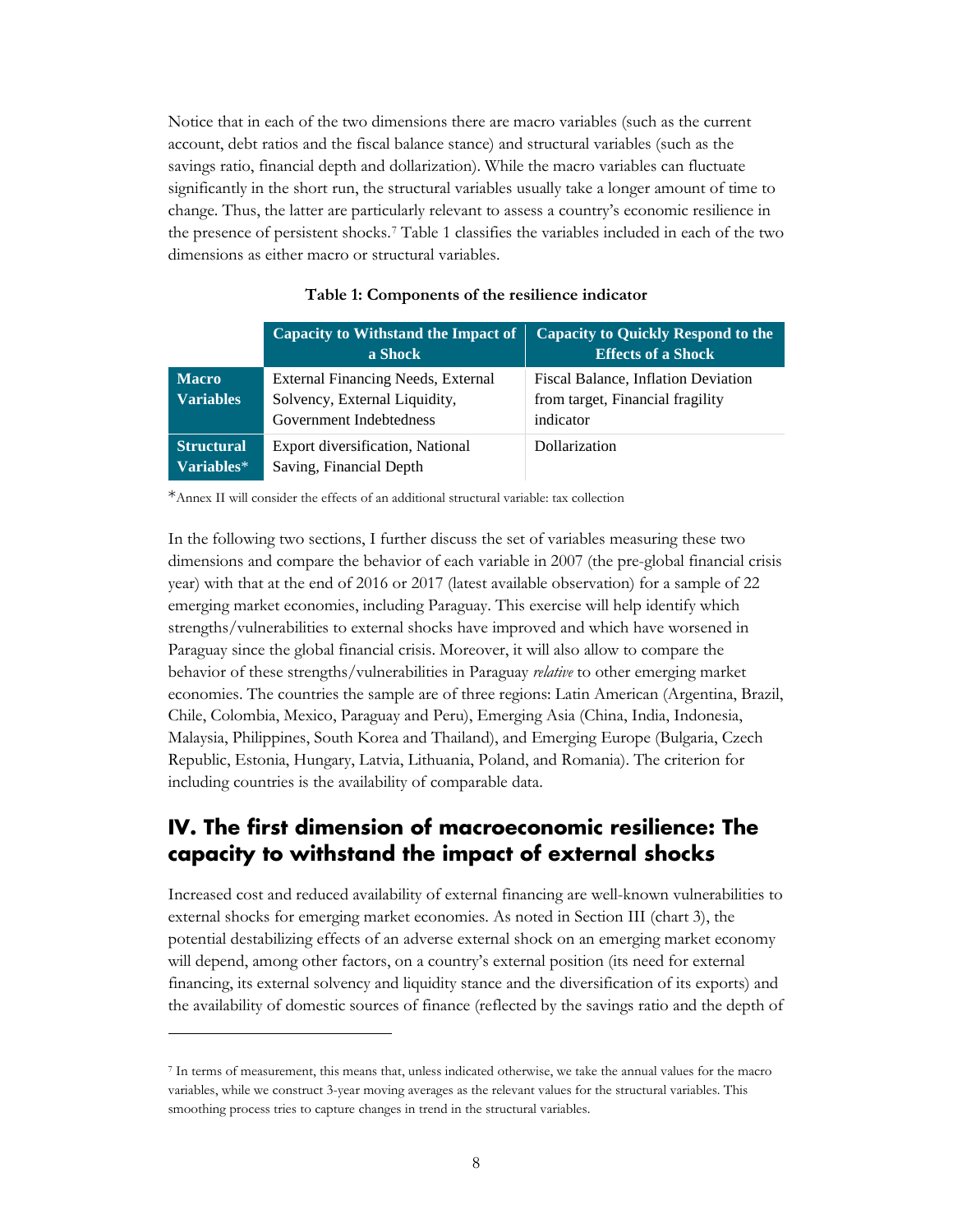the local financial sector). The rest of this section analyzes the behavior of the six variables used here as indicators of the first dimension of economic resilience. To assess improvements or deteriorations in the capacity to withstand the impact of external shocks, for each of the variables and countries, we compare the most recently available data with data for 2007, the year before the global financial crisis

#### <span id="page-11-0"></span>**1. The current account balance as a ratio of GDP**

The current account balance as a ratio of GDP, a *flow* measure, is a customary indicator of a country's existing (at the time of the shock) external financing needs. Large current account deficits need to be financed either with net capital inflows or the utilization of international reserves.

A comparison of countries' current account balances in 2007 and the most recently available data in 2017 (IMF World Economic Outlook (2017) end-of-year forecast) indicates sharp differences in the evolution of external financing needs between regions. As shown in chart 5, the current accounts in Paraguay and all the other Latin American countries in the sample have deteriorated relative to the pre-global crisis period. For many countries in the region, this result reflects a combination of overconfident behavior, the resulting lack of economic reforms during the post-crisis years, and bad luck. While the sharp decline in the prices of commodity exports that started in 2012 was certainly a development out of the region's control, the lack of reforms to overcome the deficiency of savings over investment was not. The *good years* of high commodity prices were not used to protect these countries from sharp declines in commodity prices. Thus, relative to a decade ago, Latin America's external financing needs are larger in 2017 putting the region in a more vulnerable position to face new external shocks.[8](#page-11-1) This contrasts with the situation in Emerging Europe, where policy adjustments implemented to deal with the severe effects of the global financial crisis have drastically reduced these countries' extremely large external financing needs in 2007[.9](#page-11-2) By 2017, all countries in the Eastern Europe sample had improved their current account balances and several displayed surpluses.

<span id="page-11-1"></span><sup>8</sup> However, it is important to note that the current account positions in a number of Latin American countries were improving since late 2016 to the time of this writing.

<span id="page-11-2"></span><sup>9</sup> Emerging Europe was poorly positioned in 2007 to face the collapse of external financing that took place during the global financial crisis. A number of factors, notably unrealistic expectations about a rapid entrance to the euro area, led to excessive debt-related risk-taking by the private and public sectors. This was reflected in large current account deficits and, as shown below, huge ratios of external debt to GDP.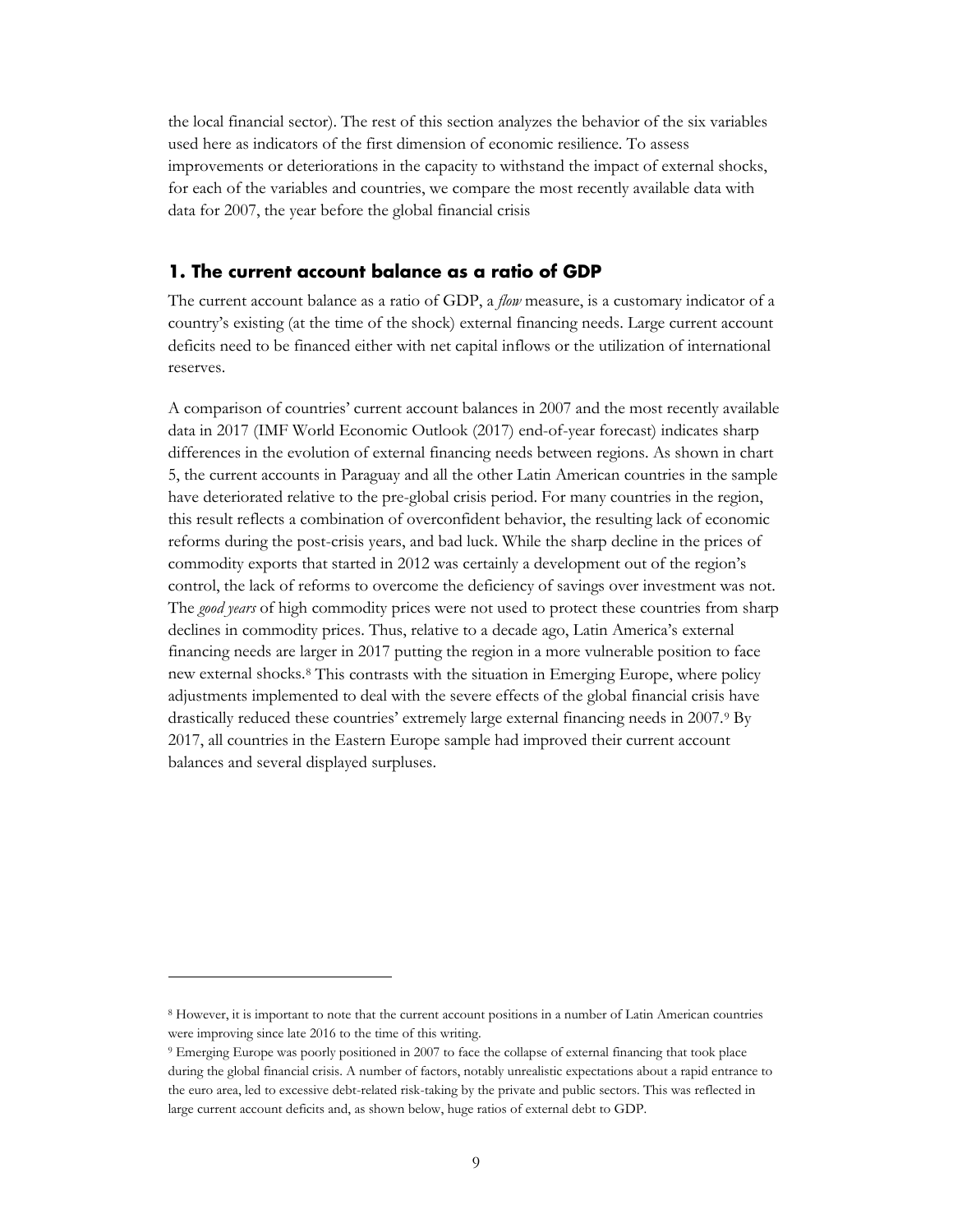

#### **Chart 5: Current account balance / GDP (in percentages)**

Source: own elaboration based on *IMF*-WEO and Banco Central del Paraguay (2017a), *Informe de Política Monetaria*

Although Paraguay's current account deteriorated relative to 2007, it is the only Latin American country in the sample that reports surpluses (since 2016). Improvements in trade activity with neighbors Argentina and Brazil and improvements in the price and volume of soya exports are among the factors explaining this result. Together with most Emerging Asian countries in the sample and several countries from Eastern Europe, Paraguay is among the best positioned countries regarding financing needs.

#### <span id="page-12-0"></span>**2. The ratio of total external debt to GDP**

 $\overline{a}$ 

The ratio of total external debt to GDP is used as an indicator of a country's overall capacity to meet its external obligations. Both public and private debts are included. This *stock*  variable can be taken as a *solvency* indicator.

Chart 6 compares the behavior of this variable in 2007 and 2017. Countries above the 45 degree line are those whose ratios of external indebtedness have declined in the period since the global financial crisis. Those below the 45-degree line have an increased external indebtedness ratio, and, therefore, are more vulnerable to adverse external shocks. Changes in this ratio are mostly relevant for highly indebted countries[.10](#page-12-1) By reducing their

<span id="page-12-1"></span><sup>10</sup> While emerging market economies can indeed benefit from issuing debt in international capital markets, *high*  indebtedness ratios can expose countries to shocks that reduce their capacity to service their outstanding obligations. While there is abundant debate on what constitutes *excessive indebtedness*, I do not take a position regarding a *threshold* since there are many factors affecting a country's indebtedness capacity. It is concerning,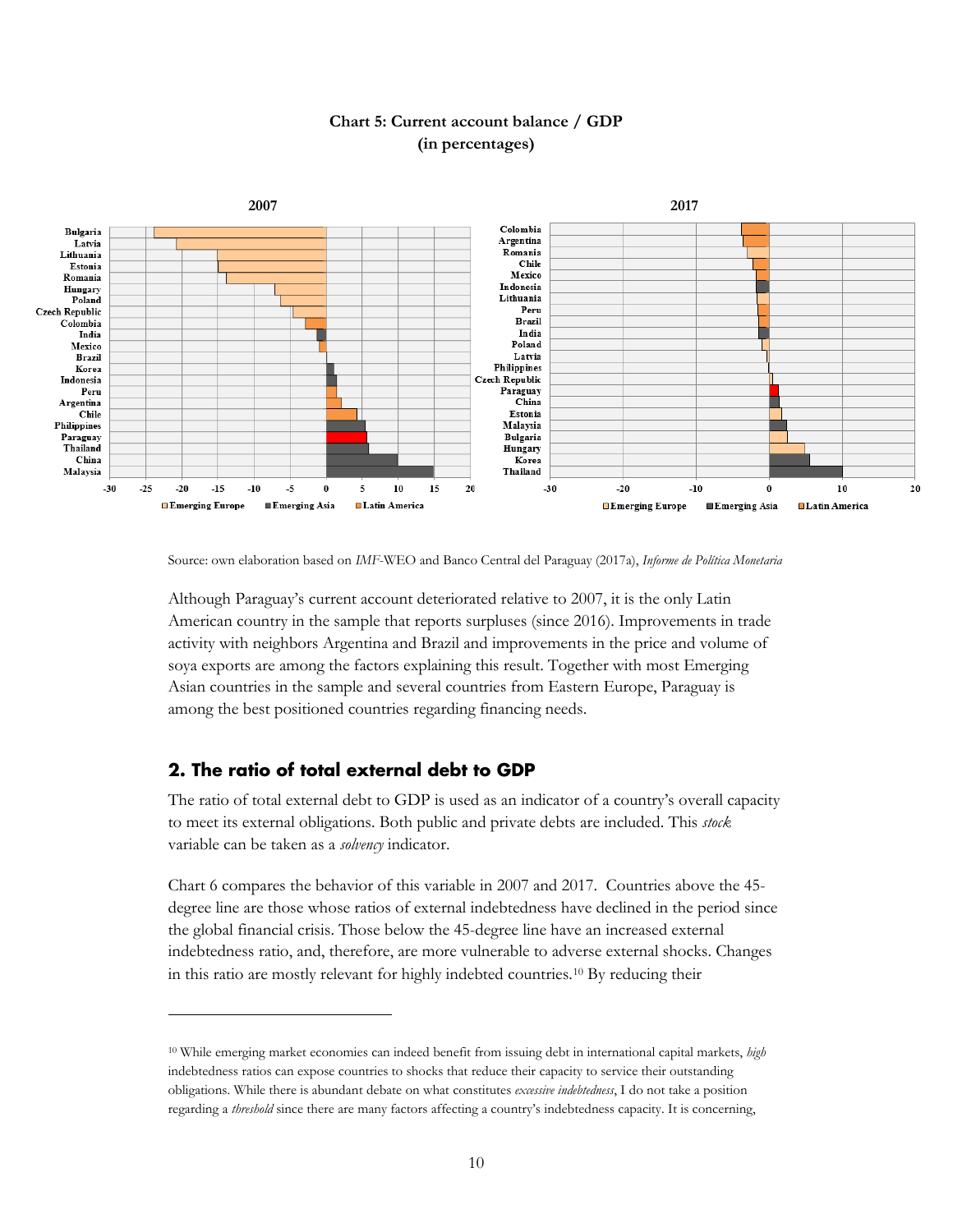dependence on external debt, such countries can reduce their vulnerability to a severe external shock that lowers their income growth and, therefore, their capacity to make good on their external obligations. Highly indebted countries positioned below the line are more vulnerable in this regard.



#### **Chart 6: Total external debt / GDP (in percentages)**

Source: Own elaboration based on The World Bank -IMF, Quarterly External Debt Statistics

 $\overline{a}$ 

Because of large differences in scale, countries in Emerging Europe are presented in the panel on the right-hand side. Emerging Europe remains by far the region with the highest external debt ratios. Although current external financing needs, as reflected by the current account balances, have reduced significantly, the *stock* of debt and debt burden remain extremely high in most countries; this is a legacy from the crisis in this region and is a large source of vulnerability, as indicated by recent reports from the International Monetary Fund.

Among Latin American countries, Paraguay stands out for showing a low and very stable debt ratio.<sup>[11](#page-13-0)</sup> This contrasts significantly with most other countries in the region, including Brazil, Paraguay's most important trading partner. Indeed, due to significant increases in corporates' external indebtedness, debt ratios in a number of countries (Chile, Colombia, Mexico and Brazil) have doubled in the period from 2007 to 2017; with Chile reaching the

<span id="page-13-0"></span>however, when external debt ratios increase at *fast rates* and reach levels that may be sustainable for advanced economies (since their debt obligations can be issued in the currency they issue), but are not so for emerging market economies (whose currencies lack deep markets as they are not highly traded internationally) <sup>11</sup> The ratio does not include the external debt of binational companies (two hydroelectric plants, one co-owned with Argentina and the other with Brazil). If that debt is included, the ratio increases to 58 percent by 2016, as reported by the IMF (2017). The external debt of binational companies, however, has been on a consistent declining trend.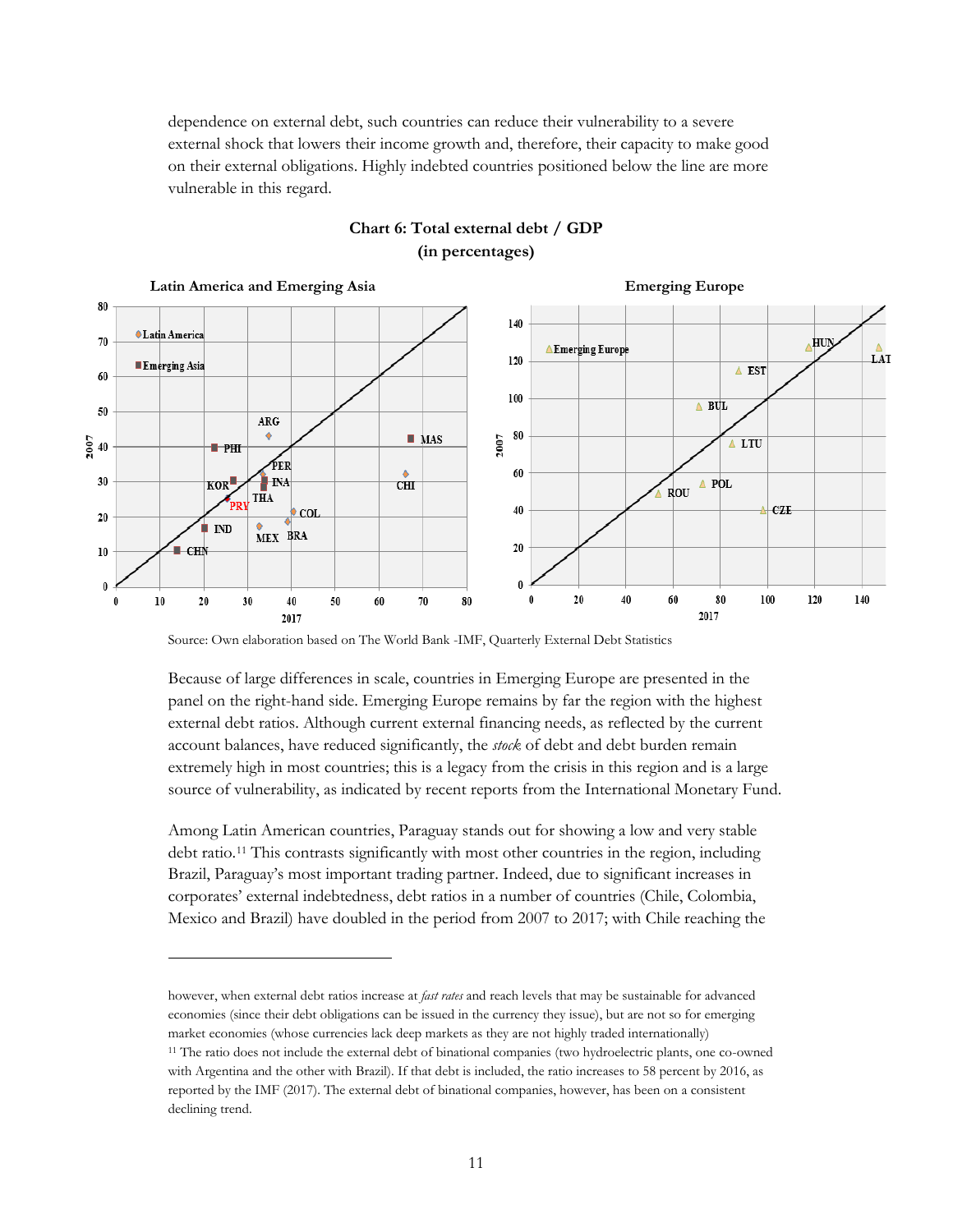highest ratio in the region. As a result, and from the perspective of this indicator, Latin America as a whole not only increased its vulnerability to external shocks, but also became more vulnerable than countries in Emerging Asia (except for Malaysia).[12](#page-14-1)

#### <span id="page-14-0"></span>**3. The ratio of short-term external debt to gross international reserves**

The ratio of short-term external debt to gross international reserves captures the degree of liquidity constraints. Facing an adverse external shock, countries need to show that they have resources immediately available to make good on payments due in the period following the shock. The need to have *proof of liquidity* is essential for emerging markets since they cannot issue *hard currencies*; that is currencies that are internationally traded in liquid markets. Thus, large accumulation of foreign exchange reserves and limited amounts of short-term external debt significantly help emerging markets maintain their international creditworthiness and, therefore, contain the impact of a shock.[13](#page-14-2)

Short-term debt is defined as debt with a maturity of one year or less. Like the previous chart, countries below the 45-degree line in chart 7 show increased vulnerability to an external shock. Changes in the ratio of short-term debt to international reserves are extremely relevant for all emerging market economies and not only for the highly indebted countries. Even if a country's total external debt ratio is low, it might face significant rollover risks if most of its debt is short-term and an external shock that curtails access to the international capital markets hits the economy. Under these circumstances, availability of international reserves can make all the difference regarding perceptions of default risk.

<span id="page-14-2"></span><span id="page-14-1"></span><sup>12</sup> A sharp rise in private sector external indebtedness explains Malaysia's large increase in total external debt. <sup>13</sup> It is worthwhile to note that the liquidity constraint faced by emerging markets (and not by advanced economies which can issue hard currencies) cannot be resolved by full exchange-rate flexibility. The reason is that, facing an adverse external shock, even a sharp depreciation of the exchange rate cannot generate sufficient resources (through export revenues) fast enough to meet external amortizations and interest payments due. This explains: (a) the huge accumulation of international reserves by most emerging markets and (b) the choice of *increased but not fully flexible* exchange rate regimes followed by a number of emerging market economies. See Rojas-Suarez (2013).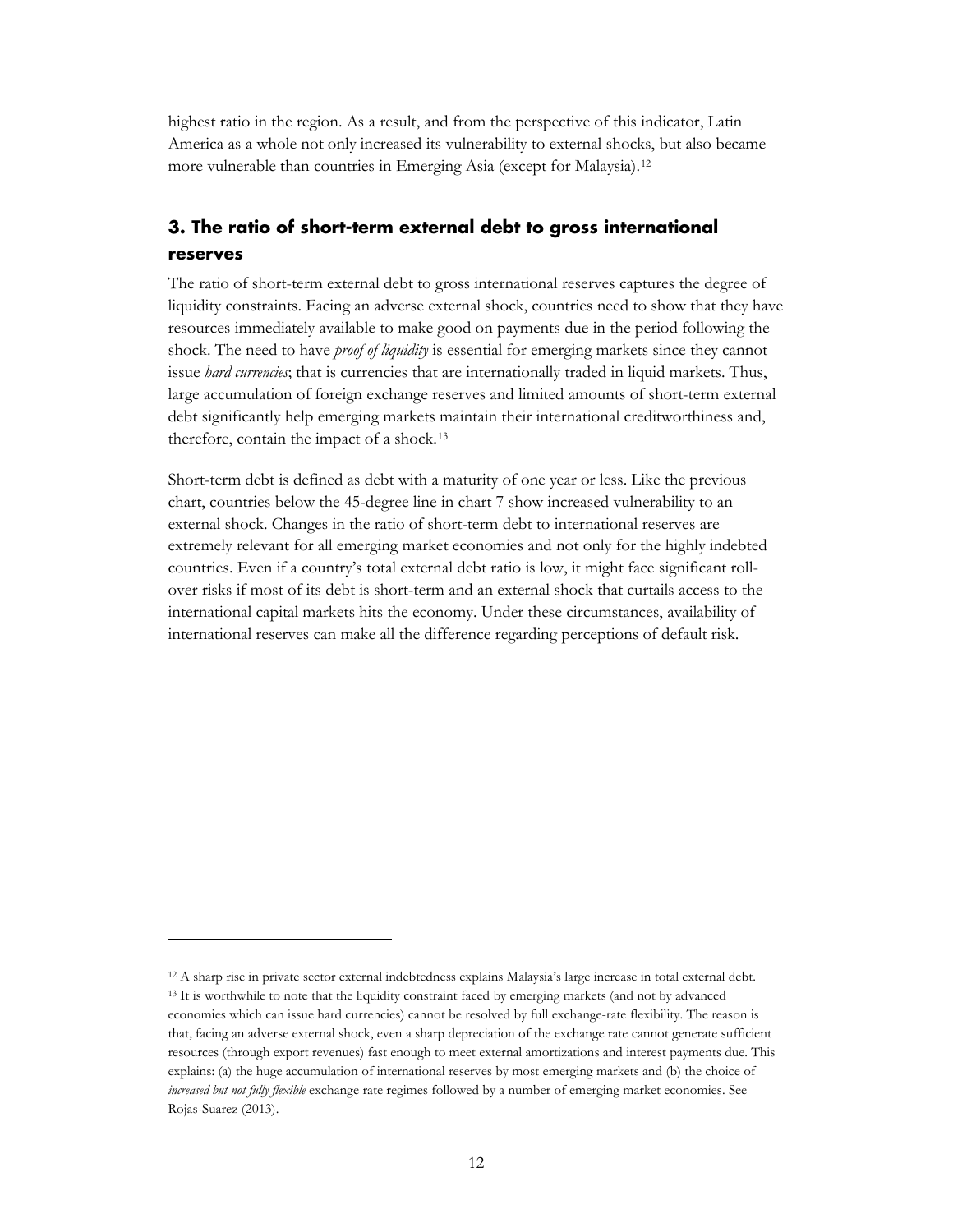

#### **Chart 7: Short-term external debt / Gross international reserves (in percentages)**

<sup>a</sup> Argentina is excluded from the graph due to the large value of its ratio Source: Own elaboration based The World Bank -IMG Quarterly External Debt Statistics

 $\overline{a}$ 

The panel on the right displays countries in Emerging Europe, while the one on the left displays the rest of the emerging market economies in the sample.[14](#page-15-0) Noteworthy in this chart is that, by mid-2017, a number of Latin American countries, especially Chile, had improved (reduced) their ratio of short-term debt to international reserves relative to the pre-global crisis period. For Chile and Brazil, this is significant in the context of the increased total external debt to GDP shown in chart 6. That is, while the total external debt ratios have deteriorated in these two countries, the large accumulation of international reserves is playing a central role in providing self-insurance against the vagaries of the international capital markets, as they provide the necessary liquidity to make good on obligations due during or shortly after the eruption of an adverse shock.[15](#page-15-1)

Paraguay's short-term external debt ratio has also improved. Because of the sustained accumulation of international reserves, these assets are about three times the value of short-

<span id="page-15-0"></span><sup>14</sup> Since adhesion to the Eurozone contributes to the resilience of individual countries in Emerging Europe to external shocks, the contributions of foreign reserve assets by Estonia and Latvia and Lithuania to the European Central Bank (on January 2011, January 2014 and January 2015, respectively) have not been subtracted from these countries' international reserves.

<span id="page-15-1"></span><sup>15</sup> An additional observation from the chart is that Malaysia and Argentina (not shown in the chart) stand out for their large vulnerability to external shocks, but for different reasons. In Malaysia, the large increase in total external debt (chart 6) has taken place through short-term indebtedness. In Argentina, the ratio of short-term debt to reserves has been improving since 2016, but it still has a long way to go to reach sound levels due to the large loss of international reserves that took place during the previous Administration. After over a decade lacking access to international capital markets, Argentina regained access to these markets at the end of 2015 by reaching a settlement with holdout creditors (see IMF 2016).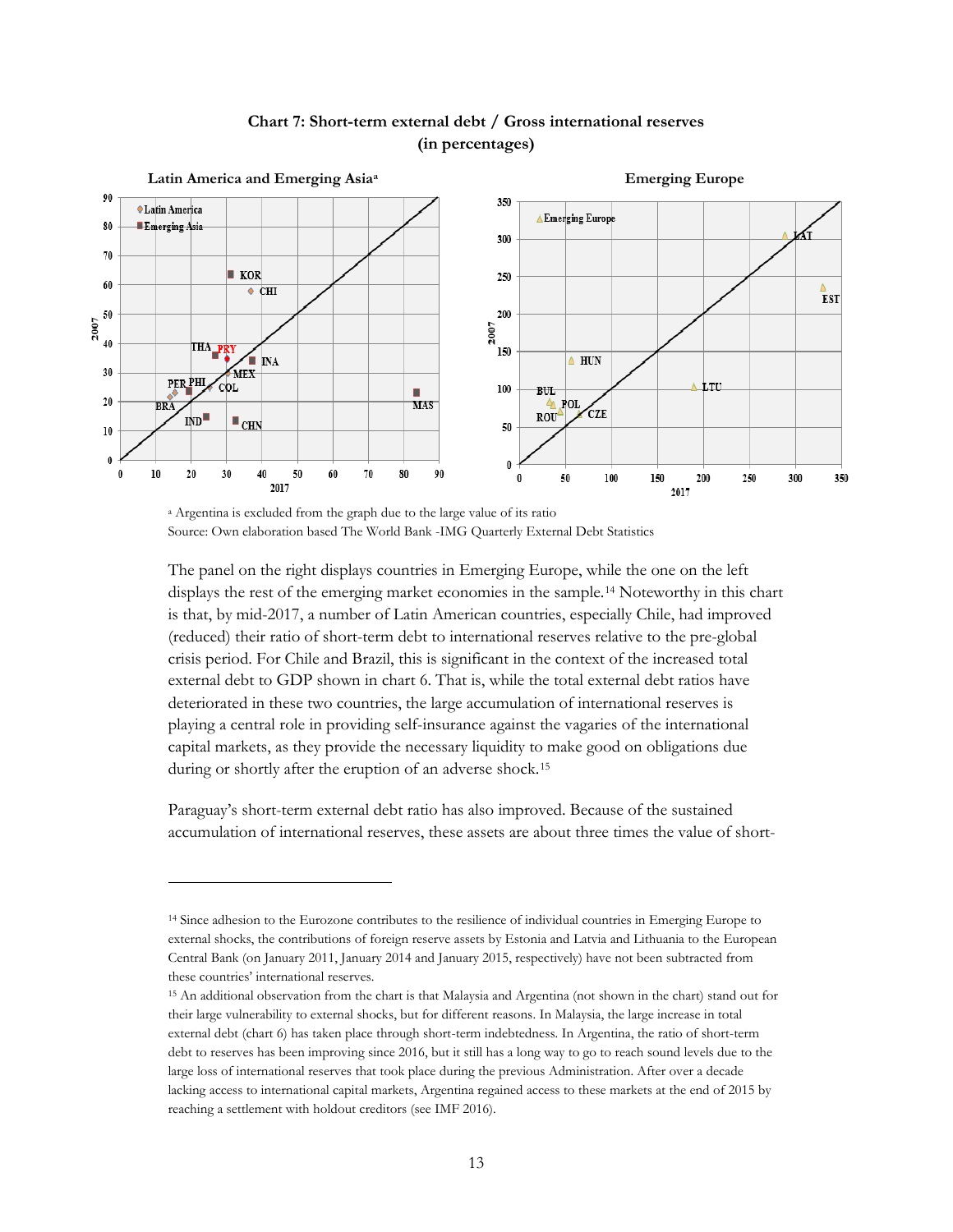term external debt. This, combined with a low ratio of total external debt (chart 6), implies that Paraguay's external debt stance is solid.

#### <span id="page-16-0"></span>**4. An indicator of export concentration**

The degree of export concentration is measured through the Herfindahl-Hirschmann Index (HHI). The indicator helps to assess a country's capacity to contain the effect of a sharp decline in the price of a major export product. This is particularly important for countries, such as those in Latin America, that export commodities given the secular decline in world prices of these products and their high price volatility, implying (for countries dependent on them) substantial vulnerability to terms of trade shocks. Thus, the more diversified the export basket (less concentration), the greater the resilience to adverse trade shocks.[16](#page-16-1)

The index takes values from 0 to 1. Higher values of the index denote higher degrees of export concentration. In contrast to the three macro variables discussed above, whose values can fluctuate significantly from one year to the next, export concentration can be considered a *structural* variable, as it usually takes a long time to change a country's exports composition.[17](#page-16-2) Thus, we measure this variable as the three years moving average of the HHI<sup>[18](#page-16-3)</sup>

Chart 8 shows that Emerging Europe and Emerging Asian countries display the lowest values of the concentration index. In contrast, Latin America shows higher degrees of export concentration, with Colombia, Chile and Paraguay taking the highest values among the countries in the sample.

$$
H_j = \frac{\sqrt{\sum_{i=1}^n \left(\frac{x_{ij}}{X_j}\right)^2 - \sqrt{1/n}}}{1 - \sqrt{1/n}}
$$

where:

 $\overline{a}$ 

 $H_i$  = country index  $x_{ij}$  = value of export for country *j* and product *i* 

$$
X_j = \sum_{i=1}^n x_{ij}
$$

and

 $n =$  number of products (SITC Revision 3 at 3-digit group level).

<span id="page-16-3"></span><sup>18</sup> The UNCTAD data ends in 2015, so the values for this year are taken as a proxy for 2016

<span id="page-16-1"></span><sup>16</sup> We only consider export concentration in terms of products. However, it would also be useful to assess export concentration in terms of trade partners.

<span id="page-16-2"></span><sup>17</sup> The following normalized HHI, taken from United Nations Conference on Trade and Development (UNCTAD) is used to obtain values between 0 and 1: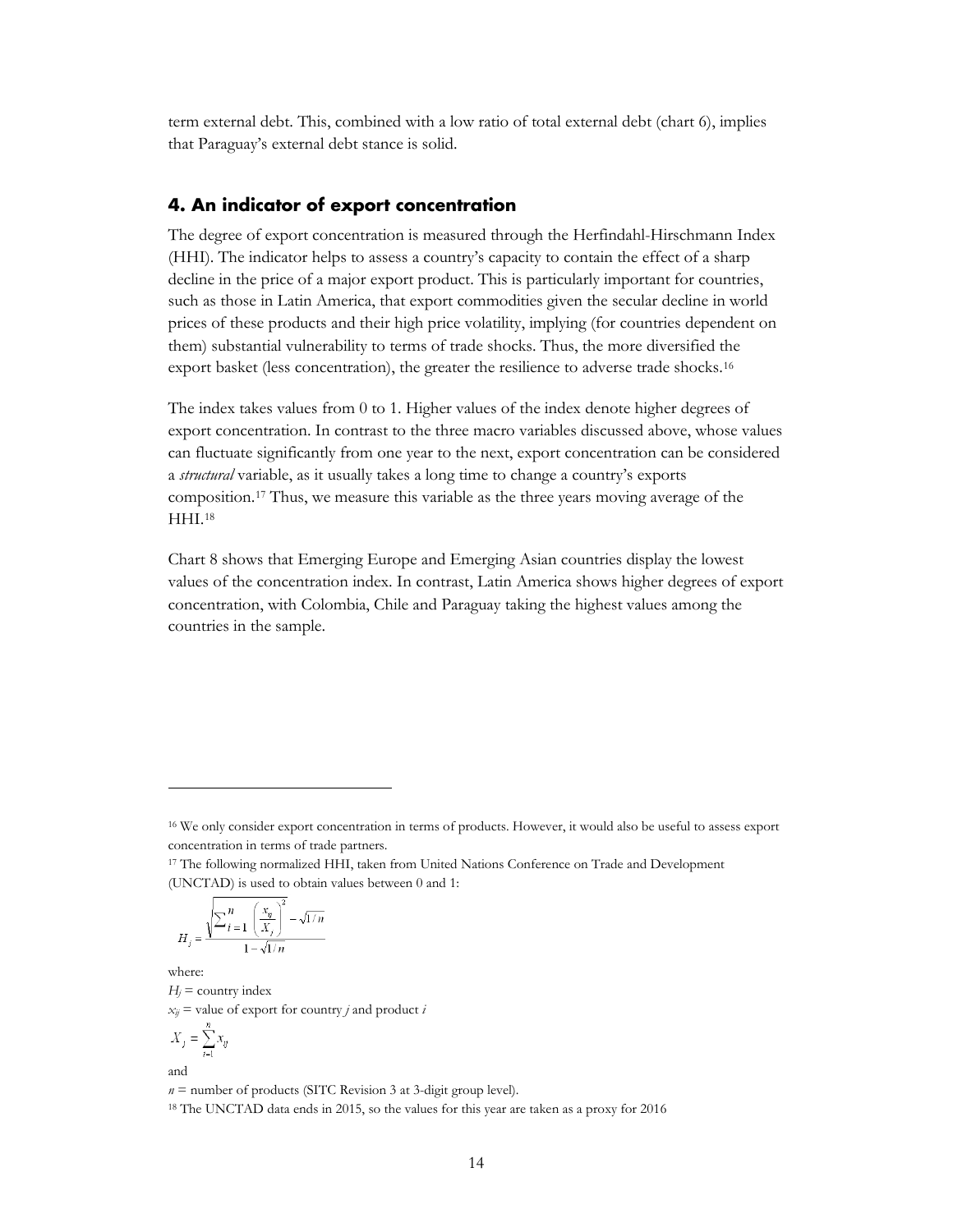

#### **Chart 8: Export concentration (Herfindahl-Hirschmann Index)**

Source: Own elaboration based on UNCTAD trade indicators

While in recent years, there has been a slight improvement in the concentration index in Paraguay, the value remains very high, especially given the high volatility in the prices of its commodities exports (soy and derivatives, cereal and beef account for about 75 percent of exports). This is an important source of fragility in the face of external shocks.

In addition, Paraguay also displays a high degree of concentration in terms of trade partners (a variable not analyzed in this paper) that adds to the country's sources of fragility.

#### <span id="page-17-0"></span>**5. National Savings as a ratio of GDP**

 $\overline{a}$ 

The four variables discussed above reflect the soundness of a country's external position. The national savings ratio[19](#page-17-1) (discussed here) and the indicator of financial depth (discussed in the next sub-section) measure the extent to which available local financial resources (public and private) can, at least partially, offset the reduction of external funding resulting from an adverse shock. This is crucial for economic resilience since a country's stock of capital requires funding to grow (or even maintain it at a constant level). Both are structural variables and, therefore, are measured as a 3-year moving average. The national savings ratio is a flow variable, while the financial depth indicator is a stock variable.

<span id="page-17-1"></span><sup>19</sup> Both the current account (which equals the difference between savings and investment) and the national savings ratios can be used as separate indicators of resilience since the former measures a country's overall external financing needs while the latter measures a country's capacity to finance the existing stock of capital (see Gros and Mayer, 2010). For a given current account value, there are infinite combinations of savings and investment values.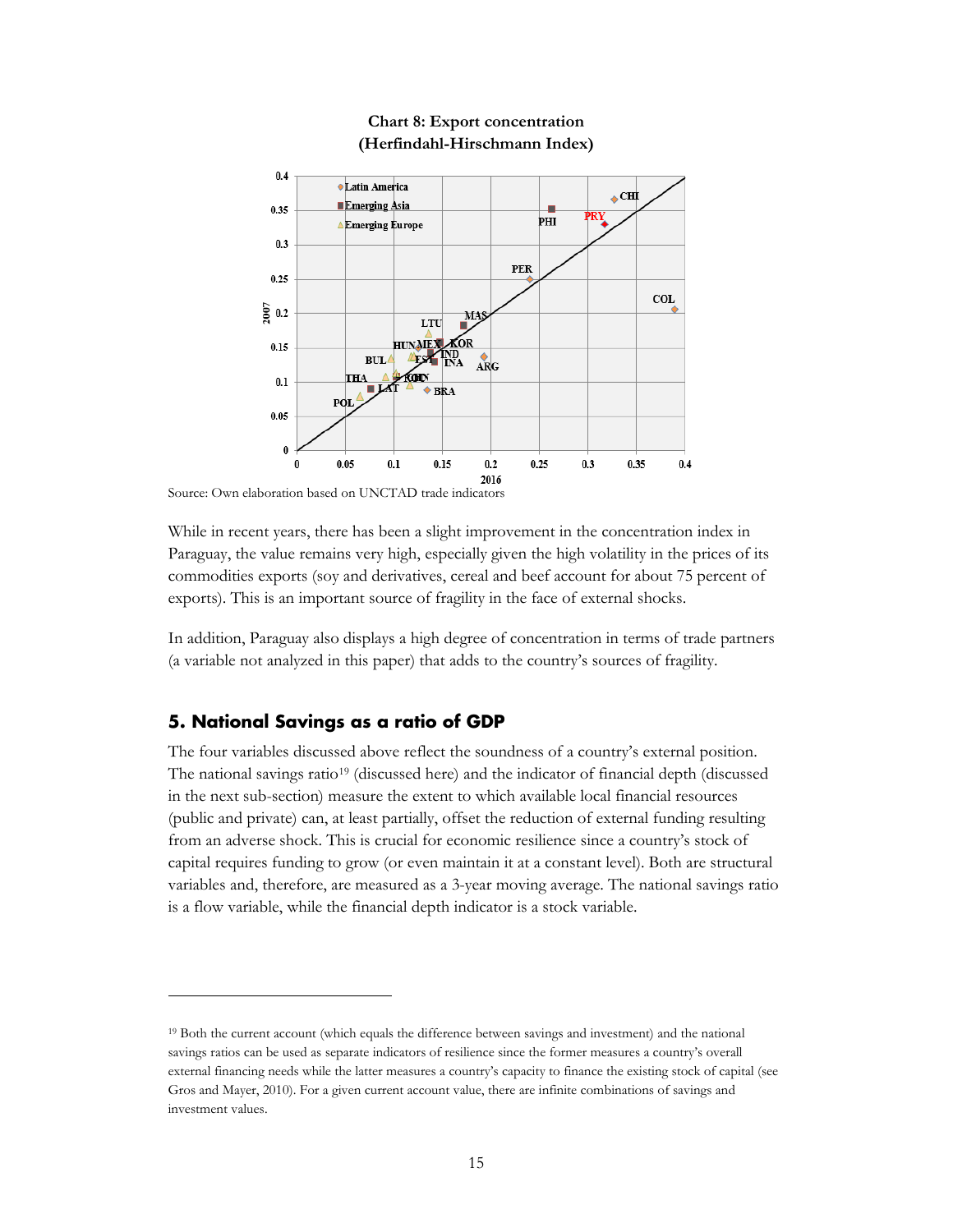Chart 9 compares the behavior of the national savings ratio at end-2016 relative to the preglobal crisis period.[20](#page-18-1)





The chart confirms a well-documented result among emerging markets, Asian countries report the highest savings ratios (Philippines is the exception). Some of them have even increased these ratios in the decade after the global financial crisis. Another well-established result is that countries in Latin America are among those with the lowest savings ratios.

By 2016, Paraguay joined Argentina and Brazil in displaying the lowest savings ratios among countries in the sample. In Paraguay, the ratio has slightly deteriorated relative to the preglobal crisis period (the data point is slightly above the 45 degrees line). However, the ratio improved in 2016 and the IMF (2017) projects further improvements in 2017-18. Low savings ratio limits Paraguay's resilience in the presence of persistent adverse external shocks.

#### <span id="page-18-0"></span>**6. Financial depth**

 $\overline{a}$ 

The indicator of financial depth, a stock and structural variable, measures the capacity of the formal financial system (banks and non-bank financial institutions) to provide financing to the economy. The stance in this paper is that advances in capital market development

Source: World Bank national accounts data, and OECD National Accounts data files

<span id="page-18-1"></span><sup>20</sup> Gross national savings are calculated as gross national income less total consumption, plus net transfers. For 8 countries, including Paraguay, we took the gross national savings directly from the IMF Staff reports if the ratios did not match the World Bank data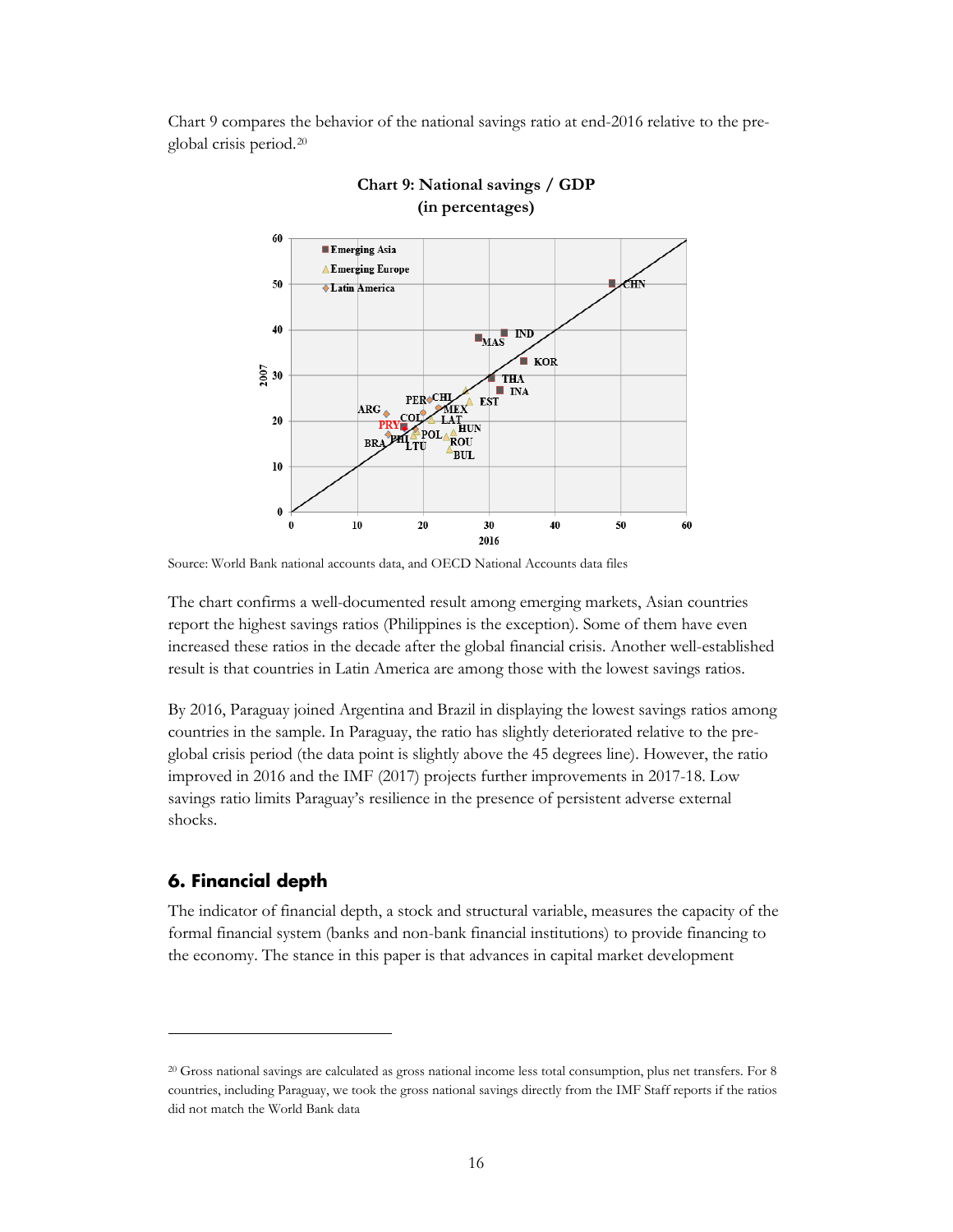complement banking finance in providing a shield against large and sudden reversals of external funding.

To construct this variable, we took three of the four variables classified as *Financial Institutions Depth* in the papers by Sahay et al (2015) and Svirydzenka (2016). The three variables are: (a) the ratio of credit to the private credit to GDP; (b) the ratio of pension fund assets to GDP; and (c) the ratio of insurance premiums (life and non-life) to GDP.[21](#page-19-0) The data is taken from the World Bank Global Financial Development Database. The fourth variable not included in this paper is the ratio of mutual fund assets to GDP. This variable was excluded because the database does not provide information for Paraguay.

The indicator of financial depth used here is the simple average of the three components and is graphed in chart 10. Annex I presents graphs for each of the components of the indicator. Except for the ratio of private credit to GDP, where there is data for 2016, the latest available information is for 2015.





Source: Own elaboration based on World Bank Global Financial Development Database, IMF-IFS and IMF (2017)

Consistent with their high savings ratios, most Asian countries show very high ratios of financial depth and these ratios have increased since the global financial crisis (the data points are below the 45 degrees line). Thus, based on this indicator, a number of Asian countries have improved their resilience to external shocks in the last decade.

<span id="page-19-0"></span><sup>21</sup> The term *insurance premiums* refer to the premiums received (in the case of life or health insurance) or earned (in the case of property or casualty insurance) by the insurance company in the previous calendar year. The ratio of insurance companies' assets to GDP is not used due to lack of comparable information across countries.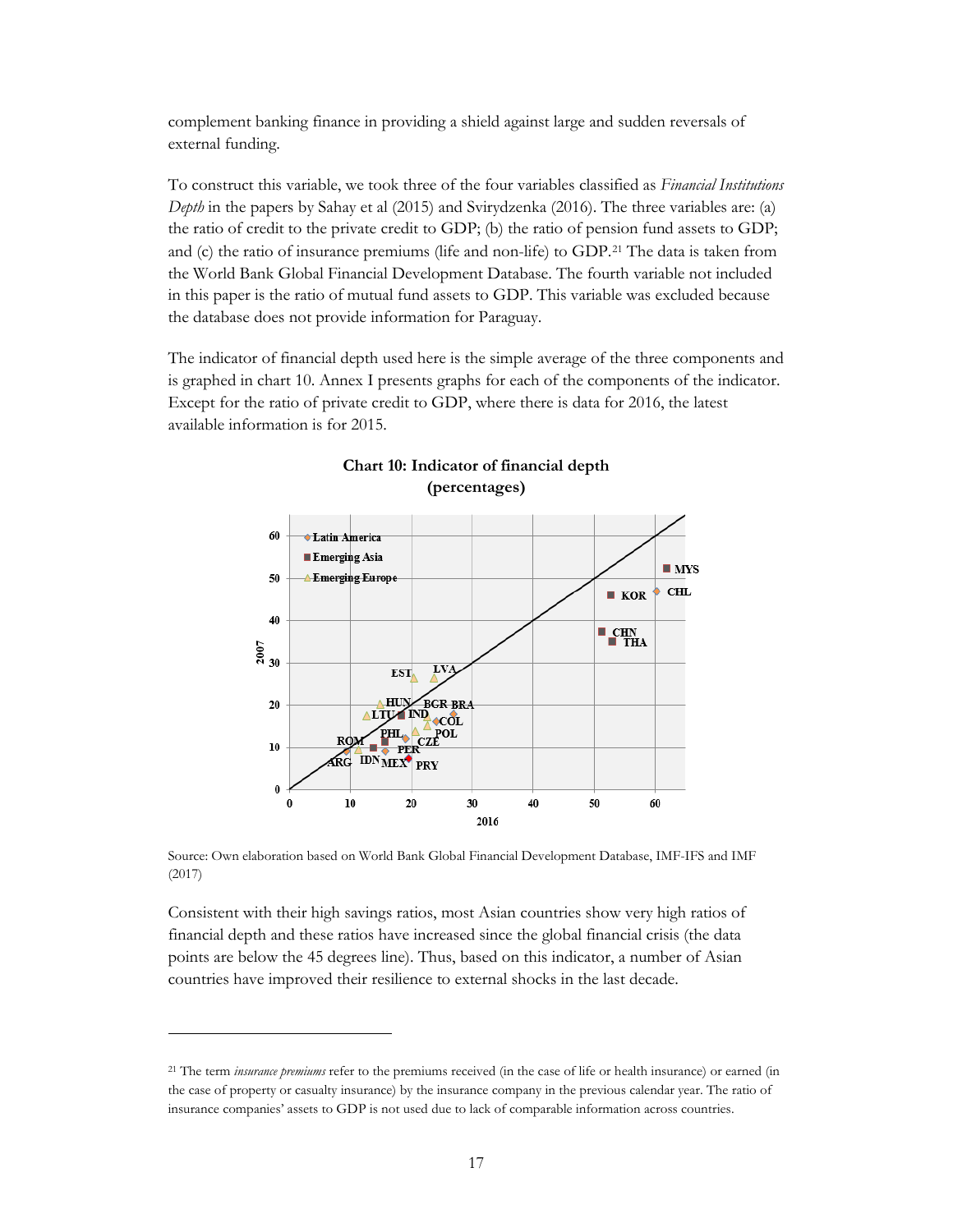Improvements in financial depth are also observed in Latin American countries, but, excepting Chile, from very low levels. The improvements mostly derive from increases in the ratio of credit to GDP (all countries, albeit at different degrees) and in the ratio of pension fund assets to GDP (Colombia, Mexico Peru and Chile<sup>22</sup>). While improving in most countries in the region, the ratio of insurance premium to GDP has remained low.

In the case of Paraguay, the significant increase in banking intermediation has resulted in an improvement in the variable of financial deepening over the last decade. In this country, the pension funds ratio has not improved and the ratio for insurance premiums remains at very low levels—the lowest among countries in the sample. On an overall basis, in terms of financial depth, Paraguay still lags significantly relative to most emerging markets.

## <span id="page-20-0"></span>**V. The second dimension of macroeconomic resilience: The authorities capacity to** *rapidly respond* **to the effects of a shock**

A country's capacity to quickly react to an adverse external shock fundamentally depends on its officials' capacity to implement countercyclical fiscal and monetary policies. Therefore, the variables included here relate to a country's fiscal and monetary positions. The fiscal position is characterized by two variables: the fiscal balance as a ratio to GDP (a flow variable) and the ratio of government debt to GDP (a stock measure). The monetary position is characterized by three variables that I explain further below: (a) *the deviation of inflation from its announced target* (b) *a measure of financial fragilities,* which evaluate whether the desired monetary stance is consistent with price and financial stability, and (c) financial dollarization.

#### <span id="page-20-1"></span>**1. The ratio of general government fiscal balance to GDP[23](#page-20-3)**

 $\overline{a}$ 

Countries with strong fiscal accounts *before* an external shock will be in a better position to undertake countercyclical policies than those with large fiscal deficits. This argument is significantly more important for emerging market economies than for advanced economies because the latter have the capacity to finance deficits through placement of government debt in domestic liquid capital markets. As shown in chart 10 and Annex I, most emerging markets lack such an advantageous option.

Chart 11 shows a dramatic turn of events in fiscal positions since the global financial crisis. In 2007, a significant number of countries could face the crisis with strong fiscal positions. Chile stood out by its large fiscal surplus which served the country well, as it could undertake

<span id="page-20-2"></span> $22$  Chile (and Malaysia) are not included in the graph on pension fund assets (Annex I) because the ratios of these two countries are much larger than the rest of the countries in the sample. By 2015, Chile's pension fund assets had reached 70 percent of GDP. This compares with about 61 percent in 2007. Malaysia's ratio increased from 48 to 59 percent during the same period.

<span id="page-20-3"></span><sup>23</sup> A broad concept of the fiscal stance is chosen because of significant differences in aggregations of the fiscal accounts across countries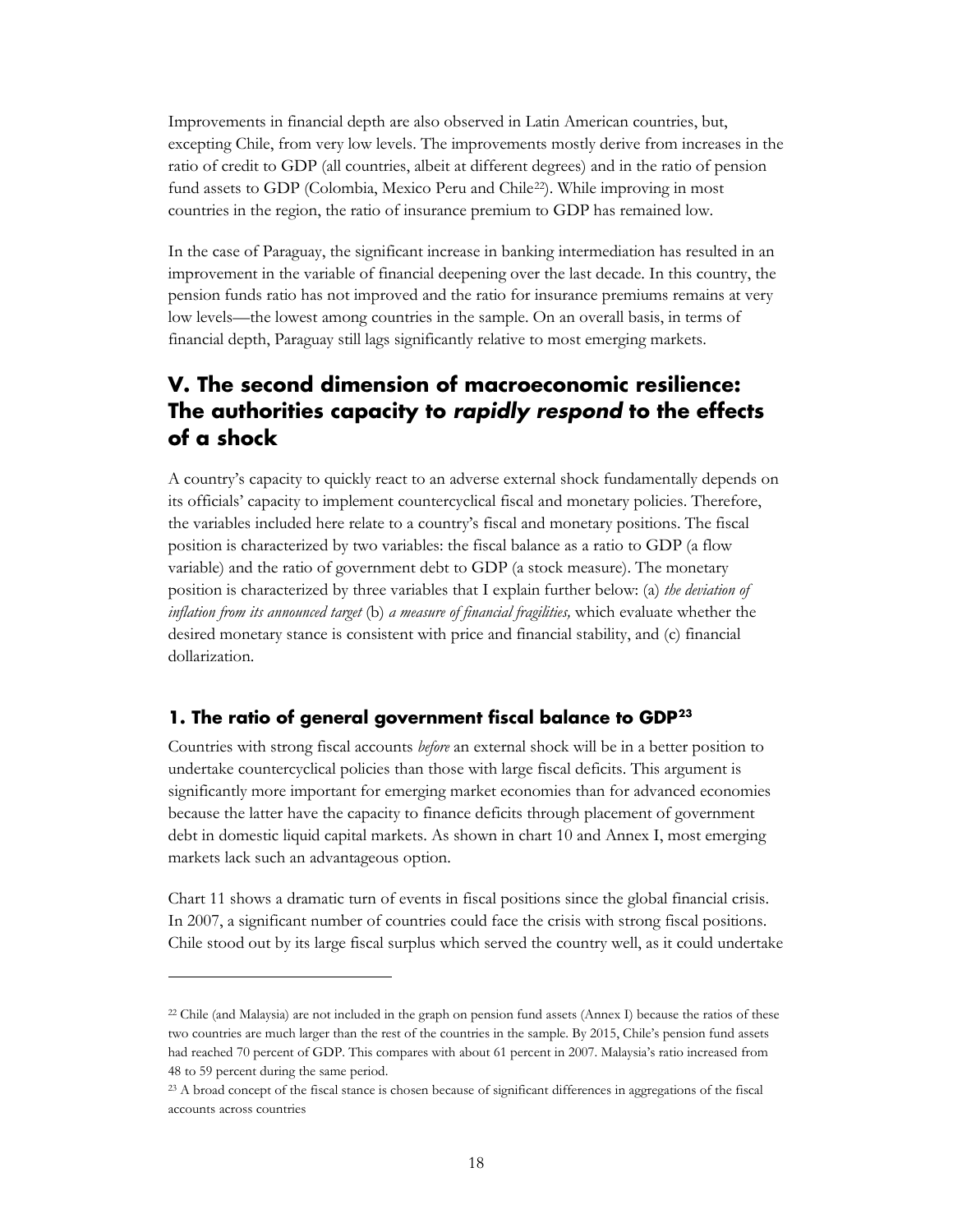a significant increase in government spending during the global crisis, without compromising macroeconomic stability. Paraguay and Peru were also in a strong footing. In the aftermath of the shock, the Paraguayan authorities were able to successfully implement countercyclical fiscal policies. Thanks to the significant fiscal surpluses in the pre-crisis period, the authorities had the fiscal space to increase government spending, especially on investment and conditional cash transfer programs (IMF, 2010).



#### **Chart 11: General government fiscal balance / GDP (in percentages)**

Source: IMF-WEO

 $\overline{a}$ 

In contrast, except for Hungary, Lithuania, Romania and Czech Republic, all emerging market economies experienced weaker fiscal positions during 2017. Only Czech Republic, Estonia, Lithuania and South Korea showed fiscal surpluses.[24](#page-21-0) The fiscal positions in Brazil, Argentina and India are particularly noteworthy and a source of concern by authorities in these countries. Even China, a country of global systemic importance, has shown a significant deterioration of its fiscal balance.

The broad fiscal deterioration can be partly explained by adverse external factors that have hit emerging markets since 2013, especially the commodity exporters, since the negative impact on economic activity has contributed to a decline in tax collection. However, as discussed above, lack of needed reforms at the national level is also hurting fiscal balances at a time when the external environment is less favorable for growth.

<span id="page-21-0"></span><sup>24</sup> Estonia and South Korea also had surpluses in 2007, but they were much larger than the corresponding surpluses in 2017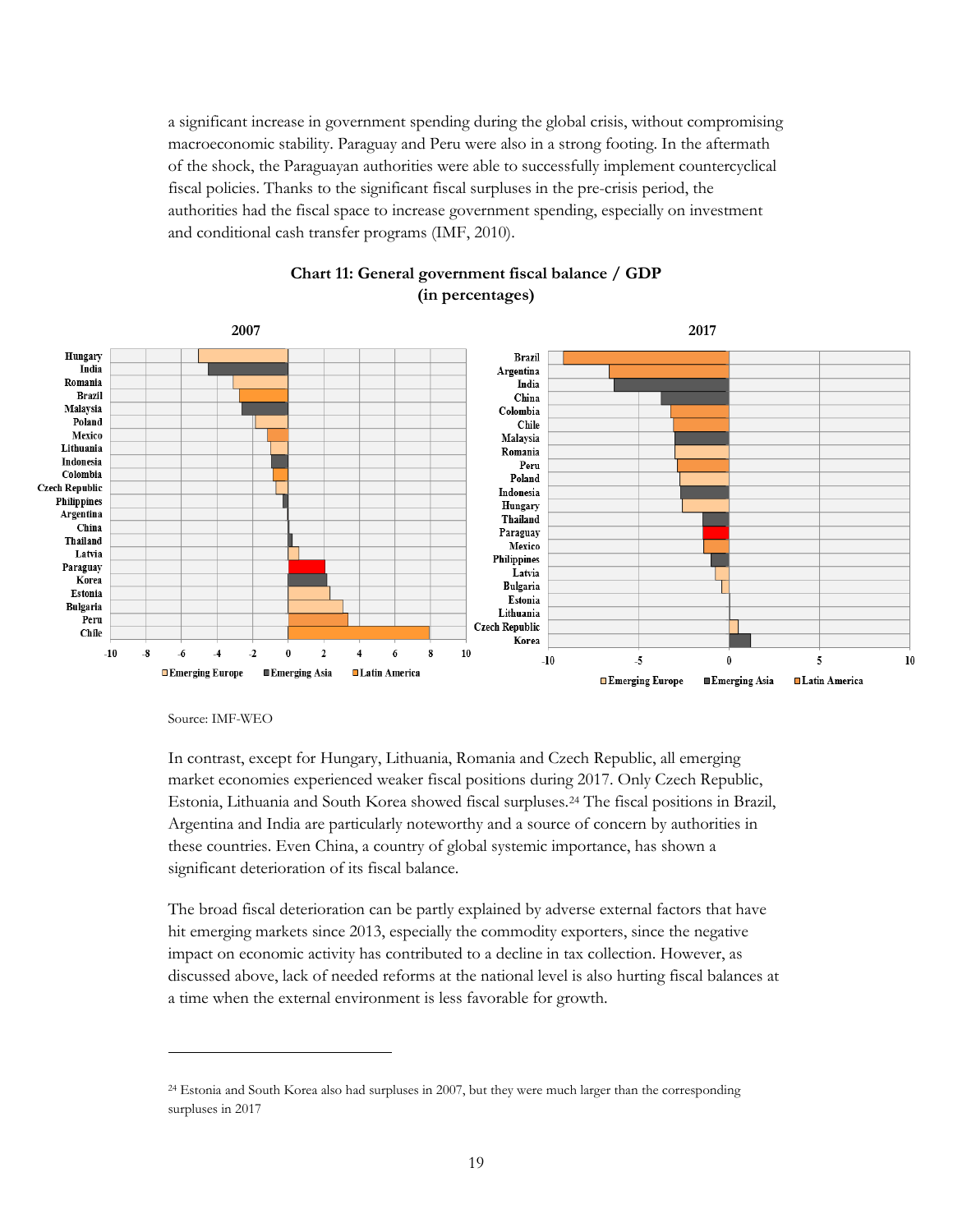Among regions, Latin America shows the largest deterioration of fiscal balances. Among Latin American countries, however, Paraguay and Mexico display the lowest fiscal deficits. Relative to most emerging markets in the sample, Paraguay has a better fiscal position and, given the government's low debt ratio (to be discussed below), the authorities' fiscal space to undertake countercyclical fiscal policies has not reduced as much as most other Latin American economies. Somehow ironically, however, the current version of the Fiscal Responsibility Law, aimed at containing large fiscal imbalances, may constrain the implementation of countercyclical fiscal policies. This is because, among other requirements, the Law establishes a maximum deficit of 1.5 percent of GDP; and the forecasted deficit for 2017 (IMF (2017) is almost at that limit (1.4 percent). In this regard, a consideration by the government of alternative fiscal rules (including a rule on the structural fiscal balance) combined with the establishment of a stabilization fund is highly appropriate.

#### <span id="page-22-0"></span>**2. The ratio of government debt to GDP**

The ratio of government debt to GDP also signals a government's capacity to undertake countercyclical fiscal policies. Even if the fiscal balance is strong, authorities may be reluctant to undertake net fiscal expansions to counteract the contractionary effect of an external shock on the economy, if the outstanding stock of debt is significantly large, as the expansion might aggravate the debt problem.

As with the other debt variables discussed here, countries below the 45-degree line in chart 12 show an increase in vulnerability to external shocks relative to 2007. Consistent with the deterioration in fiscal balances, most governments in the sample have increased their debt ratios. Indeed, some of the countries that displayed the highest ratio of government debt to GDP in 2017 (with forecasted values taken from the IMF-WEO)—India, Brazil, Argentina, Malaysia, and Poland—are also among the countries with the highest fiscal deficits in that year (chart 11). China is also among the countries with the largest deterioration in the government debt ratio. In the last decade, the ratio has increased by about 70 percent.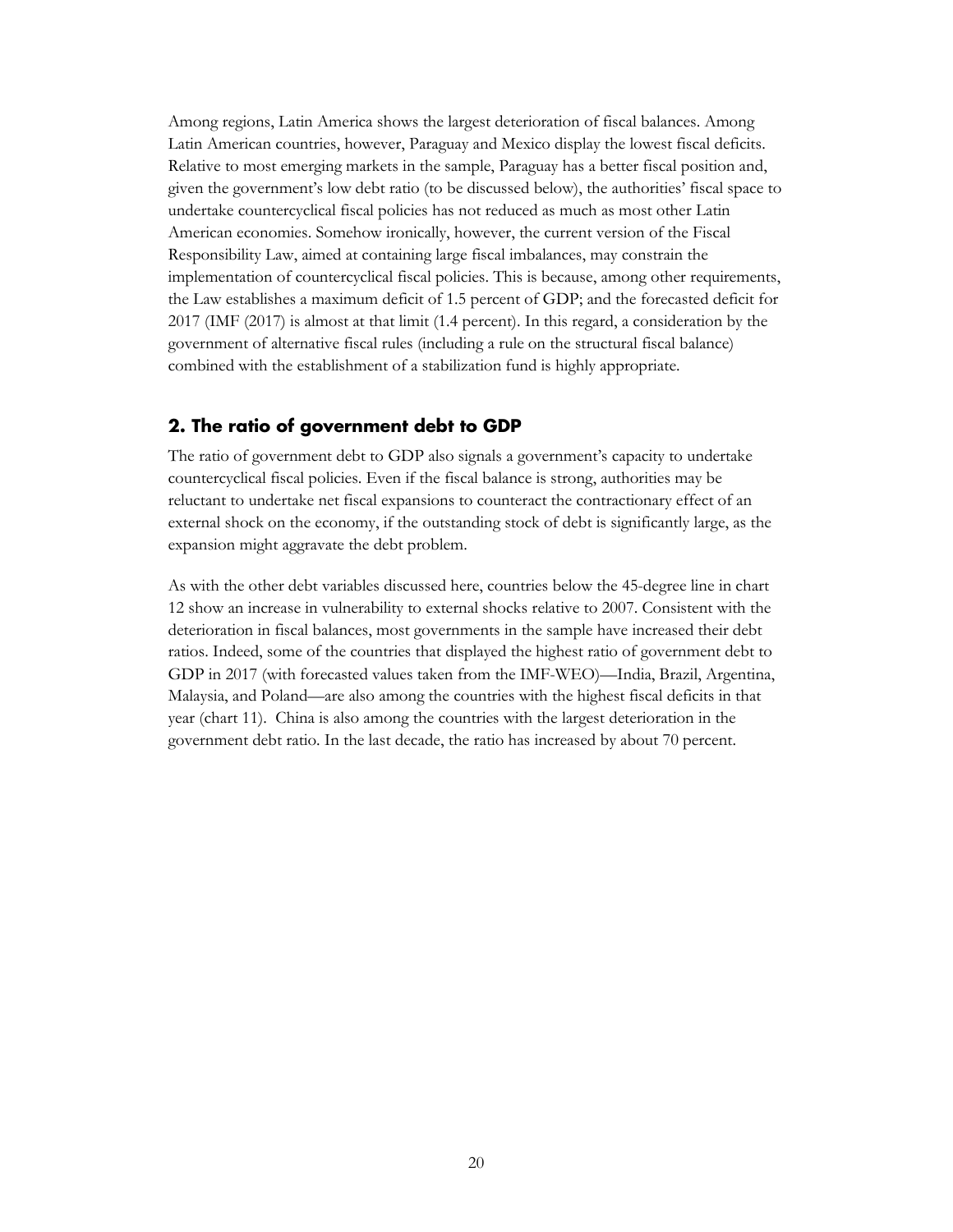



Source: IMF-WEO

Although the government debt to GDP ratio has increased in Paraguay, especially in recent years, this ratio remains among the lowest in emerging markets. In contrast to Brazil, Paraguay's main trading partner, the increase in government's indebtedness in Paraguay is not perceived as a vulnerability: Starting from a very low ratio (less than 20 percent in 2007), the government has had ample space to issue sovereign bonds for the financing of infrastructure projects since 2013, without compromising fiscal sustainability. Government indebtedness could become a source of concern if the upwards trend were to continue and become steeper (especially in the context of the low development of local capital markets); however, neither the 2018 budget nor forecasts by multilateral organizations suggest that public debt would encounter sustainability issues in the foreseeable future.

#### <span id="page-23-0"></span>**3. The deviation of inflation from its announced target**

Deviation of inflation from its announced target captures the constraints imposed on the implementation of countercyclical monetary policy when the economy is facing inflationary or deflationary pressures *at the time of the shock*. For example, if the adverse external shock is manifested in a shortage of bank liquidity and a reduction in the expansion of domestic real credit, central bankers might wish to reduce their policy rate. This policy, however, might not be chosen if the economy is facing high inflation rates since the reduction in interest rates would fuel inflationary pressures further. Likewise, the external shock might call for an increase in the interest rate; but this policy action might not be implemented if the economy is facing significant deflationary pressures.

To measure inflationary (or deflationary) constraints faced by central banks to conduct countercyclical monetary policies, the variable used here is defined as the weighted average of the deviation of inflation from its target over the last 6 months, with higher weights attached to the most recent months; this tries to capture the inflation dynamics of the recent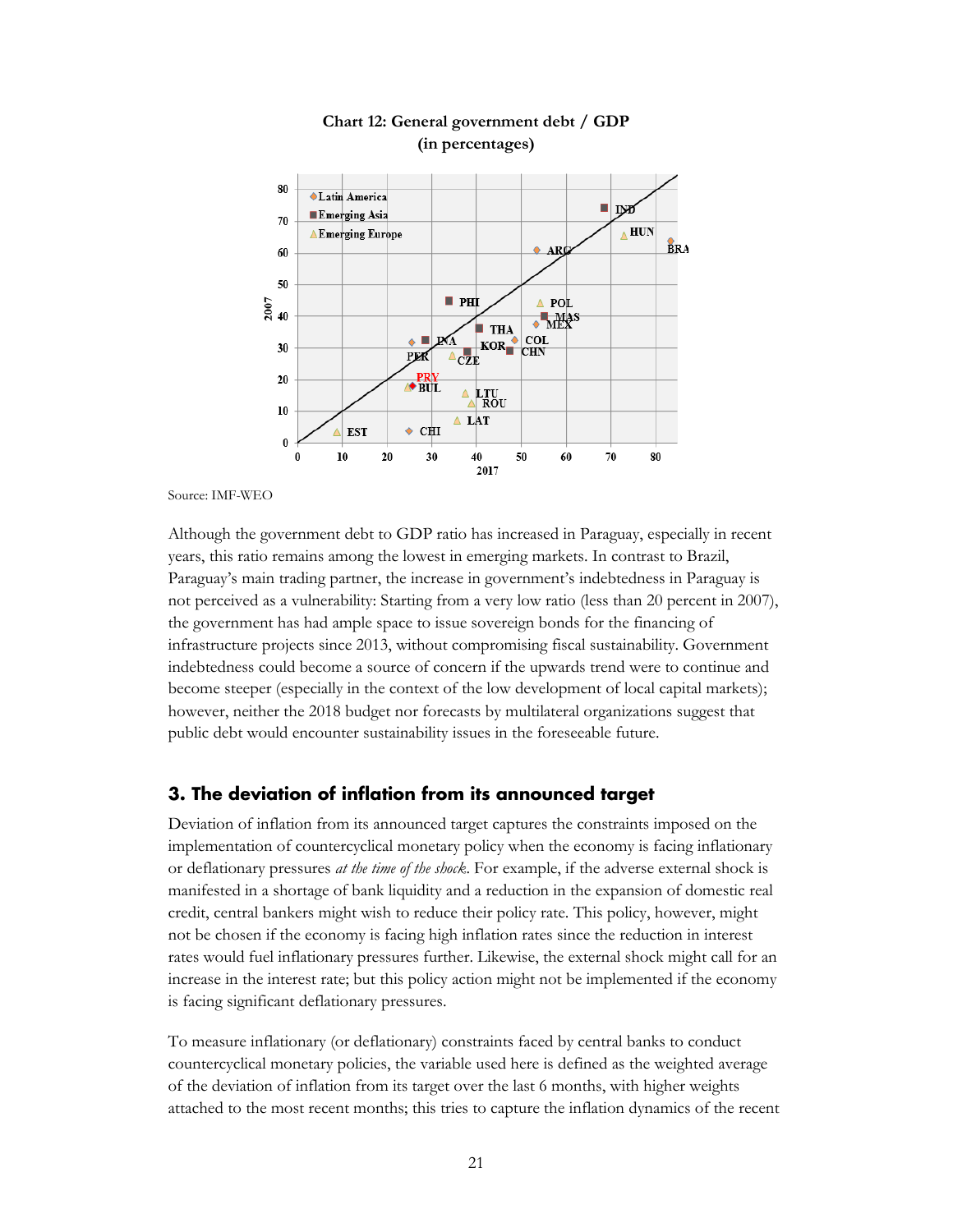past. There are two additional features of the variable. First, the estimations are conducted in absolute values to reflect that large deviations, positive or negative from the target are considered pernicious for the implementation of countercyclical monetary policy. Second, it is also assumed that the inflation restriction on the capacity to implement countercyclical monetary policy is non-linear: the larger the deviation from the target, the greater the constraint on monetary policy.[25](#page-24-0) [26](#page-24-1)

Chart 13 presents the results of these calculations and compares countries' position in the pre-crisis period (2007) and at 2017. Countries positioned below the 45-degree line have greater deviation from inflation targets in mid-2017 than in 2007. Countries in Emerging Europe are displayed on a separate panel (on the right) because of the differences in scale (in 2007) compared to the rest of emerging market economies in the sample.

 $\hat{\pi}^d = 100 * [e^{|\pi - \pi^t|} - 1]$ 

<span id="page-24-0"></span><sup>25</sup> This methodology differs somehow from the one used in Rojas-Suarez (2015). There, the variable was defined as the squared value of the deviation of inflation from its target.

<span id="page-24-1"></span><sup>&</sup>lt;sup>26</sup> Specifically, for every country and point in time, the variable was constructed as follows:

**Step 1:** Estimation of the monthly deviation of inflation from the announced target. We use a non-linear approach to indicate that large deviations, positive or negative, are considered proportionally more constraining for the implementation of countercyclical monetary policy.

where  $\hat{\pi}^d$ ,  $\pi$ ,  $\pi^t$  refer to the inflation deviation, current inflation rate and inflation target respectively.

*In cases where there is a target range*, we use the upper threshold  $(\pi^u)$  instead of  $\pi^t$  when  $\hat{\pi}^d$  exceeds the range, and the lower threshold  $(\pi^l)$  is used when a country falls below the range.

**Step 2:** Estimation of the 6-months weighted average of  $\overline{\pi}^d$ :

 $\overline{\pi}^d$  (weighted average) =  $\sum_{i=0}^{5} \frac{\pi^d [t-i]}{2^{i+1}}$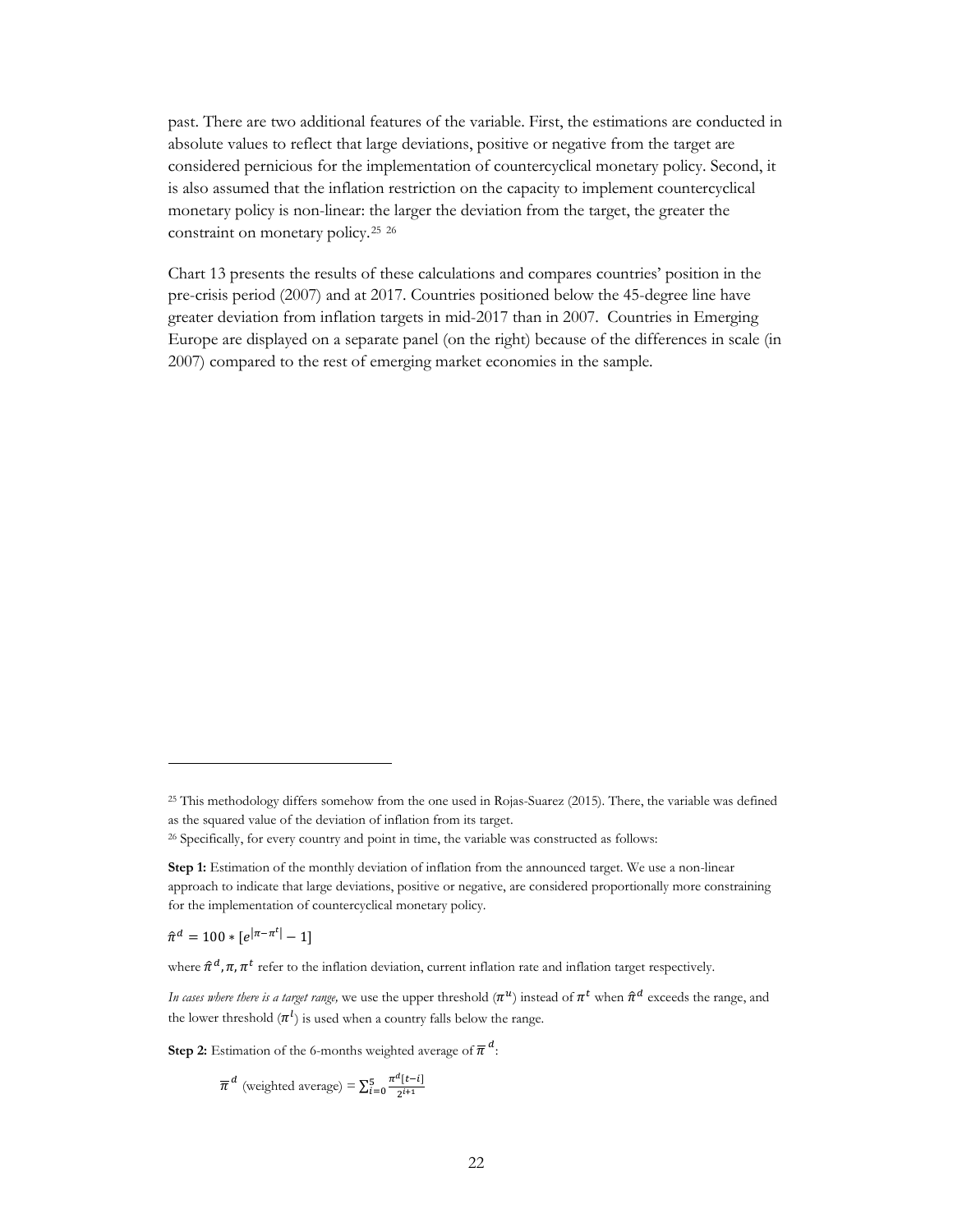

**Chart 13: Deviation of inflation from its targeta**

There are two noticeable developments in the chart. The first is the sharp correction of inflation by countries in Emerging Europe that were experiencing high inflation in 2007 (Bulgaria, Estonia, Hungary, Latvia, and Lithuania).[27](#page-25-0) The second is that except for a few countries, by 2017 most emerging markets in Asia and Latin America were close to or on their inflation targets.[28](#page-25-1)

The reasons behind convergence toward targets, however, were very different. For example, while inflation has been decelerating in Brazil largely because of weak economic activity (the country showed a negative output gap by 2017), the monetary authority in Paraguay has been able to keep inflation on target in the context of sound economic growth. The adoption of an inflation targeting regime in Paraguay in 2011 has supported the conduct of appropriate monetary policy and is a sign of strength regarding economic resilience.<sup>[29](#page-25-2)</sup>

Argentina stands out among countries in the sample. While inflation has been declining in the last year, the rate remains very high and reached 25 percent by end-2017. Because of the high rate, Argentina is not included in the chart (however, the inflation variable is included in the calculation of the overall resilience indicator below). If it were, it would be positioned far to the right below the 45-degree line.[30](#page-25-3)

<sup>a</sup> Argentina is excluded because of the large value of the variable Source: own elaboration based on central banks and other national sources, IMF

<span id="page-25-0"></span><sup>&</sup>lt;sup>27</sup> While not presented in the chart, due to recessionary pressures after the global financial crisis, inflation rates in Emerging Europe were extremely low and even reached negative values in some countries. 2017 marked the first year since 2013 when all the countries in this group reported positive inflation rates.

<span id="page-25-1"></span><sup>28</sup> Mexico's departure from its inflation target in 2017 is associated with the lagged effects of the significant depreciation of the peso since 2014, the liberalization of energy prices and increases in the minimum wage in early 2017.

<span id="page-25-2"></span><sup>29</sup> Authorities in Paraguay had in place an *experimental phase* of inflation targeting from 2005 to 2011.

<span id="page-25-3"></span><sup>30</sup> The central bank's inflation target ceiling for 2017 was 14.5 percent.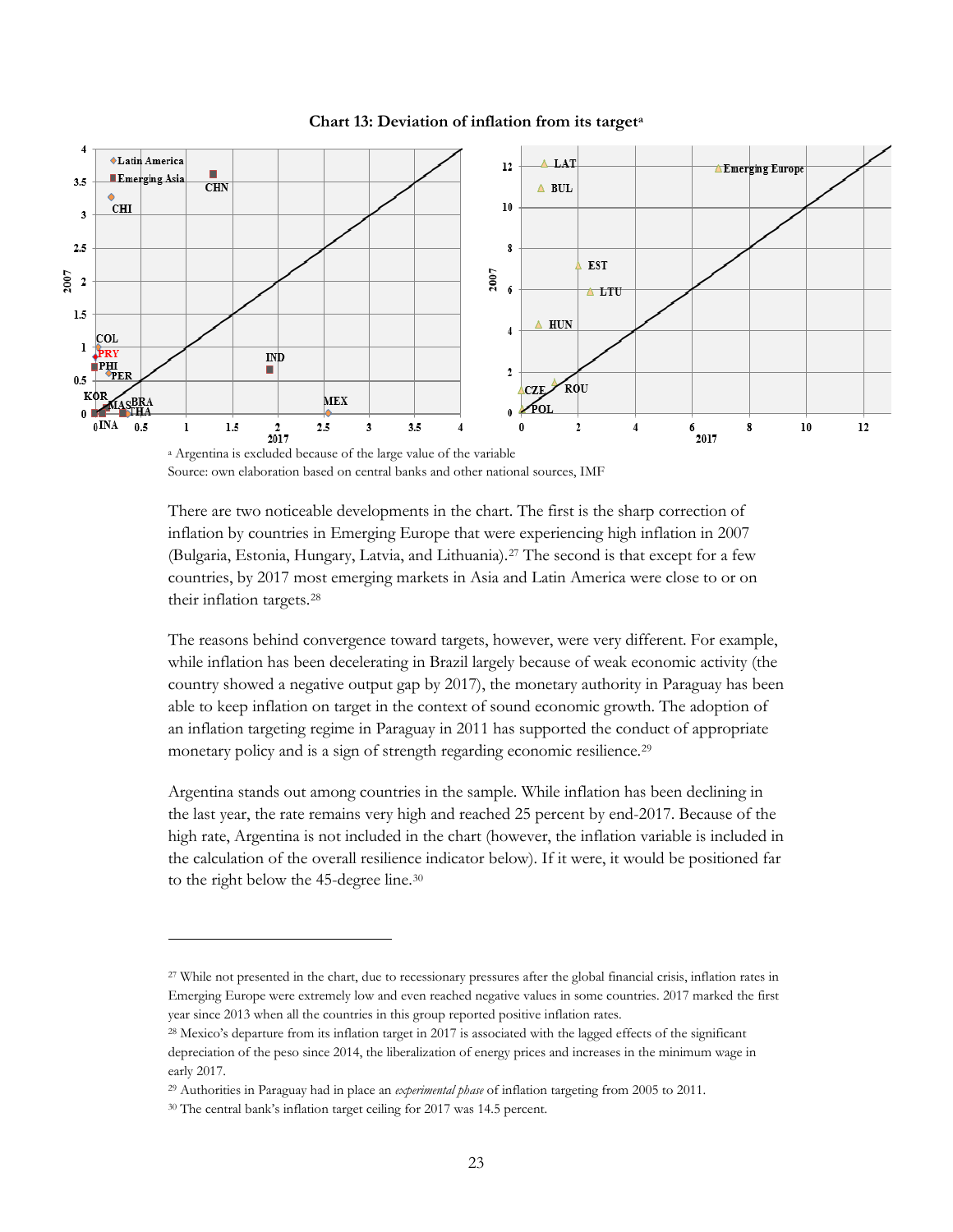## <span id="page-26-0"></span>**4. A measure of financial fragilities characterized by the presence of credit booms (excessive expansion of credit) or busts (collapse in the rate of growth of real credit)**

Financial-sector fragilities, manifested either by an unsustainable credit expansion (credit *boom)* or a significant lack of credit to support economic activity (credit *bust*), are a major constraint on the conduct of monetary policy. For example, an adverse external shock, even if temporary, might expose existing financial vulnerabilities in the banking sector associated with an excessive credit expansion (a credit boom) and, as a result, severe banking problems might emerge. As resolving banking difficulties is a long process, the central bank might be pressed to reduce interest rates and keep them low for a significant period (to contain the increase of nonperforming loans). This is even when, in the absence of banking problems, adequate conduct of monetary policy would call for an increase in interest rates after a short period of time following the shock.

To capture the extent of this obstacle for the conduct of monetary policy, for each country in the sample, it is necessary to identify the thresholds on real credit growth that determine whether an observed growth in real credit can be associated with a *boom* or *bust.* For this purpose, the methodology of Mendoza and Terrones (2008) is followed.

An indicator of Financial Fragility: *FinFrag* is calculated according to the following formula:

$$
FinFrag = (\Delta RC^{boom} - \Delta RC_t) * (\Delta RC_t - \Delta RC^{burst})
$$

Where:  $\Delta RC_t$  is the growth rate of real credit in period *t*;  $\Delta RC^{boom}$  is the threshold on credit growth for credit *boom* and ΔRC<sup>bust</sup> is the threshold on credit growth for credit *bust*.<sup>[31](#page-26-1)</sup>

If the economy is in neither a credit *boom* nor a *bust*, the observed growth rate of real credit  $(\Delta RC_t)$  would be greater than the threshold for the *bust* ( $\Delta RC^{burst}$ )and lower than the threshold for the *boom* ( $\Delta RC^{boom}$ ). In that case, the indicator *FinFrag* would take on a positive value.

If, instead, the economy is experiencing a credit boom,  $\Delta RC_t$  would be greater than  $\Delta RC^{boom}$  and *FinFrag* would take on a negative value.<sup>[32](#page-26-2)</sup>

 $\ddot{\phantom{a}}$ 

<span id="page-26-1"></span><sup>31</sup> To compute thresholds, Mendoza-Terrones (2008, 2012) use the Hodrick-Presscott (HP) filter to calculate the cyclical component of the log of real credit. Here, the HP filter is used to calculate the cyclical component of the growth of real credit. The thresholds for credit booms and busts for each country are then defined as the standard deviation of this cyclical component for the entire sample period, multiplied by 1.5 and -1.5 respectively. The sample period to calculate the thresholds for each country depends on data availability and the absence of an important regime change. In most cases, the sample period goes from the first quarter of 2000 to the first quarter of 2017. In the case of the Asian countries the sample period begins in the first quarter of 1992.

<span id="page-26-2"></span><sup>&</sup>lt;sup>32</sup> This hold true because, by definition of credit *booms* and *busts*,  $\Delta RC^{burst}$  is necessarily lower than  $\Delta RC^{bow}$ ,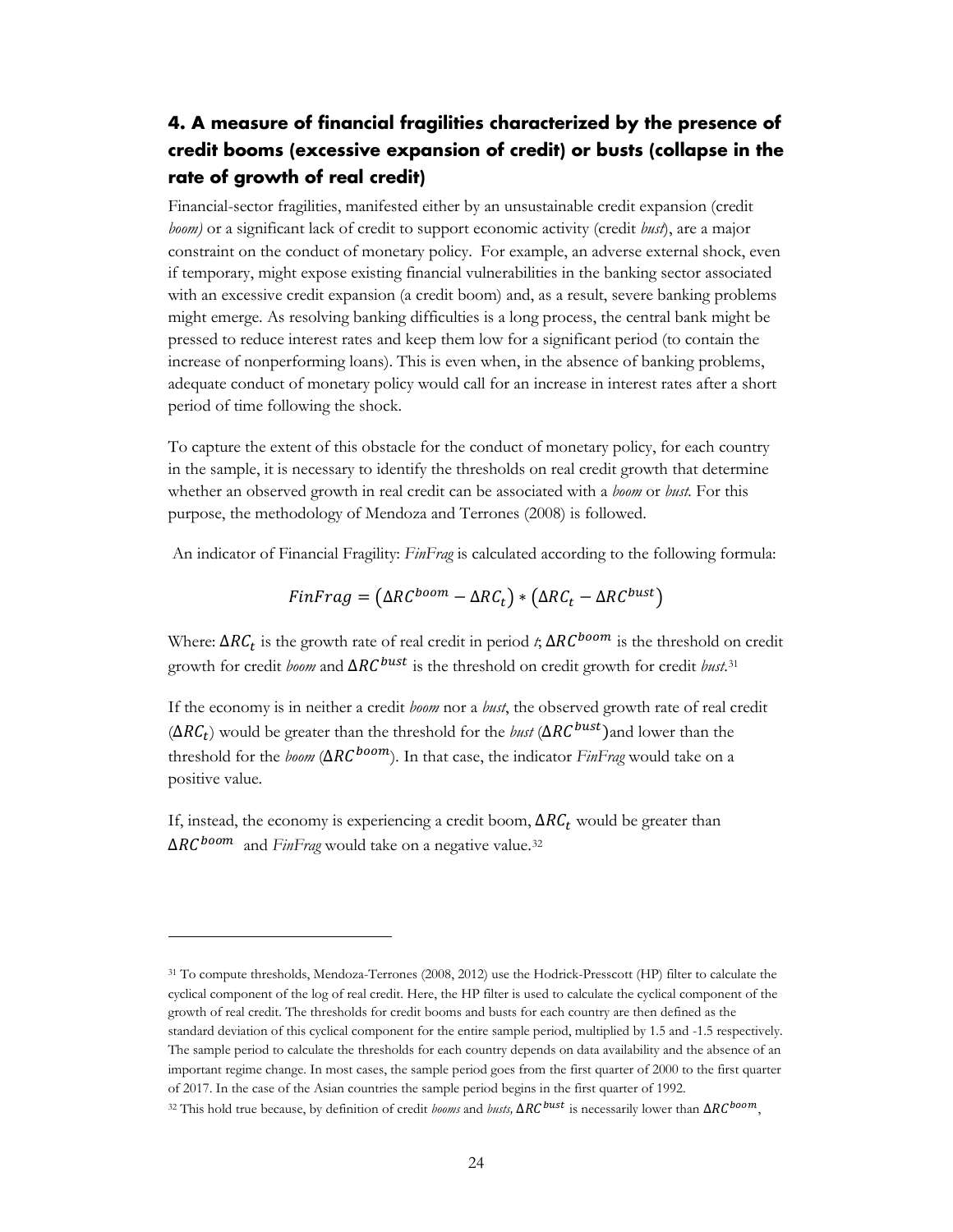Alternatively, the economy might be in a credit bust. In that case,  $\Delta RC_t$  would be lower than  $\Delta RC^{burst}$  and *FinFrag* would take on a positive value.

The estimation of this indicator for the countries in the sample for 2007 and 2017 (first quarter) is presented in Chart 14. According to the results, all countries where the indicator took a negative value in 2007 were experiencing credit booms. Most countries in Emerging Europe belonged to this category,[33](#page-27-0) together with a few others, such as Brazil, Colombia and Peru which were also experiencing excessively fast real credit growth in the pre-global financial crisis year. While real credit was rapidly growing in Paraguay in the pre-global crisis period, it did not surpass the threshold for a boom. Facing the global crisis shock, the authorities were able to implement countercyclical monetary policy.[34](#page-27-1)



#### **Chart 14: Indicator of financial fragilitya**

<sup>a</sup> Negative number indicates the presence of a credit boom or bust Source: own elaboration based on IMF-IFS and BCP

 $\overline{a}$ 

By mid-2017, credit conditions were significantly different from those in 2007. The most vulnerable countries were still in Emerging Europe (Latvia and Bulgaria), but this time these economies were experiencing credit stagnation rather than *booms.* If an additional external shock bringing about further contractionary effects were to hit these economies, central banks might face serious difficulties for the effectiveness of countercyclical policies as the impact of the shock would add to the already depressed real credit growth.

<span id="page-27-0"></span><sup>33</sup> As discussed above, unrealistic expectations about a rapid entrance to the euro zone (and the associated expected increase in net worth) fueled a rapid expansion of real credit in these economies and weakened their financial positions.

<span id="page-27-1"></span><sup>34</sup> During the global financial crisis, the central bank: (a) reduced reserve requirements; (b) lowered the policy interest rate and (c) introduced a short-term liquidity facility (see IMF (2009))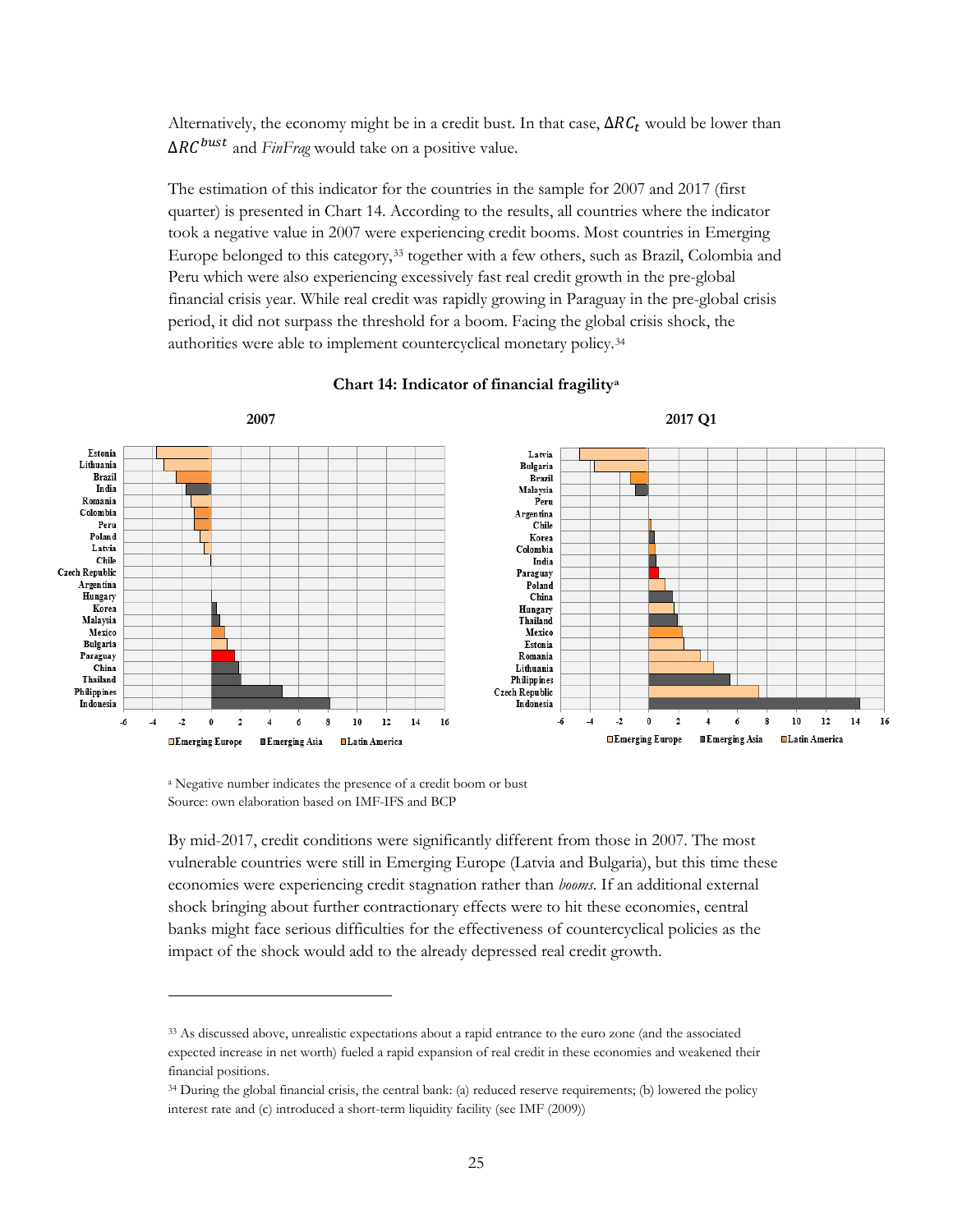Paraguay and most other Latin American countries also experienced real credit deceleration in early 2017, but for very different reasons. For example, Brazil joined Latvia and Bulgaria in experiencing a credit bust and this reflected serious economic imbalances, consistent with major political disruptions and a resulting crisis of confidence that persisted at the time of this writing. In contrast, in Paraguay, the deceleration of real credit since 2015 reflected the adverse impact of the decline in commodity prices, and in the second quarter of 2017 real credit growth had started to turn around. In Paraguay, the behavior of real credit has not imposed a significant constraint on the implementation of monetary policy.

#### <span id="page-28-0"></span>**5. Dollarization**

 $\overline{a}$ 

Financial dollarization, measured as financial institutions' holding of assets and liabilities denominated in foreign currency is widely recognized as a source of financial vulnerability and a constrain on the effectiveness of monetary policy. First, in highly dollarized economies, a sharp depreciation of the local currency has the potential to significantly weaken the balance sheet position of banks' borrowers holding dollar-denominated loans but earning local currency-denominated income, to the extent that these currency mismatches are not adequately hedged. As with the *financial fragility* indicator, discussed above, deterioration in banking soundness may press the central bank to expand liquidity beyond what would be desirable in the absence of banking difficulties.

Second, a high level of dollarization may reduce the *effectiveness* of monetary policy since the presence of a large percentage of assets denominated in foreign currency limits the central bank's capacity to affect market interest rates.

The variable used to measure dollarization in this paper is the ratio of dollar-denominated loans to total loans[.35](#page-28-1) Since dollarization can be considered a structural variable (significant changes take time to materialize), we construct a 3-years moving average series as the relevant values for the variables. Chart 15 presents this ratio in the pre-global crisis period at the end of 2016.[36](#page-28-2)

<sup>&</sup>lt;sup>35</sup> The ratio of foreign currency deposits to total deposits is a complementary measure of dollarization.

<span id="page-28-2"></span><span id="page-28-1"></span><sup>36</sup> Data come from different sources. The main source is the IMF's Financial Soundness Indicators (FSI) database. When data from a country was missing, we complemented with data from the BIS's Currency Mismatch PDF sent by BIS staff (e.g. China) and from national sources (e.g. Peru, Paraguay and India). Data was overall uniform from 2007 to 2016. Nevertheless, in some cases there was data missing at the beginning or at the end. For example, there was no data for Bulgaria in 2007, but there was for 2008. In this case, we input the 2008 value into the 2007 missing observation. Also, we decided not to consider values for Estonia, Latvia and Lithuania: after they started using the euro, dollarization ratios fall dramatically, which do not represent their true resilience. For these three countries, therefore, the dollarization variable was not included in the calculation of the overall indicator of resilience.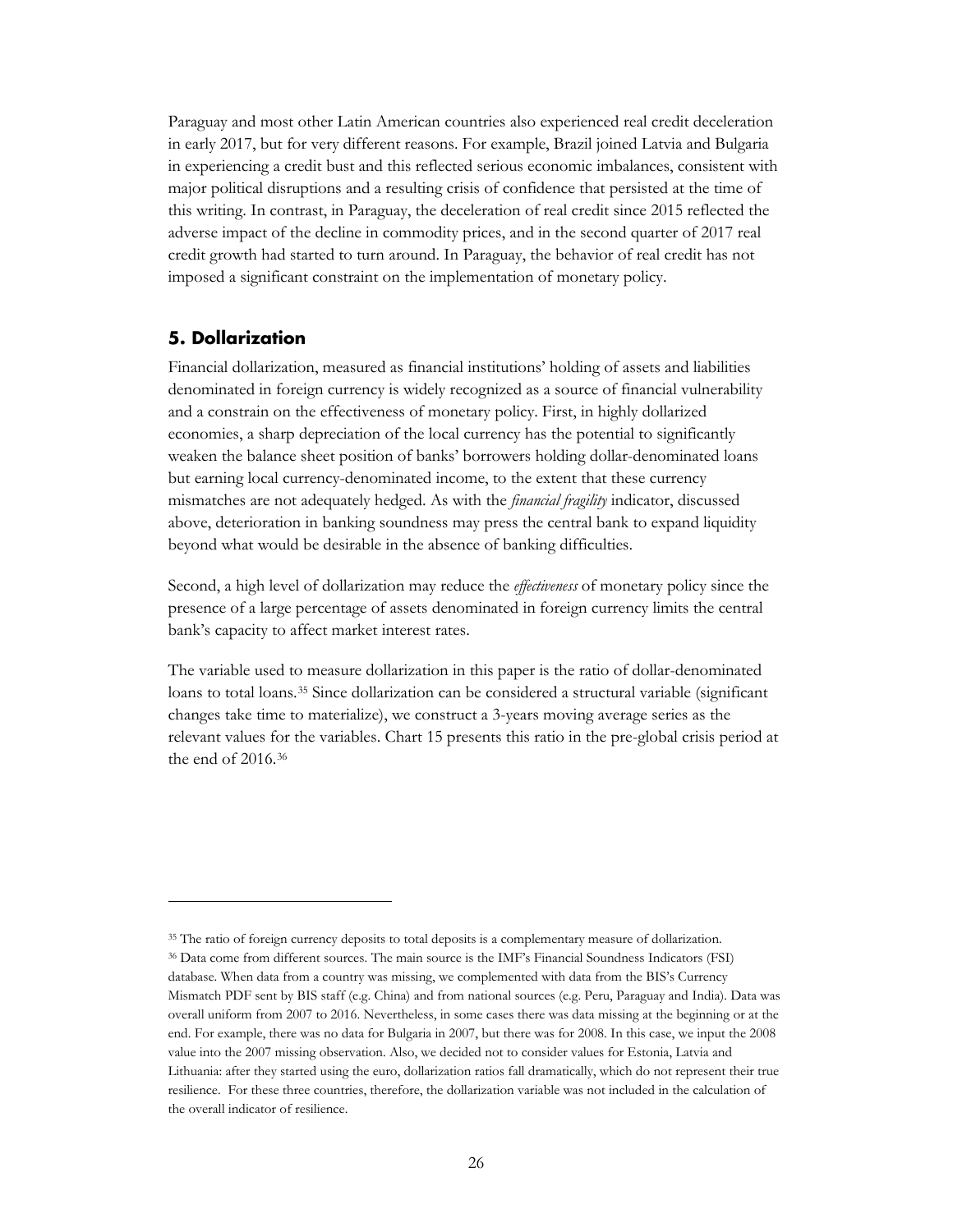

**Chart 15: Dollarization: Dollar-denominated loans/total loans**

Source: own elaboration based on IMF—Financial Soundness Indicators and Staff Reports; BIS and national sources

There are two important results from the chart. The first is that countries can be divided in two groups: those with low degree of dollarization (most emerging countries in the sample) and those that are highly dollarized; with ratios of dollar-denominated loans to total loans above 30 percent by end-2016. Paraguay belongs to the second group.

The second result is that most countries are close to the 45 degrees line; meaning that their degree of financial dollarization has not changed significantly in the last decade. Two notable exceptions are Hungary and Peru. The latter reduced its dollarization ratio by almost half.

Although Paraguay's credit dollarization declined significantly in the early 2000s, it increased again in the aftermath of the financial crisis. Risks associated with currency mismatches are, however, contained because a significant part of borrowings in dollars corresponds to the agribusiness industry, whose revenues are denominated in dollars and, therefore, have a natural hedge. Notwithstanding, other sectors also undertake dollar borrowing with incomplete hedging; therefore, risks to financial sector stability associated with high dollarization persist in Paraguay. Moreover, constraints to the effectiveness in the transmission of monetary policy, due to dollarization, limits the efficacy of the central bank to respond countercyclically to an adverse external shock, hindering Paraguay's resilience to these shocks.

Reducing financial dollarization further is neither an easy nor a short-term task. The international experience shows that even when financial stability is credibly achieved, financial dollarization, while decreasing, often persists. Under these circumstances, it is advisable to put in place microeconomic measures that support a trend toward dedollarization while containing the risks of remaining financial dollarization. Incentives to promote deep and liquid local-currency bond markets can provide alternatives to dollar deposits. However, this objective has proven challenging for many emerging economies and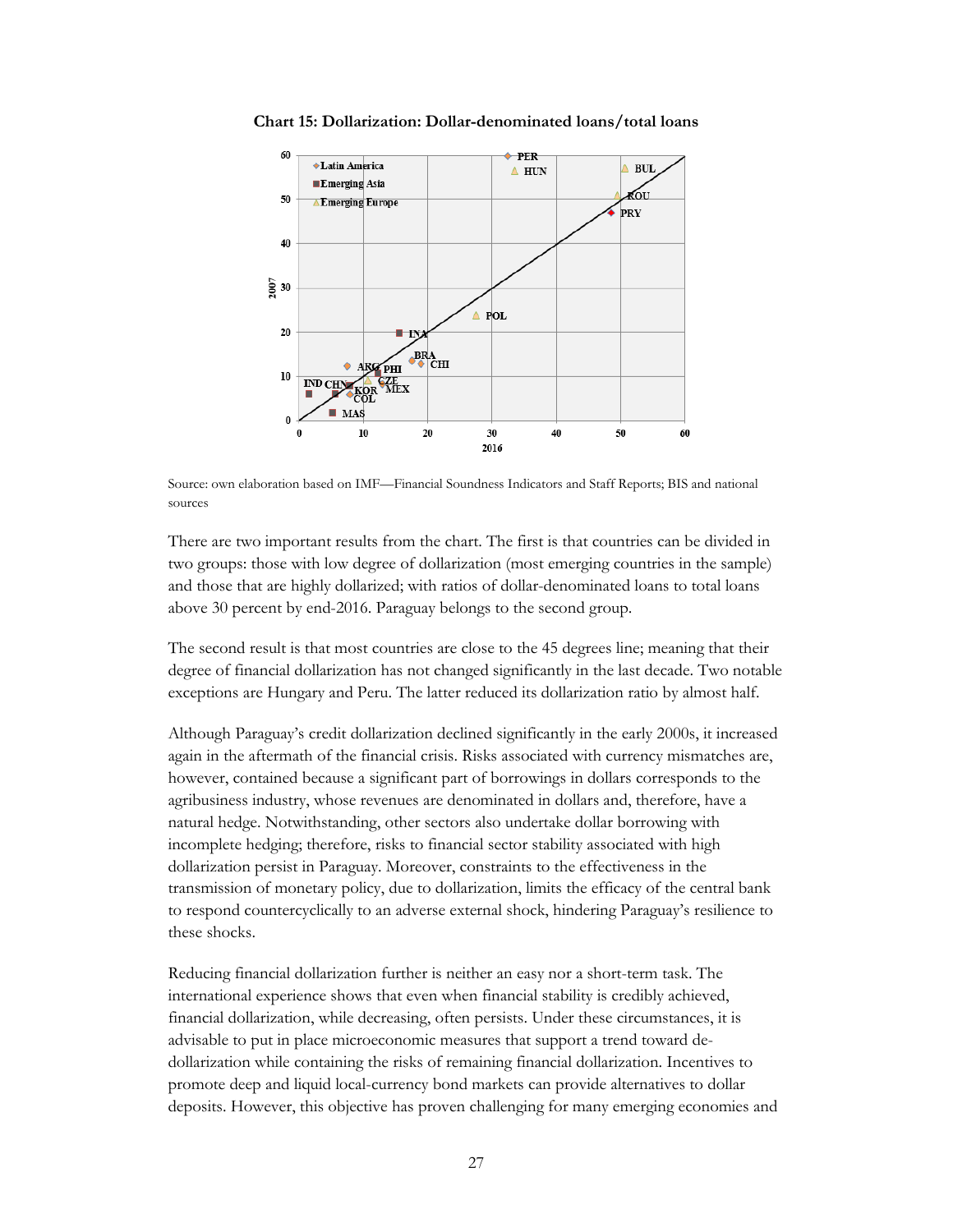is a long-run goal[.37](#page-30-1) In the relatively short-term, the policy of actively managing reserve requirements (RRs) can yield desirable results. Peru is a case in point. To induce *dedollarization*, the differential between RRs on dollar-deposits and RRs on soles-deposits has remained very high (between 20 to 25 percentage points). Moreover, the remuneration of RRs on dollar-deposits has been kept at below market rates and modified according to changes in the behavior of dollar-denominated credit.[38](#page-30-2) Keeping in mind the sharp reduction in financial dollarization in Peru, it would seem worthwhile to analyze whether the particularities of the Peruvian management of asymmetric reserve requirements can be appropriate for Paraguay.

## <span id="page-30-0"></span>**VI. An overall indicator of resilience: How does Paraguay compare?**

Each of the eleven variables discussed above presents a partial view regarding the resilience (in terms of financial stability and economic growth) of emerging market economies to external shocks. Some countries showed improved strength in some variables, but not in others, in 2017 relative to the pre-crisis period. Yet, in other countries, many of the variables signal a deteriorated resilience. In this section, I construct an indicator that combines all the variables to provide a better overall picture of *relative* economic and financial resilience between countries.

Consistent with the discussion in section III, the indicator is formed by four groups of variables (four sub-indicators) that represent the two dimensions of resilience. The first two groups correspond to the first dimension and the last two to the second dimension:

- The External Position: ratio of current account to GDP, ratio of total external debt to GDP, ratio of short-term debt to international reserves and the indicator of export concentration.
- Availability of Domestic Sources of Finance: national savings as a ratio of GDP and the indicator of financial depth.
- The Fiscal Position: general government fiscal balance as a ratio of GDP and the ratio of government debt to GDP.
- The Monetary Position: deviation of inflation from its announced target, the indicator of financial fragility and the ratio of dollar-denominated loans to total loans (dollarization).

The indicator is constructed using a simple methodology, which is a modified version of Rojas-Suarez (2015). First, to make all the variables within the indicator comparable, each

<span id="page-30-1"></span><sup>37</sup> As shown in chart 10 Paraguay's financial depth is very low relative to many other emerging markets.

<span id="page-30-2"></span><sup>38</sup> In particular, the remuneration has been lowered when the expansion on dollar-denominated credit has been assessed as too large.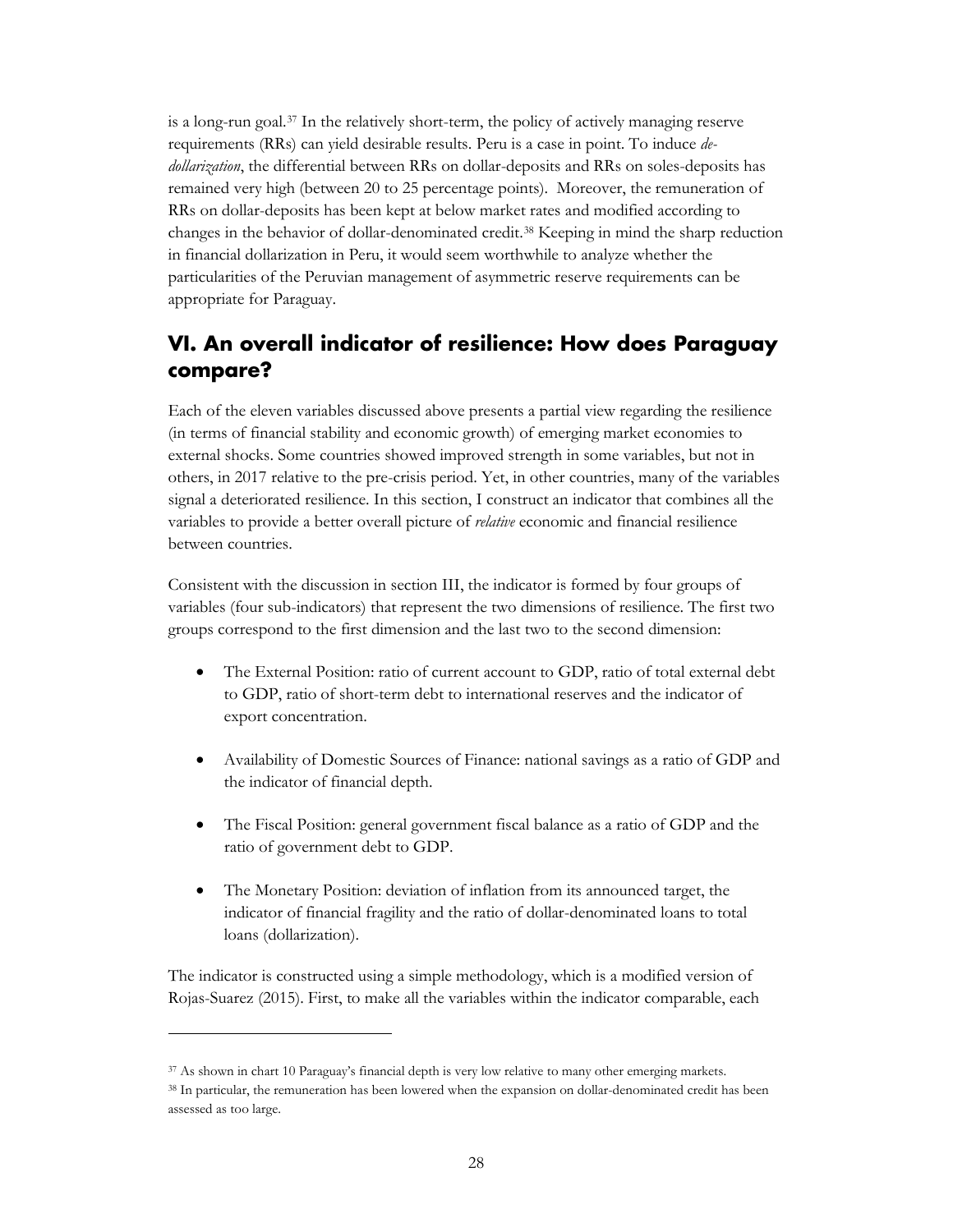variable is standardized, subtracting the cross-country mean and dividing by the standard deviation. Second, variables whose increase in value signals a reduction in resilience (an increase in vulnerability) are multiplied by –1. Those variables are: total external debt to GDP, short-term external debt to gross international reserves, export concentration, government debt to GDP, the deviation of inflation from its target and dollarization. Third, each of the four sub-indicators is constructed by taking the simple average of the standardized variables that form the group. Finally, the overall indicator is simply the average value of four sub-indicators.[39](#page-31-0) This methodology, of course, implies that we analyze *relative* economic and financial resilience among countries in the sample.

A caveat to our methodology is that by grouping the 11 variables into the equally weighted four categories, some individual variables are assigned greater weights than others. For example, since the current account ratio belongs to a category containing 4 variables, its individual weight is lower than the fiscal balance ratio which belongs to a category formed by only 2 variables. While an alternative aggregation methodology attaching equal weights to all variables is certainly a valid exercise, our preferred approach is based on the framework presented in section III where the main proposition is that there are four pillars defining the two dimensions of resilience. We equally weight those four pillars, rather than the components of the pillars.[40](#page-31-1)

Table 2 presents the results from the exercise.[41](#page-31-2) The values of the indicator for 2007 and 2017 are presented as well as the country rankings in both years. According to this methodology, the greater the value of the indicator, the more resilient a country's economic and financial conditions to external shocks are assessed to be.

<span id="page-31-0"></span><sup>39</sup> Alternatively, each sub-indicator indicator could have been constructed by adding the values of the standardized variables (as in Gros and Mayer, 2010)

<span id="page-31-1"></span><sup>40</sup> However, it's worthwhile noticing that in the alternative exercise (not shown here), where all the variables are equally weighted, the overall value of the indicator does not change significantly for most countries. In particular, for Paraguay the value of the indicator in 2007 changes from 0.04 (see table 2) to 0.05 (the indicator ranges from -0.83 to 0.86 in the alternative exercise). The value of the indicator for Paraguay in 2017 changes from -0.12 (table 2) to -0.11.

<span id="page-31-2"></span><sup>41</sup> As discussed in section V, the dollarization variable is not included in the computation of the overall indicator of resilience for Estonia, Latvia and Lithuania.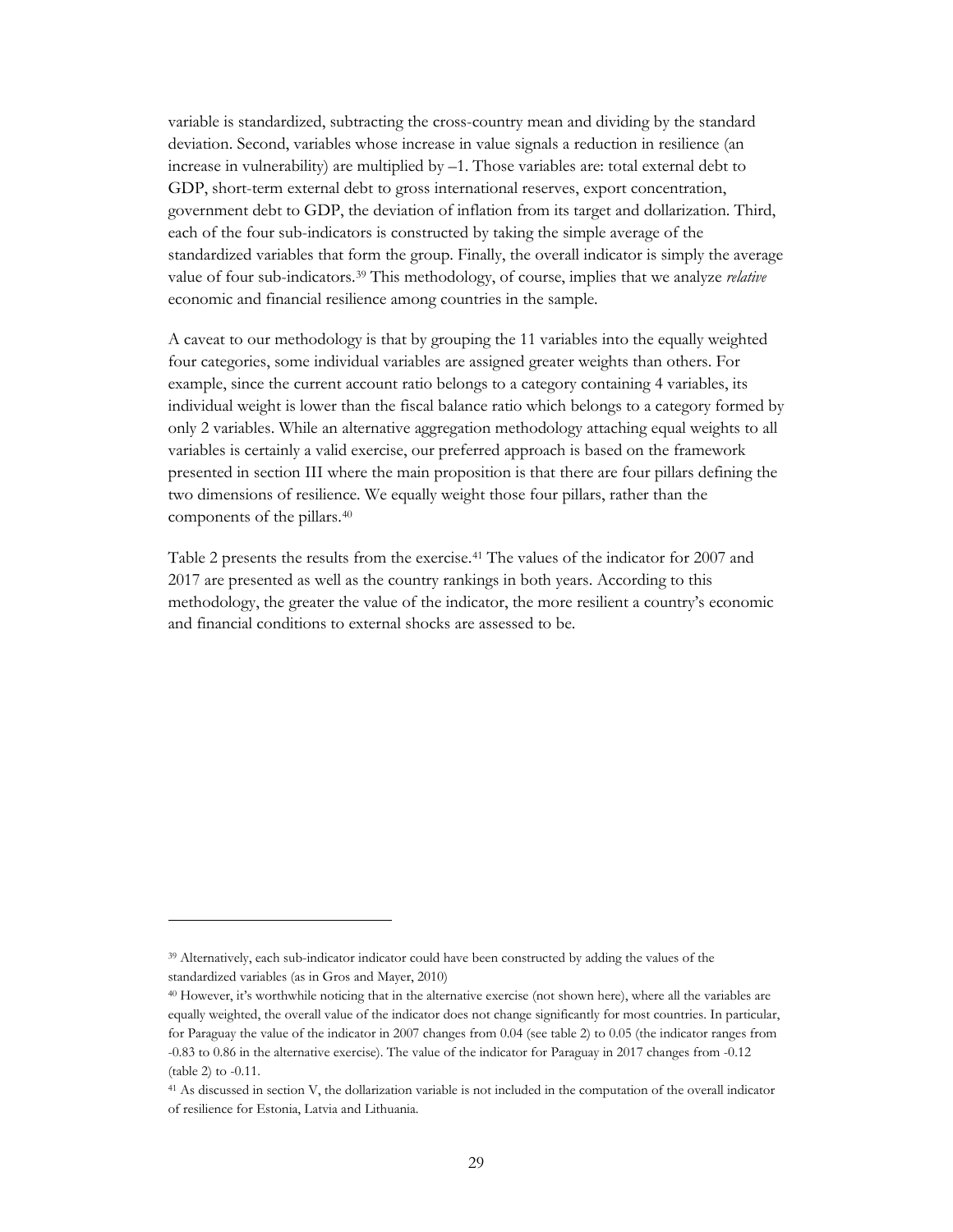|                        | 2007                      |                    | 2017                      |                         |
|------------------------|---------------------------|--------------------|---------------------------|-------------------------|
|                        | Value of the<br>Indicator | Country<br>Ranking | Value of the<br>Indicator | Country<br>Ranking      |
| <b>Latin America</b>   |                           |                    |                           |                         |
| Argentina              | $-0.38$                   | 16                 | $-0.93$                   | 22                      |
| Brazil                 | $-0.29$                   | 15                 | $-0.73$                   | 21                      |
| Chile                  | 0.74                      | $\overline{2}$     | 0.15                      | 8                       |
| Colombia               | $-0.05$                   | 11                 | $-0.27$                   | 18                      |
| Mexico                 | 0.09                      | 8                  | $-0.09$                   | 11                      |
| Paraguay               | 0.04                      | 9                  | $-0.11$                   | 12                      |
| Peru                   | $-0.08$                   | 12                 | $-0.11$                   | 13                      |
| <b>Emerging Asia</b>   |                           |                    |                           |                         |
| China                  | 0.89                      | $\mathbf{1}$       | 0.66                      | $\mathbf{3}$            |
| India                  | 0.01                      | 10                 | $-0.21$                   | 17                      |
| Indonesia              | 0.23                      | 6                  | 0.27                      | 6                       |
| South Korea            | 0.69                      | 3                  | 0.86                      | $\mathbf{1}$            |
| Malaysia               | 0.63                      | $\overline{4}$     | 0.31                      | 5                       |
| Philippines            | $-0.20$                   | 13                 | $-0.01$                   | 10                      |
| Thailand               | 0.58                      | 5                  | 0.80                      | $\overline{2}$          |
| <b>Emerging Europe</b> |                           |                    |                           |                         |
| Bulgaria               | $-0.38$                   | 17                 | $-0.01$                   | $\boldsymbol{9}$        |
| Czech Republic         | 0.13                      | $\overline{7}$     | 0.47                      | $\overline{\mathbf{4}}$ |
| Estonia                | $-0.40$                   | 18                 | 0.17                      | $\overline{7}$          |
| Hungary                | $-0.87$                   | 22                 | $-0.32$                   | 19                      |
| Latvia                 | $-0.53$                   | 20                 | $-0.48$                   | 20                      |
| Lithuania              | $-0.56$                   | 21                 | $-0.13$                   | 14                      |
| Poland                 | $-0.24$                   | 14                 | $-0.16$                   | 15                      |
| Romania                | $-0.41$                   | 19                 | $-0.20$                   | 16                      |

#### **Table 2: Resilience indicator**

Source: Own elaboration

The country rankings for 2007 accurately reflect the observed effects of the global financial crisis on emerging markets. That is, the values of the resilience indicator in the pre-crisis period were a good predictor of the relative strength of countries to deal with the global crisis of 2008. In other words, supporting the premise in this paper, *initial conditions mattered, and mattered a lot*. For example, as has been widely documented, the countries in Emerging Europe were the most affected, both in terms of economic growth and financial stability, by the crisis. This is precisely what the resilience indicator reveals since the last positions in the ranking were occupied by countries in Emerging Europe. In contrast, most of the Asian countries remained strong, led by the quick policy response of China to the crisis. Indeed, China occupied the first place in the ranking in the pre-crisis period. The strength of its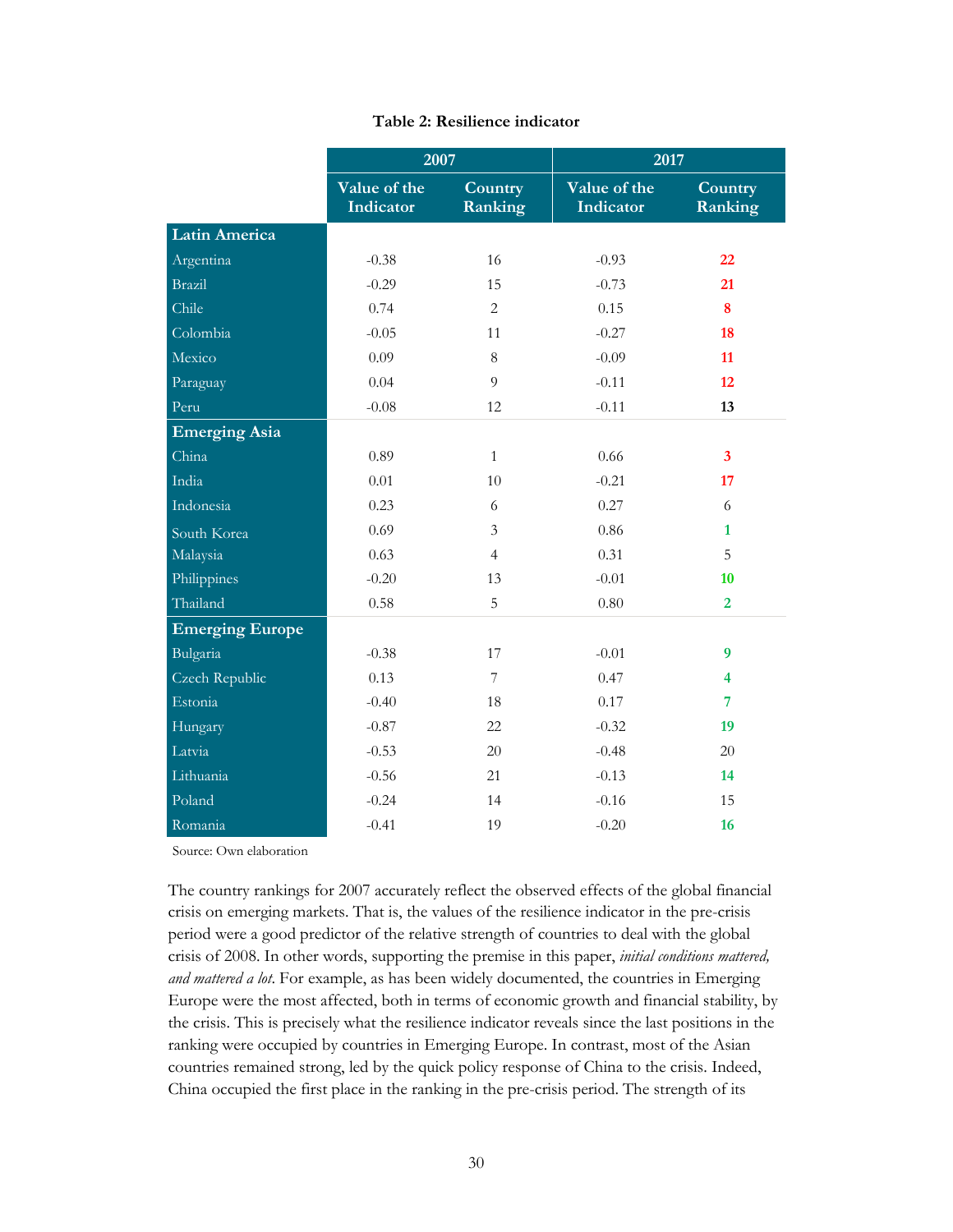economic and financial position *before the crisis* allowed for the implementation of effective countercyclical policies following the eruption of the crisis.

Latin American countries took positions in the middle of the rankings and showed large variation between countries, with Chile taking second place and Argentina in position sixteen. Paraguay ranked ninth thanks to its efforts since 2003 to strengthen the fiscal balance and bring inflation down. This served the country well to undertake countercyclical policies in 2008-09. However, while the strength of Paraguay's macro variables supported the authorities' *capacity to deal* with the global crisis, weaknesses in structural variables constrained the country's *resilience to withstand the impact* of external shocks. For example, Paraguay's high degree of export concentration played a role in the recession that ensued in 2009, following a severe drought, that affected exports drastically, exacerbating the adverse effects of the global crisis. Moreover, the country's low ratios of savings and financial depth (among the lowest in our sample of countries) did not support economic activity. Using the framework in this paper, it can be concluded that weaknesses in the structural variables forming the first dimension of economic resilience limited Paraguay's capacity to withstand the external shock, while the second dimension proved to be quite strong and facilitated the adequate and prompt reaction of the authorities.

To further gauge the importance of weaknesses in structural variables in constraining Paraguay's overall resilience to external shocks, Table 3 presents the resilience indicator excluding the structural variables; that is, only macro variables (current account ratio, the external debt ratio, the ratio of short-term debt to international reserves, the fiscal position, the government debt ratio, the deviation of inflation from target and the indicator of financial fragility) are included. The methodology used to construct this modified indicator is like the one used for the overall resilience indicator. The only difference is that the seven macro indicators are weighted equally to form the modified version.[42](#page-33-0) As shown in columns 1 and 2 of Table 3, the result is striking for Paraguay: Because of the strength of its macroeconomic variables in 2007, Paraguay was the second strongest country in the sample (only surpassed by Chile). Clearly, deficiencies in the structural variables relegated Paraguay to ninth place in Table 2.

Turning to 2017, in the context of large uncertainties in international capital markets, including those arising from the effects of normalization in US monetary policy and the protectionist threats from some advanced economies, we can ask a similar question to that posed for the pre-global financial crisis. How resilient are emerging markets to a new adverse external shock? Has Paraguay's resilience relative to other emerging markets improved or deteriorated? And what variables of the resilience indicator best explain Paraguay's results?

Columns 3 and 4 of Table 2 deal with these questions. Countries marked in green are those that have improved their ranking since 2007 by two positions or more. Likewise, countries marked in red are those whose ranking have deteriorated by two positions or more.

 $\ddot{\phantom{a}}$ 

<span id="page-33-0"></span><sup>42</sup> The macroeconomic variables are no longer grouped in four categories.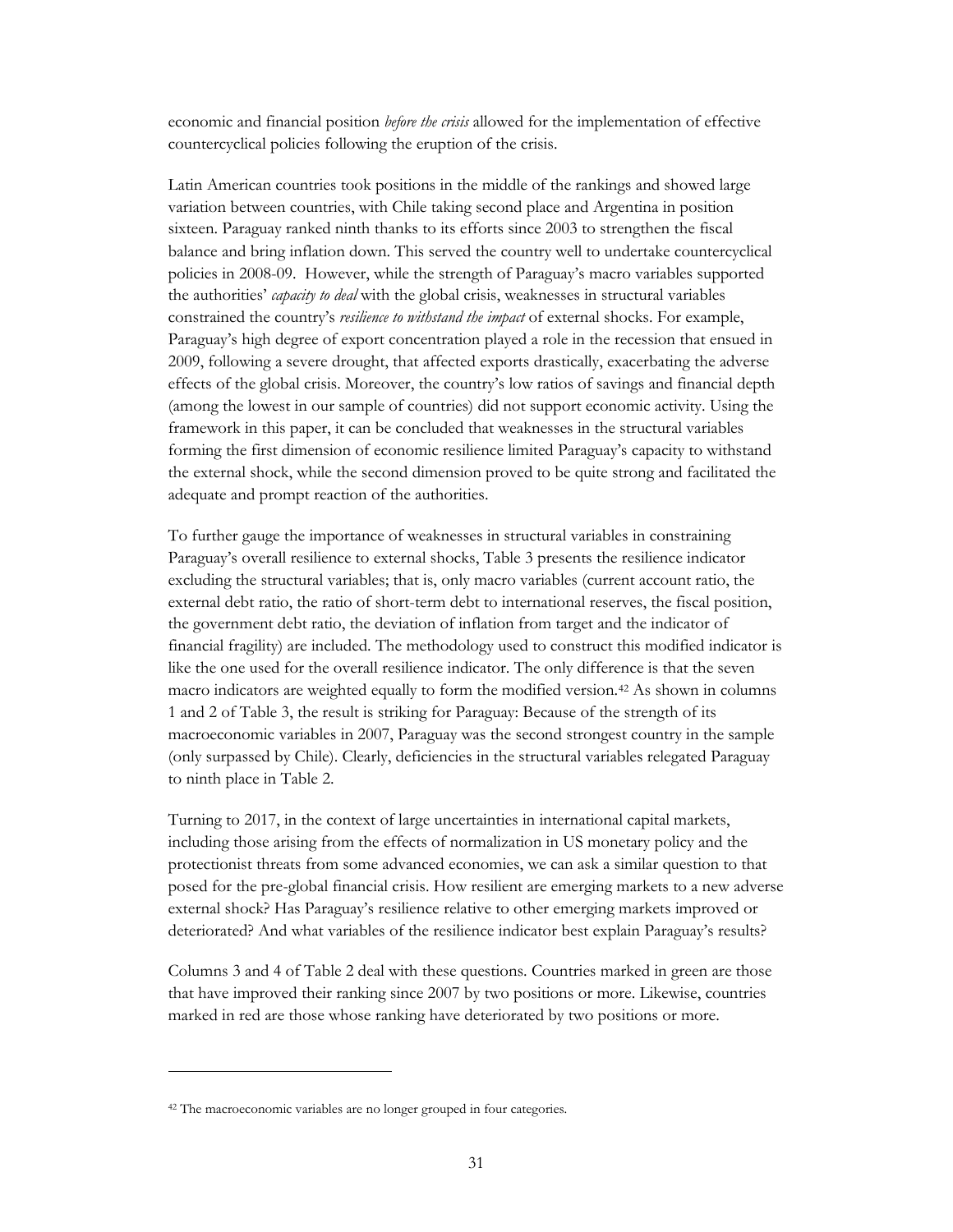While the relatively more resilient countries are still in Emerging Asia (the three best positions are in that region), the results do not deliver good news for Latin America: all countries in the region, including Paraguay, have deteriorated their positions in the ranking and now Argentina and Brazil occupy the worst positions. As discussed above, the Latin America outcome derives from a combination of deteriorated terms of trade and, perhaps more importantly, a missing opportunity to implement needed reforms during the post-crisis years (2010-2013). In contrast, Emerging Europe can be characterized as the most improved region since the value of the resilience indicator has increased in these countries and their relative positions have improved (the exception is Poland). In Emerging Europe, policies and reforms put in place to correct for the large economic imbalances during the pre-global crisis period are paying off.

What explains the significant decline in the value of the resilience indicator for Paraguay and its associated deterioration in the ranking? The answer is twofold. First, since the indicator measures *relative resilience* between countries, it favors countries that pass meaningful structural reforms. Paraguay remained among the worst performers in structural variables (as shown in charts 8, 9, 10 and 15), while countries in Emerging Europe passed reforms that yielded large improvements on the structural front. Second, some of the macro variables in Paraguay deteriorated following the terms of trade shock. In particular, the current account deteriorated sharply and the fiscal balance worsened. Thus, in contrast to 2007, both dimensions of economic resilience had deteriorated by 2017

Once again, Table 3 provides additional insights into the distinction between macro and structural variables. Columns 3 and 4 show the countries' value of the indicator and ranking position in 2017 under the alternative methodology that includes only macro variables. The results for Paraguay are clear cut: because of its deteriorated macro performance, the country's value of the indicator and its position in the ranking declined; but only from position 2 in 2007 to position 4 in 2017; that is, in terms of *relative* macroeconomic resilience Paraguay continued being one of the strongest countries among emerging markets. The reason is that, relative to most other countries, Paraguay's current account and fiscal stance experienced a smaller deterioration and the authorities managed to keep inflation on target. Notice that Paraguay (and Peru, to a lesser extent) is unique among Latin American countries: weaknesses in macroeconomic variables in Argentina, Brazil, Chile, Colombia, and Mexico have greatly contributed to their fall in in the rankings. This is particularly noticeable in Argentina and Brazil (which maintain two of the lowest positions in the ranking).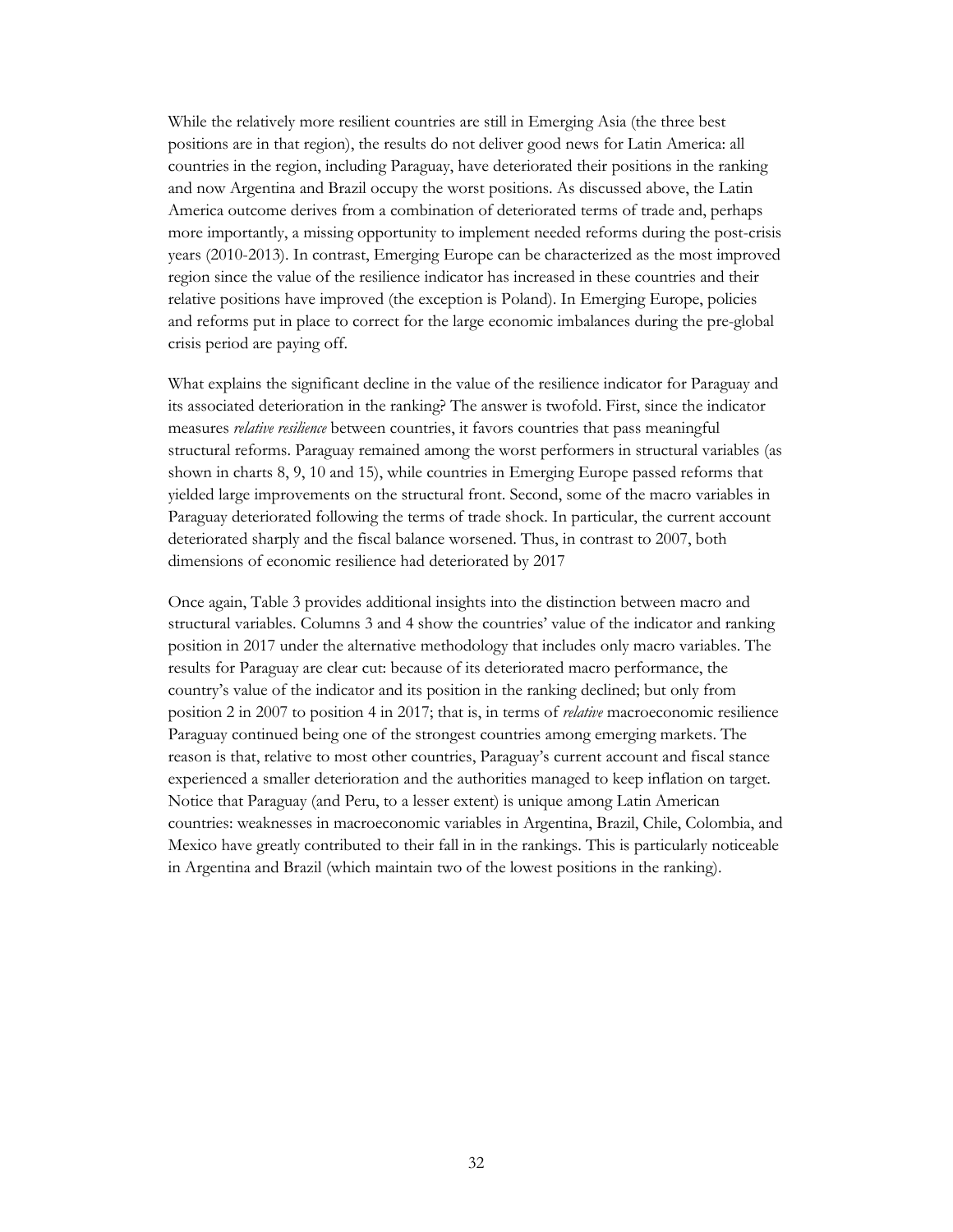|                        | 2007                             |                    | 2017                      |                         |
|------------------------|----------------------------------|--------------------|---------------------------|-------------------------|
|                        | Value of the<br><b>Indicator</b> | Country<br>Ranking | Value of the<br>Indicator | Country<br>Ranking      |
| <b>Latin America</b>   |                                  |                    |                           |                         |
| Argentina              | $-0.36$                          | 17                 | $-1.04$                   | 22                      |
| Brazil                 | $-0.18$                          | 14                 | $-0.66$                   | 20                      |
| Chile                  | 0.81                             | $\mathbf{1}$       | 0.05                      | 11                      |
| Colombia               | 0.15                             | 11                 | $-0.07$                   | 14                      |
| Mexico                 | 0.36                             | 8                  | $-0.04$                   | 12                      |
| Paraguay               | 0.76                             | $\overline{2}$     | 0.51                      | $\overline{\mathbf{4}}$ |
| Peru                   | 0.40                             | $\overline{7}$     | 0.20                      | $\overline{7}$          |
| <b>Emerging Asia</b>   |                                  |                    |                           |                         |
| China                  | 0.58                             | $\mathfrak{Z}$     | 0.11                      | 9                       |
| India                  | $-0.09$                          | 13                 | $-0.40$                   | 19                      |
| Indonesia              | 0.54                             | $\overline{4}$     | 0.34                      | 6                       |
| South Korea            | 0.44                             | 6                  | 0.72                      | $\mathbf{1}$            |
| Malaysia               | 0.33                             | 9                  | $-0.07$                   | 13                      |
| Philippines            | 0.22                             | 10                 | 0.35                      | $\overline{5}$          |
| Thailand               | 0.49                             | 5                  | 0.72                      | $\overline{2}$          |
| <b>Emerging Europe</b> |                                  |                    |                           |                         |
| Bulgaria               | $-0.40$                          | 18                 | 0.13                      | 8                       |
| Czech Republic         | 0.12                             | 12                 | 0.55                      | $\overline{\mathbf{3}}$ |
| Estonia                | $-0.91$                          | 20                 | $-0.09$                   | 16                      |
| Hungary                | $-1.00$                          | 21                 | $-0.20$                   | 18                      |
| Latvia                 | $-1.16$                          | 22                 | $-0.90$                   | 21                      |
| Lithuania              | $-0.65$                          | 19                 | $-0.14$                   | 17                      |
| Poland                 | $-0.19$                          | 15                 | $-0.08$                   | 15                      |
| Romania                | $-0.23$                          | 16                 | 0.05                      | 10                      |

#### **Table 3: Resilience indicator—only macro variables**

Source: Own elaboration.

From the exercise above, the importance of structural reforms to improve Paraguay's economic resilience to adverse external shocks is conclusive. An additional exercise, shown in Annex II reinforces this conclusion. There, we have added an additional structural variable to the sub-indicator for the fiscal position: the ratio of tax revenues to GDP, which measures the capacity of the government to fund existing investment projects in the event of an adverse shock that reduces or reverses external sources of funding. As shown in the table in Annex II, Paraguay's relative position in the ranking deteriorates dramatically in 2017 in comparison to 2007: eight positions in this *expanded* resilience indicator. Mexico is the other country in Latin America, whose position in the ranking gets severely affected by the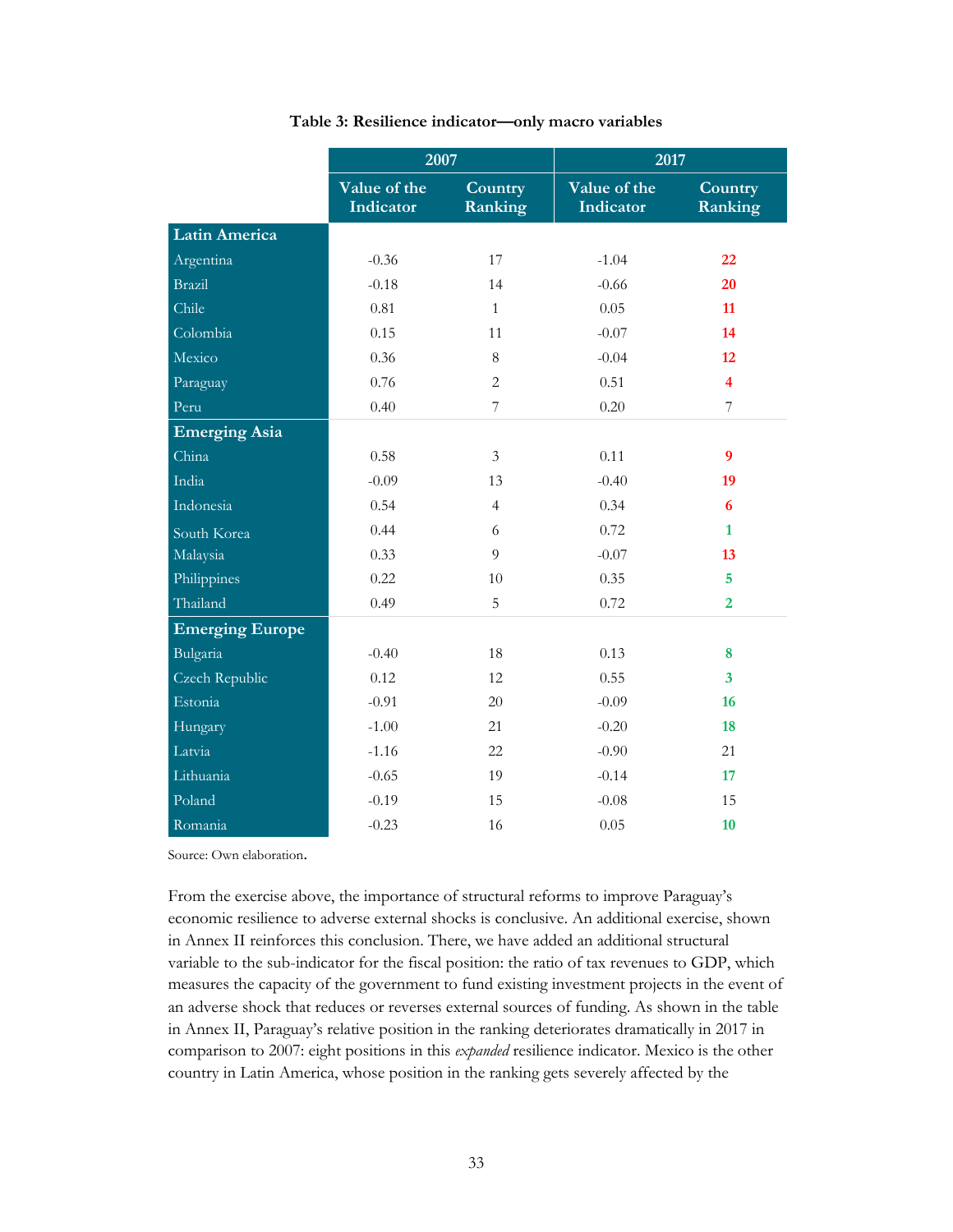inclusion of this variable.[43](#page-36-1) This is because, as shown in the chart in the Annex, Paraguay and Mexico are among the countries with the lowest ratios of tax collection.

## <span id="page-36-0"></span>**VII. Concluding remarks**

 $\overline{a}$ 

Even under optimistic growth scenarios, it will take Paraguay many years to close its income per capita gap relative to advanced economies. Thus, to keep climbing up the ladder of economic development, the country cannot afford to deviate from a sustained growth path. Building up resilience to growth-deterring external shocks is, therefore, imperative.

Expanding on Rojas-Suarez (2015), this paper constructs an indicator of resilience to external shocks which has two dimensions: the first refers to the capacity of an economy to *withstand the impact* of a shock while the second signals the capacity of national authorities to *quickly respond* to its adverse effects. By applying the methodology of the resilience indicator to 22 emerging market economies, this paper reaches two main conclusions for Paraguay.

The first is that the authorities' efforts to improve the country's macroeconomic stance since 2003 have paid off and will continue to do so if a new adverse external shock hits the economy. During the global financial crisis, the authorities had the fiscal and monetary space to implement countercyclical policies, minimizing the overall effect of the shock. An analysis of the macro variables in recent times shows that their relative (to other countries) strength has persisted, and in some cases, such as the behavior of inflation under an inflation targeting scheme, has even improved. From the perspective of the second dimension of resilience, just as in the pre-global crisis period, Paraguay is now one of the most resilient countries among emerging markets. Nevertheless, reductions in financial dollarization could further support the effectiveness of countercyclical monetary policy in the presence of a shock. Consideration to a more intensive and proactive use of asymmetric reserve requirements is advised. The success of this policy in Peru to reduce dollarization deserves attention.

The second conclusion is that the first dimension of resilience, the economy's capacity to withstand the impact of a shock, was not very strong in the pre-global financial crisis period and, relative to other emerging markets, has not improved since then. The reason is that most of the structural variables included in the overall *Resilience* indicator (export concentration, national savings ratio and financial depth) are components of the first dimension of resilience and are in need of improvement. For example, in 2009 a severe drought affected the agribusiness sector and, in the context of highly concentrated exports, compounded the adverse effects of the global financial crisis, triggering a recession. As of today, Paraguay has one of the highest ratios of export concentration among emerging markets. Paraguay's savings ratio is also among the lowest in emerging markets and financial depth (due to underdeveloped capital markets) lags significantly relative to its peers.

<span id="page-36-1"></span><sup>43</sup> The relative position of Peru in the ranking for 2017 is also affected, but the effect on tis county is significantly less than that on Paraguay and Mexico.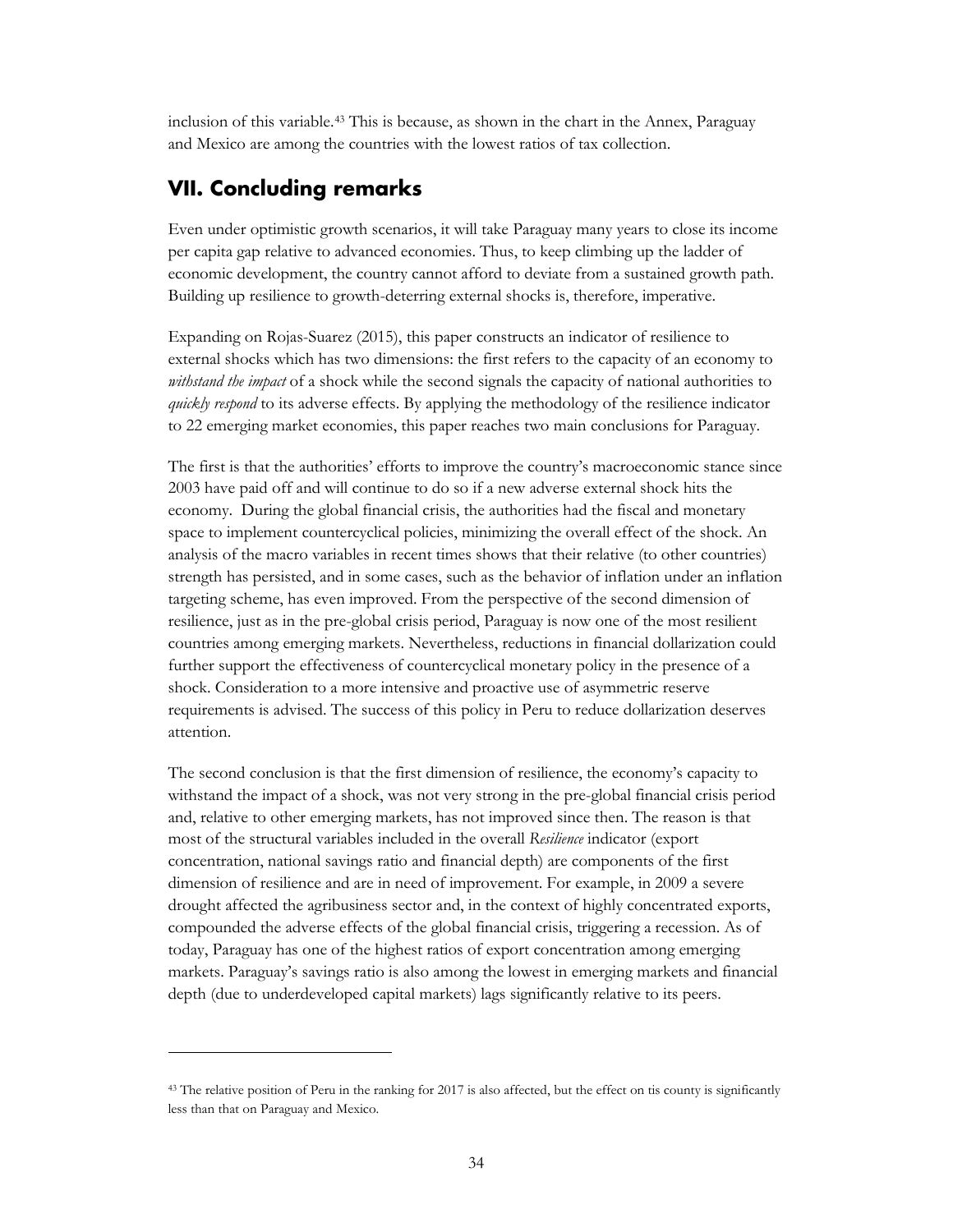In a nutshell, the results of this paper call for a prompt implementation of structural reforms in the key identified areas. Absence of these reforms severely limits the benefits of a strong macroeconomic stance to deal with the adverse effects of external shocks.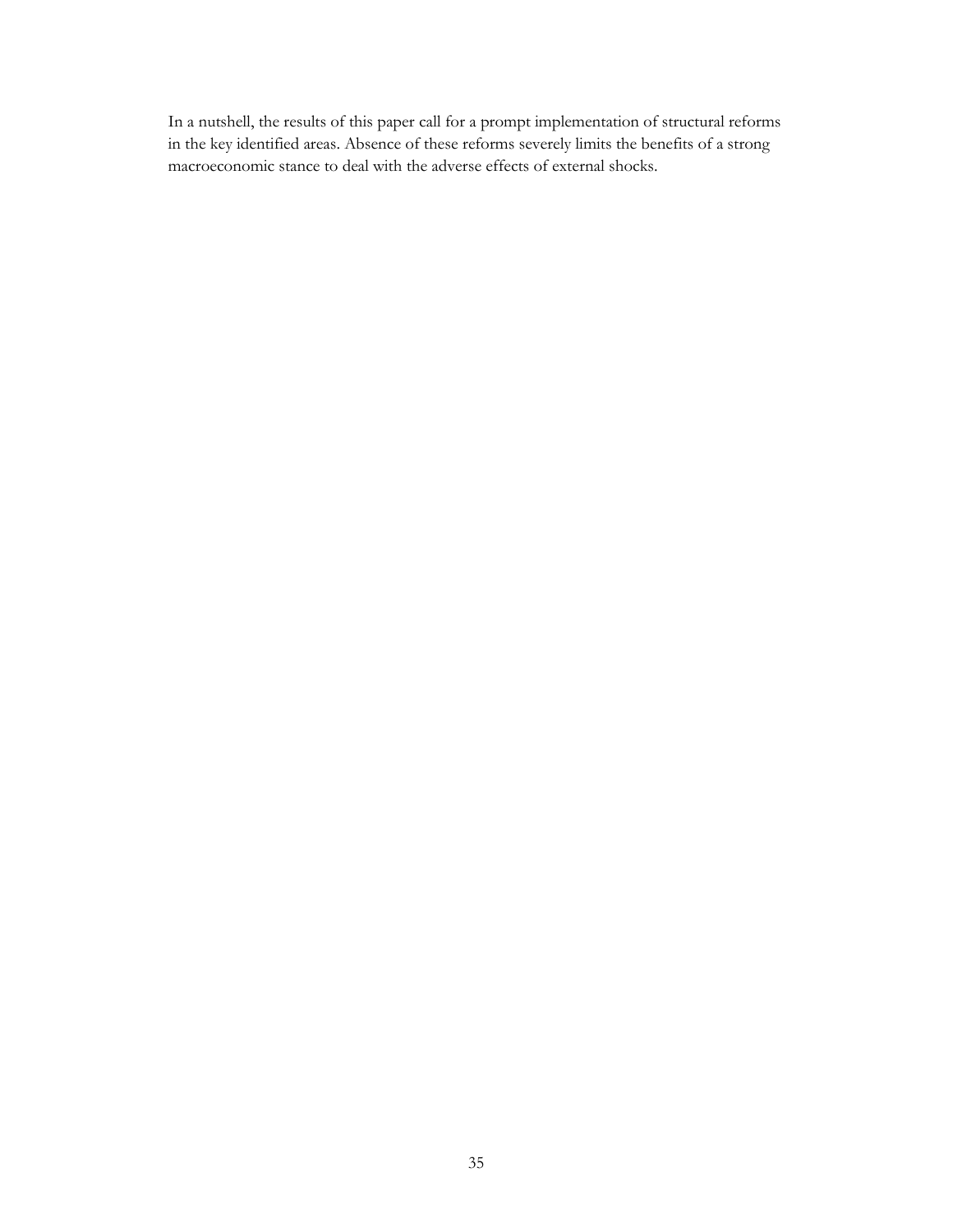## <span id="page-38-0"></span>**References**

Banco Central del Paraguay, 2017 (a), "Informe de Política Monetaria," June ------------, 2017 (b), "Informe de Estabilidad Financiera," May ------------, 2016, Paraguay: Más allá de la Estabilidad Macroeconómica—Logros y Desafíos, Servipress, March Gros, Daniel and Thomas Mayer, 2010, "How to Deal with Sovereign Defaults in Europe: Towards a Euro(pean) Monetary Fund," CEPS Policy Brief 202, February International Monetary Fund, 2017, World Economic Outlook, October ------------, 2017, "Paraguay: Staff Report for the 2017 Article IV Consultation," July ------------, 2016, "Argentina: Staff Report for the 2016 Article IV Consultation," October ------------, 2010 "Paraguay: Staff Report for the 2010 Article IV Consultation," May ------------, 2009 "Paraguay: Staff Report for the 2009 Article IV Consultation," April Montoro, Carlos and Liliana Rojas-Suarez, 2012, "Credit in Times of Stress: Latin American Lessons from the Global Financial Crisis" Bank for International Settlements, Working Paper No. 370 Ravallion, Martin, 2016, The Economics of Poverty: History, Measurement and Policy, Oxford University Press Rojas-Suarez, Liliana, 2015, "Emerging Market Macroeconomic Resilience to External Shocks: Today versus Pre-Global Crisis," Essay, Center for Global Development, February. ------------, 2013, "Threats to Financial Stability in Emerging Markets: The New and Very Active Role of Central Banks." In Evanoff, D, Holthausen, C., Kaufman, G., and Kremer, M., editors, The Role of Central Banks in Financial Stability: How Has it Changed? pp. 237-254, World Scientific Sahay, Ratna, M. Cihak, P. N'Diaye, A. Barajas, R. Bi, D. Ayala, Y. Gao, A. Kyobe, L. Nguyen, C. Saborowski, K. Svirydzenka and S. Reza Yousefi, 2015, "Rethinking Financial Deepening: Stability and Growth in Emerging Markets," IMF Staff Discussion Note, SDN/15/08, May Svirydzenka, Katsiaryna, 2016, "Introducing a New Broad-based Index of Financial Development," International Monetary Fund, Working Paper WP/16/5, January World Bank. 2001. World Development Report 2000/2001: Attacking Poverty. World Development Report;. New York: Oxford University Press.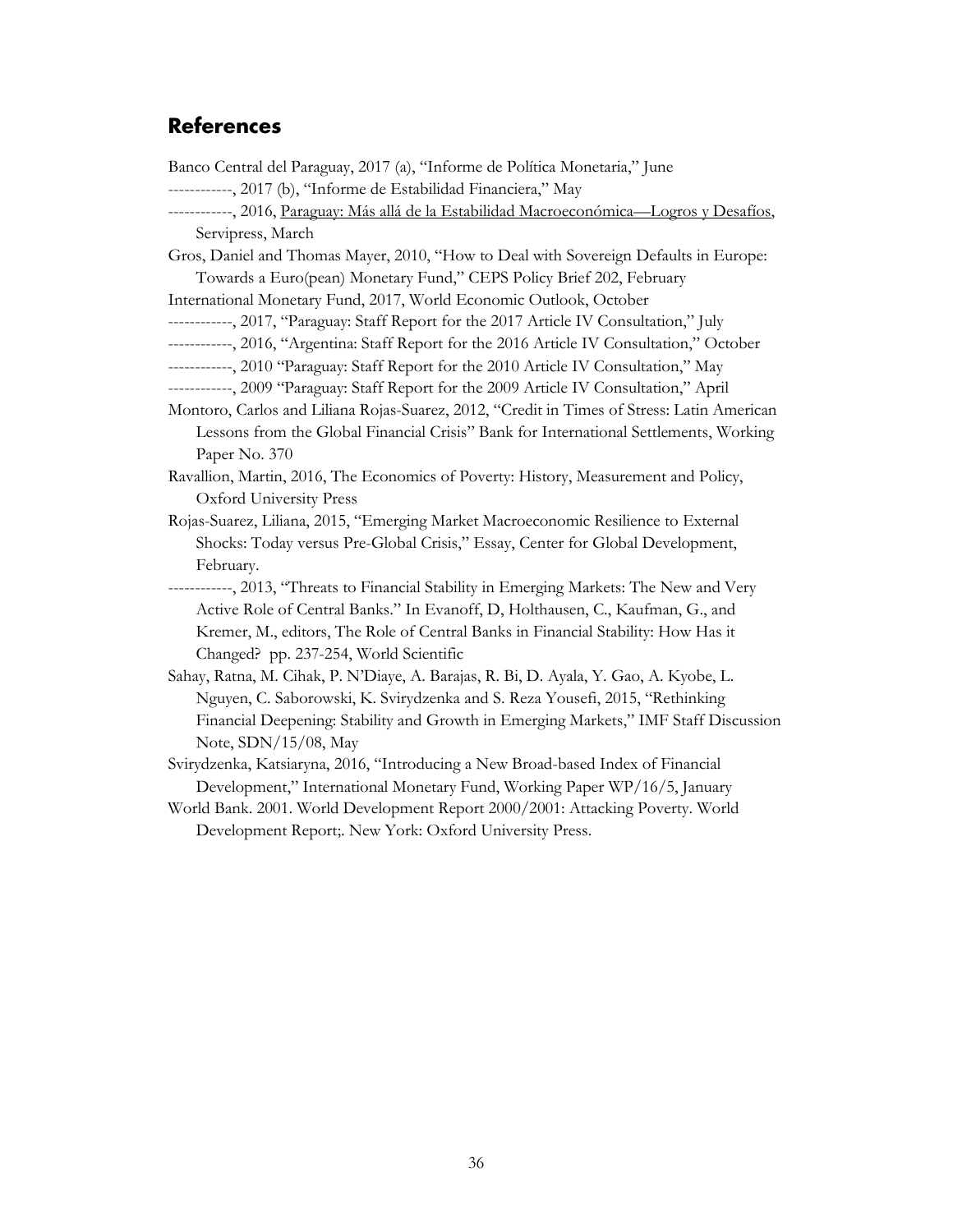

## <span id="page-39-0"></span>**Annex I: The components of the financial depth indicator**

<sup>a</sup> Chile and Malaysia are excluded due to the large values of their ratios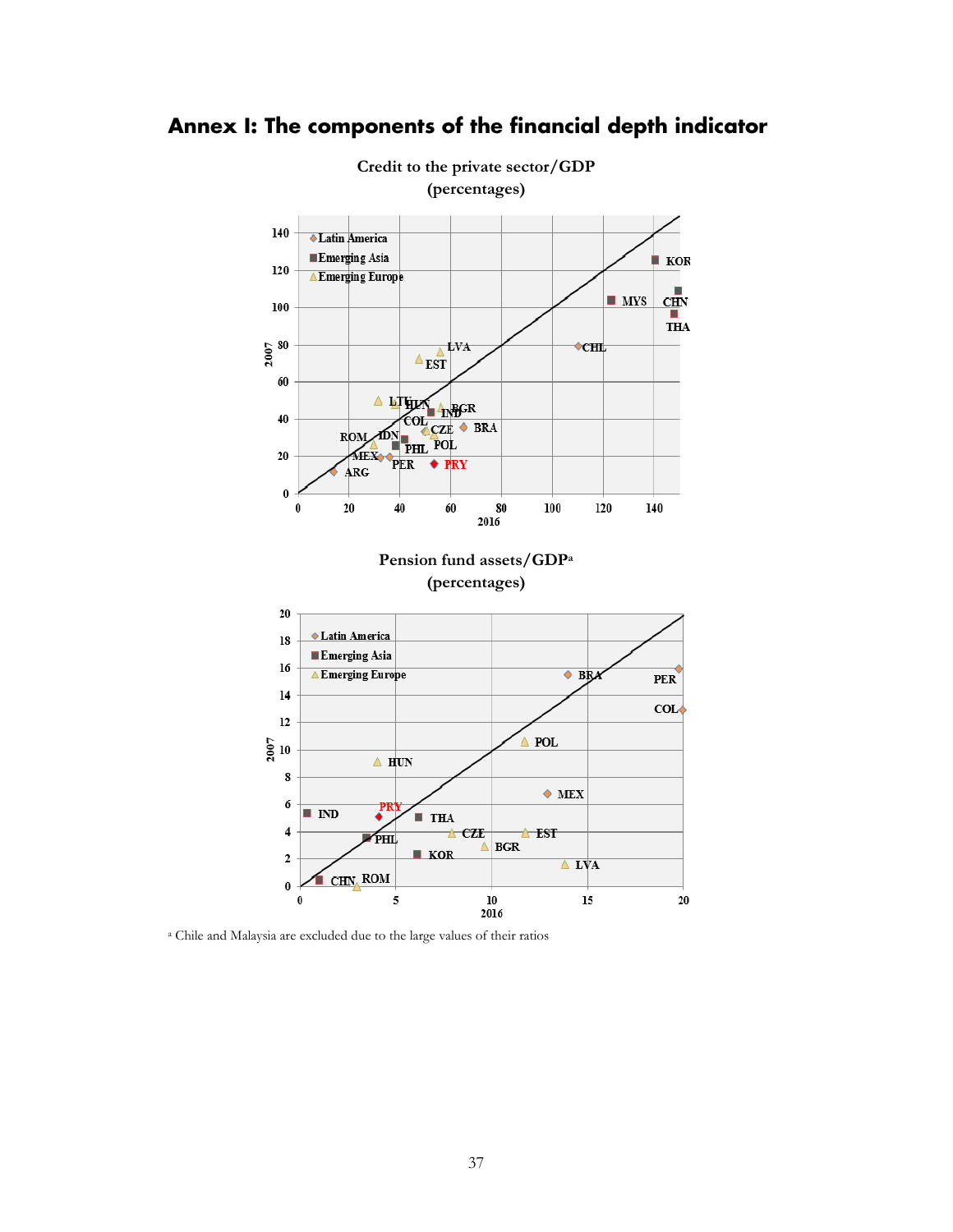

## **Insurance Premiums/GDPa (percentages)**

<sup>a</sup> Korea is excluded due to the large values of their ratios Source: Own elaboration based on World Bank, Global Financial Development Database and IMF (2017)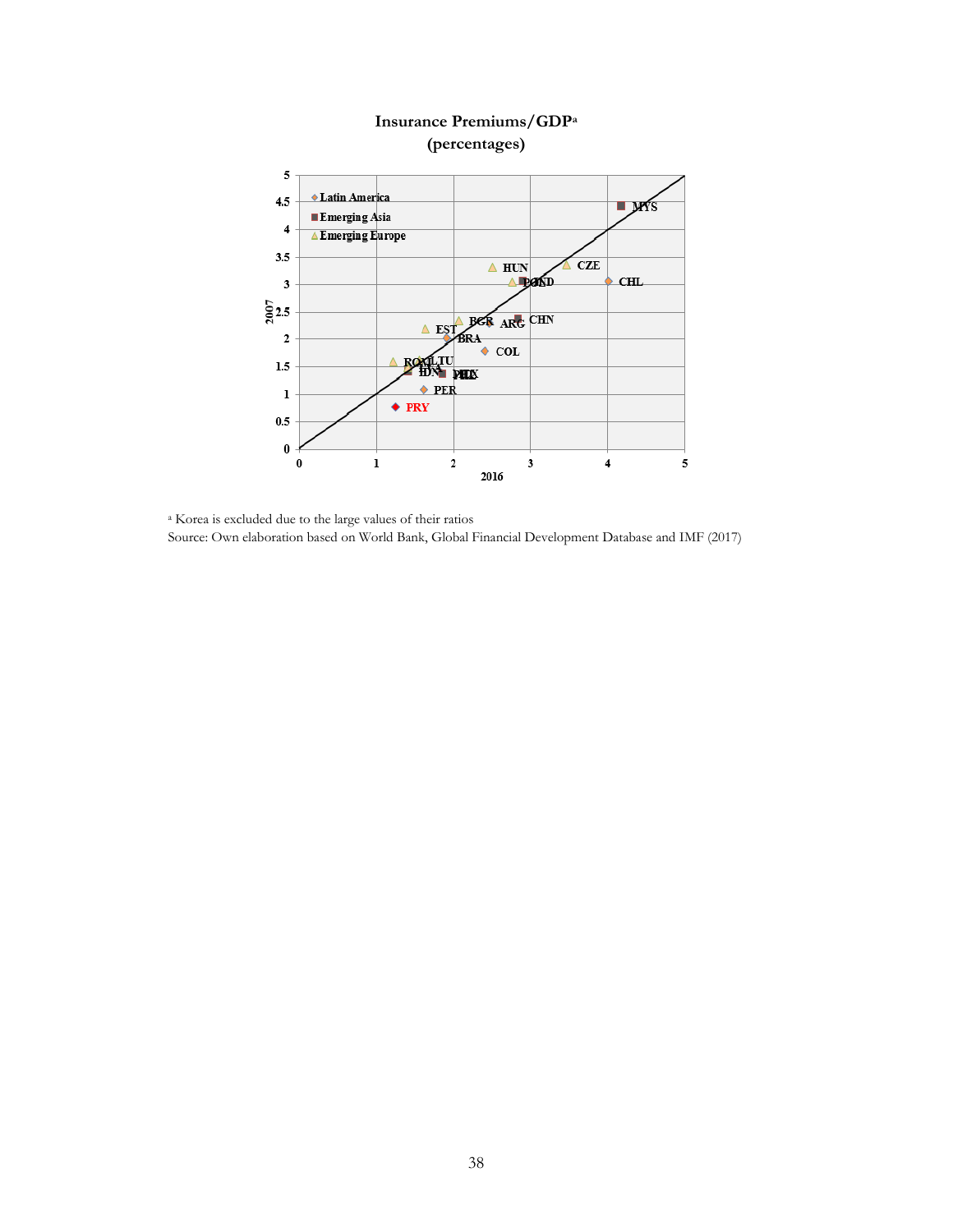## <span id="page-41-0"></span>**Annex II: Adding an extra variable to the resilience indicator: Tax revenues as percentage of GDP[44](#page-41-1)**

|                        | 2007                      |                    | 2017                      |                         |
|------------------------|---------------------------|--------------------|---------------------------|-------------------------|
|                        | Value of the<br>Indicator | Country<br>Ranking | Value of the<br>Indicator | Country<br>Ranking      |
| <b>Latin America</b>   |                           |                    |                           |                         |
| Argentina              | $-0.32$                   | 18                 | $-0.82$                   | 22                      |
| <b>Brazil</b>          | $-0.22$                   | 14                 | $-0.59$                   | 21                      |
| Chile                  | 0.57                      | $\overline{4}$     | 0.13                      | 8                       |
| Colombia               | $-0.05$                   | 10                 | $-0.20$                   | 18                      |
| Mexico                 | 0.01                      | 9                  | $-0.18$                   | 16                      |
| Paraguay               | $-0.12$                   | 11                 | $-0.24$                   | 19                      |
| Peru                   | $-0.17$                   | 13                 | $-0.17$                   | 15                      |
| <b>Emerging Asia</b>   |                           |                    |                           |                         |
| China                  | 0.78                      | $\mathbf{1}$       | 0.58                      | $\mathbf{3}$            |
| India                  | 0.14                      | 7                  | $-0.09$                   | 12                      |
| Indonesia              | 0.16                      | 6                  | 0.14                      | 6                       |
| South Korea            | 0.60                      | 3                  | 0.74                      | $\overline{2}$          |
| Malaysia               | 0.64                      | $\overline{c}$     | 0.31                      | $\overline{5}$          |
| Philippines            | $-0.23$                   | 15                 | $-0.12$                   | 14                      |
| Thailand               | 0.55                      | 5                  | 0.77                      | $\mathbf{1}$            |
| <b>Emerging Europe</b> |                           |                    |                           |                         |
| Bulgaria               | $-0.43$                   | 19                 | $-0.04$                   | $\boldsymbol{9}$        |
| Czech Republic         | 0.08                      | $8\,$              | 0.34                      | $\overline{\mathbf{4}}$ |
| Estonia                | $-0.32$                   | 17                 | 0.13                      | $\overline{7}$          |
| Hungary                | $-0.53$                   | 21                 | $-0.11$                   | 13                      |
| Latvia                 | $-0.49$                   | 20                 | $-0.34$                   | 20                      |
| Lithuania              | $-0.56$                   | 22                 | $-0.19$                   | 17                      |
| Poland                 | $-0.16$                   | 12                 | $-0.08$                   | 11                      |
| Romania                | $-0.30$                   | 16                 | $-0.04$                   | 10                      |

**An expanded overall resilience indicator—including tax revenues/GDP**

Source: Own elaboration

 $\ddot{\phantom{a}}$ 

<span id="page-41-1"></span><sup>44</sup> The data for this variable is taken from the World Bank. Tax revenue refers to compulsory transfers to the central/federal government for public purposes. Certain compulsory transfers such as fines, penalties, and most social security contributions are excluded. Refunds and corrections of erroneously collected tax revenue are treated as negative revenue. All the data points were cross-checked against IMF staff reports and replaced in the event of discrepancies. These included all the Eastern European countries, India, and Colombia. Bulgaria's tax revenue was constructed using central bank data.